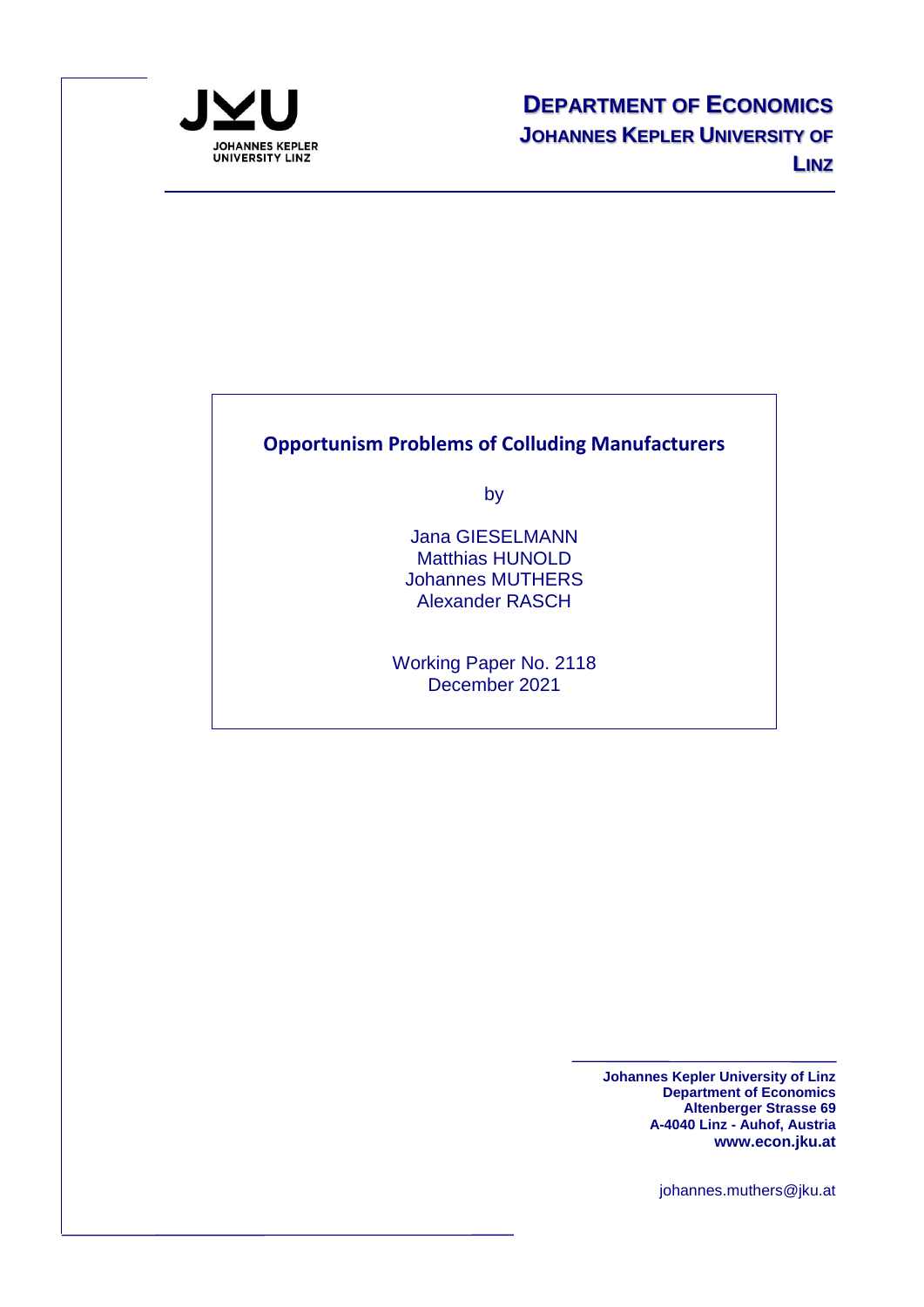# Opportunism Problems of Colluding Manufacturers<sup>∗</sup>

Jana Gieselmann† Matthias Hunold‡ Johannes Muthers§ Alexander Rasch¶

December 14, 2021

#### **Abstract**

In a market with two exclusive manufacturer-retailer pairs, we show that colluding manufacturers may not be able to attain supra-competitive profits when contracts with retailers are secret. The stability of manufacturer collusion depends on the retailers' beliefs. We consider various dynamic beliefs and find that industry-profit-maximizing collusion is feasible for some. Collusion is even renegotiation-proof under trigger beliefs if a novel condition of opportunism-proofness holds, which can be more demanding than the standard stability condition. Trigger beliefs are not flexible enough to allow for formation of collusion. We demonstrate that adaptive beliefs may be necessary for the formation of manufacturer collusion in a non-collusive industry.

**JEL classification:** C73, D43, L13, L41, L81.

**Keywords:** opportunism, credible punishment, cartel formation, manufacturer collusion, vertical relations, renegotiation-proof, secret contracting.

<sup>∗</sup>We thank Joe Harrington, Paul Heidhues, Jeanine Miklós-Thal, Hans-Theo Normann, Christopher Snyder, and participants at seminars in Duesseldorf and Linz for very helpful comments and suggestions. Jana Gieselmann gratefully acknowledges financial support from the Graduate Programme Competition Economics (GRK 1974) of the German Research Foundation (DFG).

<sup>†</sup>Duesseldorf Institute for Competition Economics (DICE), University of Duesseldorf; Universitaetsstr. 1, 40225 Duesseldorf, Germany; e-mail: gieselmann@dice.hhu.de.

<sup>‡</sup>University of Siegen, Unteres Schloss 3, 57068 Siegen, Germany; e-mail: matthias.hunold@uni-siegen.de.

<sup>§</sup>Corresponding author. Johannes Kepler University Linz, Altenberger Straße 69, 4040 Linz, Austria; e-mail: johannes.muthers@jku.at

<sup>¶</sup>Duesseldorf Institute for Competition Economics (DICE), University of Duesseldorf; Universitaetsstr. 1, 40225 Duesseldorf, Germany; e-mail: rasch@dice.hhu.de.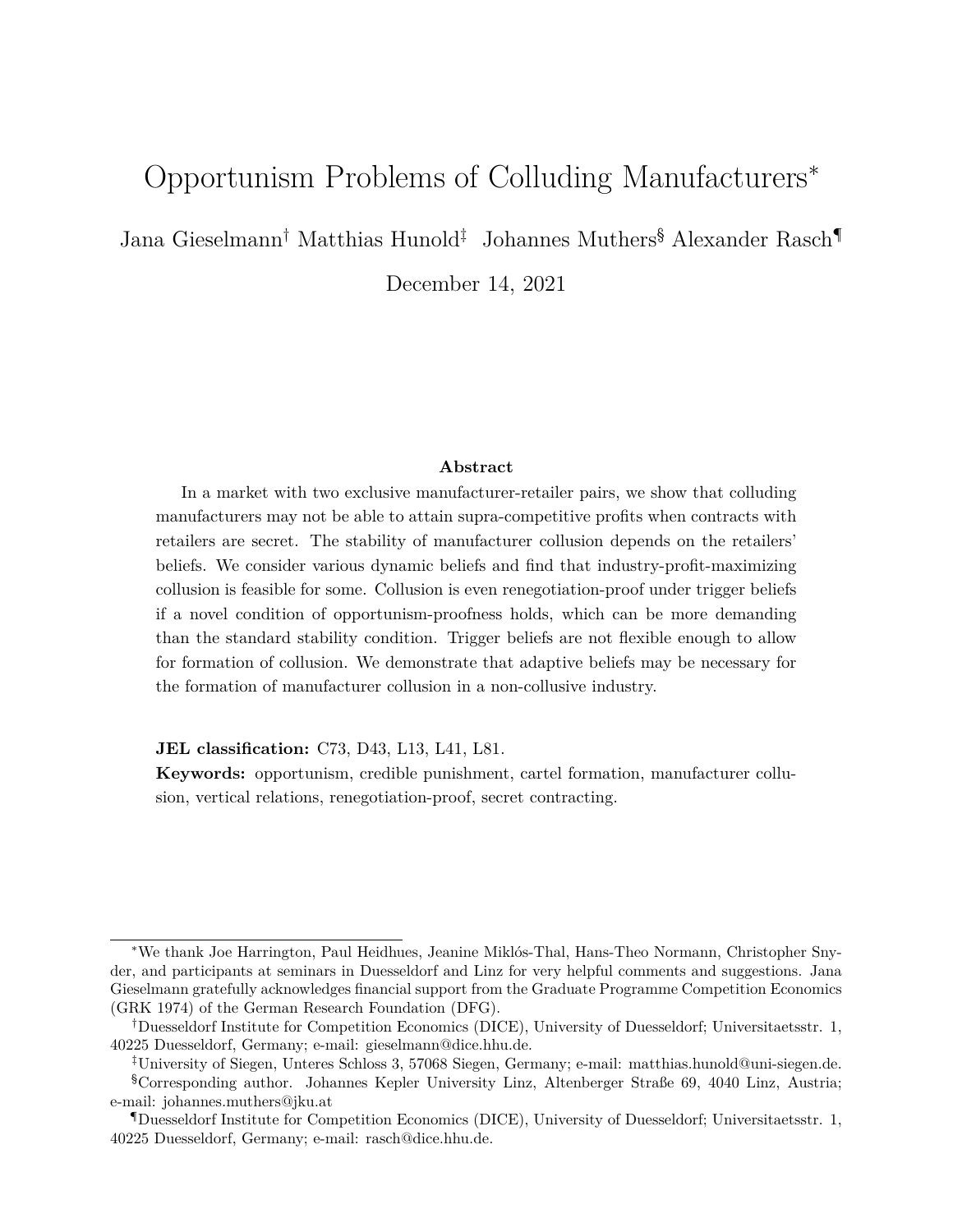## **1 Introduction**

In vertically related markets, a monopolist may face an opportunism problem. A monopolist may fail to implement monopoly prices because retailers facing secret contract offers may fear that the monopolist has offered better terms to the rival retailers [\(Hart et al., 1990;](#page-27-0) [McAfee and Schwartz, 1994;](#page-28-0) [Rey and Vergé, 2004\)](#page-29-0). We address the question whether – absent any coordination with retailers – such an opportunism problem also exists when two (or more) manufacturers try to collude. There is evidence from a number of cartel cases where manufacturers failed to achieve a retail price increase when they did not communicate with their retailers that were not part of the cartel. For example, in the German coffee cartel, the coffee roasters only sustained higher wholesale prices after coordinating a retail price increase with retailers.<sup>[1](#page-2-0)</sup> The same issue to convince retailers to accept higher wholesale prices appears to be the underlying problem in a number of so-called hub-and-spoke cartels.<sup>[2](#page-2-1)</sup> The evidence points to the problem that colluding manufacturers may struggle to implement higher prices without sharing information on vertical contracts, or vertical price coordination.

To study whether an opportunism problem also exists for manufacturers aiming to collude, we set up an infinitely repeated pricing game that features private contracting within each of two exclusive manufacturer-retailer pairs. From the literature we know that the market outcome with a monopoly manufacturer depends on the beliefs that retailers have about the rival retailer's contract. Similarly, the answer also depends on retailers' beliefs in the dynamic context. The equilibrium concept of perfect Bayesian equilibria requires that retailers' beliefs are correct on the equilibrium path. However, the market outcome depends on the retailers' beliefs in case of deviations from the equilibrium strategy profile. In line with the literature, we consider beliefs that are passive within a period as well as symmetric beliefs.

In a repeated game in which the manufacturers may collude, we also distinguish how the retailers' beliefs may react dynamically to the observed actions in previous periods. We first consider beliefs that do not react to past behavior. For these beliefs, we find that manufacturers employing grim-trigger strategies are not able to sustain any price above the competitive price level. This result highlights that the opportunism problem of a monopoly manufacturer can carry over into a dynamic model and render collusion impossible.

In a next step, we investigate beliefs that react to the observed behavior of the manufacturers. First, we consider beliefs that anticipate the manufacturers' trigger strategies. Thus, the retailers have an understanding that manufacturers collude and how they do it. In this context, collusion at industry-profit-maximizing prices may be stable with respect to unilateral deviations. However, at the same time, collusion may not be *opportunism-proof* because the manufacturers may have a joint incentive to lower prices, similarly to the monopolist in [Hart et al.](#page-27-0) [\(1990\)](#page-27-0). We find that opportunism-proofness is a more restrictive condition to satisfy than the usual stability condition of collusion. Interestingly, albeit punishment with trigger strategies is usually not renegotiation-proof in a purely horizontal model without re-

<span id="page-2-0"></span><sup>&</sup>lt;sup>1</sup>Further cases include [Anheuser Busch,](https://www.bundeskartellamt.de/SharedDocs/Entscheidung/EN/Fallberichte/Kartellverbot/2016/B10-20-15.pdf?__blob=publicationFile&v=3) [Haribo,](https://www.bundeskartellamt.de/SharedDocs/Entscheidung/EN/Fallberichte/Kartellverbot/2017/B10-40-14.pdf) [Ritter,](https://www.bundeskartellamt.de/SharedDocs/Entscheidung/EN/Fallberichte/Kartellverbot/2015/B10-41-14.pdf?__blob=publicationFile&v=2) and [Melitta;](https://www.bundeskartellamt.de/SharedDocs/Entscheidung/EN/Fallberichte/Kartellverbot/2016/B10-50-14.pdf?__blob=publicationFile&v=2) (last access  $2020/02/03$ ).

<span id="page-2-1"></span><sup>2</sup>See, for example, [Harrington](#page-27-1) [\(2018\)](#page-27-1) for a description of the cheese cartel in the UK.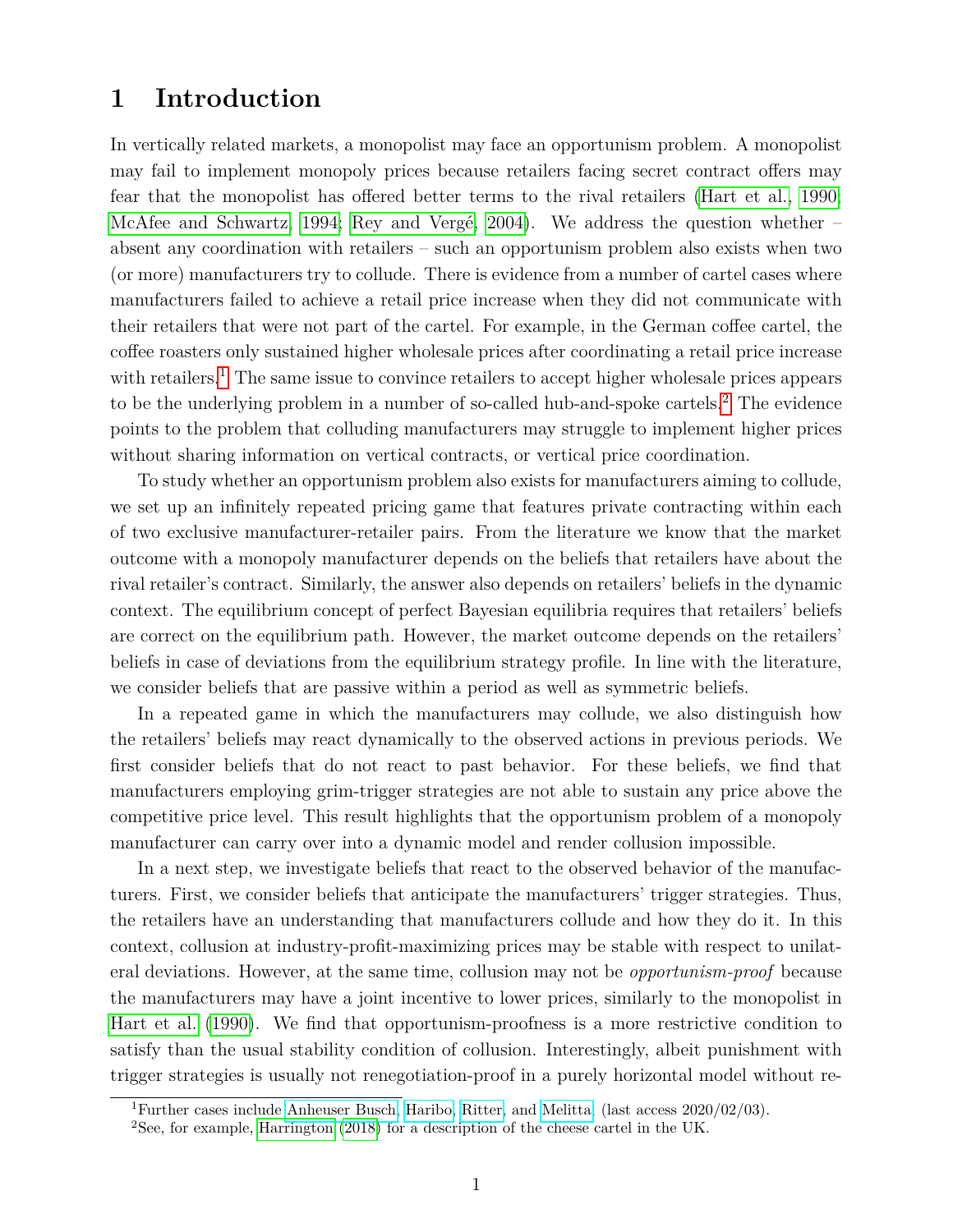tailers, retailer beliefs that anticipate punishment can render punishment credible. Hence, with beliefs that anticipate a collusive strategy, collusion can become a renegotiation-proof equilibrium of the game, provided that the manufacturers are patient enough, such that the stricter opportunism-proofness condition holds.

Case descriptions reveal that manufacturer cartels occasionally struggle to establish collu-sion because retailers do not accept the increased wholesale prices.<sup>[3](#page-3-0)</sup> This raises the question under which condition retailers' beliefs allow for the formation of collusion. Formally, we introduce a definition of *formability* of collusion that requires that there exists a potential path from a non-collusive history to collusion. For example, beliefs that anticipate collusion with grim-trigger strategies would never allow for collusion after observing a single period of competition. Hence, pure grim-trigger beliefs do not support the formation of collusion. We introduce an adaptive belief whereby retailers expect collusion or competition depending on the past behavior of the manufacturers. We parameterize the adaption speed that specifies how fast a retailer believing in competitive prices, but receiving collusive wholesale price offers, switches to believing in collusive prices . The adaption speed may range from a single period to many periods. We find that collusion can be formable with these adaptive beliefs, but they perform poorly in the punishment phase. We find that a faster speed of adaption makes collusion easier to form but harder to sustain; particularly, collusion becomes less opportunism-proof.

Finally, we consider symmetric beliefs that immediately adapt to the actions of the manufacturers in each period. With symmetric beliefs, stable collusion is also opportunism-proof. However, the punishment phase of trigger strategies is not credible, such that there are no renegotiation-proof equilibria with symmetric beliefs and trigger strategies.

At least since [Bernheim and Ray](#page-27-2) [\(1989\)](#page-27-2) and [Farrell and Maskin](#page-27-3) [\(1989\)](#page-27-3) it is known that collusion with trigger strategies is usually not renegotiation-proof. The reason is that firms would have an incentive to jointly deviate in the punishment phases by immediately raising prices again, which undermines the credibility of punishment that is necessary to support the collusive equilibrium path. Although a few solutions for certain settings are known, such as asymmetric punishment, the problem of renegotiation seems to be largely ignored in the applied literature.<sup>[4](#page-3-1)</sup> We find that if the colluding firms sell via retailers using private contracts, renegotiation-proof equilibria with the usual symmetric punishment can exist, and we offer different dynamic beliefs for which this holds. This has the flavor of 'strategic delegation' which solves the commitment problem of manufacturers to punish each other.

In summary, we find that the opportunism problem of a monopolist can also befall colluding manufacturers and impose additional conditions that are stricter than the standard stability conditions. In case of adverse beliefs (for example, history-independent passive beliefs), collusion can be entirely impossible due to opportunism. Colluding manufacturers might thus have an incentive to influence retailers' beliefs towards a high price level.<sup>[5](#page-3-2)</sup> In prac-

<span id="page-3-0"></span><sup>3</sup>See footnote [1.](#page-2-0)

<span id="page-3-1"></span><sup>4</sup>An exception is [McCutcheon](#page-28-1) [\(1997\)](#page-28-1).

<span id="page-3-2"></span><sup>5</sup>A trade-off may arise between this incentive of setting the stage for supra-competitive supply conditions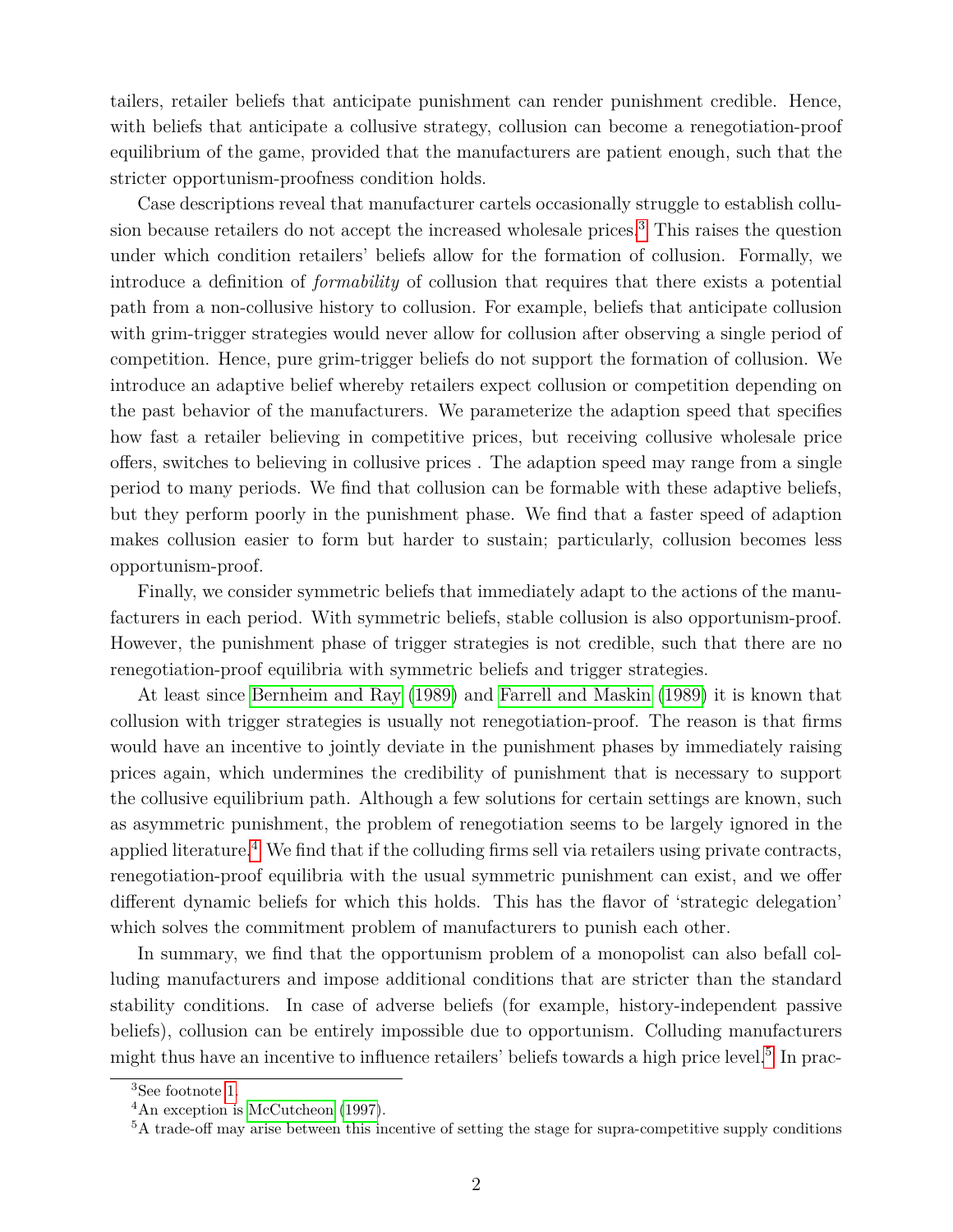tice, this may show when manufacturers communicate price expectations towards retailers or organize industry-wide resale price maintenance.<sup>[6](#page-4-0)</sup>

The remainder of the paper is structured as follows. Section [2](#page-4-1) relates our model to the relevant literature. We set up the model in Section [3](#page-7-0) and subsequently analyze beliefs that are independent of the history of the game in Section [4.](#page-8-0) In Section [5,](#page-10-0) we study trigger beliefs as well as adaptive beliefs. We review symmetric beliefs in Section [6.](#page-24-0) Section [7](#page-25-0) concludes.

### <span id="page-4-1"></span>**2 Related Literature**

Our paper contributes to four aspects that have been analyzed in the literature: (i) manufacturer collusion, (ii) a monopolist's opportunism problem , (iii) cartel formation, and (iv) downstream retailers' types of beliefs.

**Manufacturer collusion.** [Jullien and Rey](#page-28-2) [\(2007\)](#page-28-2) investigate the effects of resale price maintenance (RPM) on tacit collusion when only the retailers observe local shocks on demand or retail costs. The authors show that because of demand uncertainty, manufacturers never make use of RPM under competition; however, the use of RPM can facilitate collusion. This is due to the fact that without RPM, retailers set prices based on their information, which means that deviating behavior cannot be detected easily. Abolishing price flexibility though RPM has opposing effects on collusive stability: One the one hand, deviation can be readily detected. On the other hand, profits are reduced, which increases the short-run gains from deviating. The authors find that overall, the first effect can dominate. [Hunold and Muthers,](#page-28-3) [2020](#page-28-3) show that, absent any uncertainty and asymmetric information, RPM can still facilitate manufacturer collusion. RPM can make collusion successful when retail bargaining power renders supra-competitive increases of the wholesale prices impossible without RPM.

[Nocke and White](#page-28-4) [\(2007\)](#page-28-4) and [Normann](#page-28-5) [\(2009\)](#page-28-5) also analyze tacit collusion among manufacturers in vertical relationships but focus on whether vertical integration makes tacit collusion easier to sustain. Both articles consider perfect Bertrand competition among manufactures and compare an industry with no integration to one in which one pair of firms is vertically integrated. In [Nocke and White](#page-28-4) [\(2007\)](#page-28-4), manufacturers compete in two-part tariffs. The authors show that it is easier for manufacturers to sustain collusion in a scenario with vertical integration. [Normann](#page-28-5) [\(2009\)](#page-28-5) shows that this finding carries over to a situation in which manufacturers set linear prices, even though double marginalization leads to different collusive and deviation profits. Under public contracts, [Schinkel et al.](#page-29-1) [\(2008\)](#page-29-1) show that, when

while contracting on the one hand and hiding collusion from competition authorities on the other handy.

<span id="page-4-0"></span><sup>&</sup>lt;sup>6</sup>In the German coffee cartel, manufacturers eventually used a retail price maintenance to fix retail prices [\(Holler and Rickert, 2019\)](#page-28-6). [Fink et al.](#page-27-4) [\(2017\)](#page-27-4) document cases in which manufacturer cartels implemented additional clauses, for example, payment conditions. In the US sugar cartel, complex vertical contractual arrangements were also in place in addition to the set of rules that the members agreed on. The cartel members needed to use (often exclusive) brokers to deal with sales agents. These brokers were sought to adhere to the agreements made by the cartel and were blacklisted if they deviated [\(Genesove and Mullin,](#page-27-5) [2001\)](#page-27-5).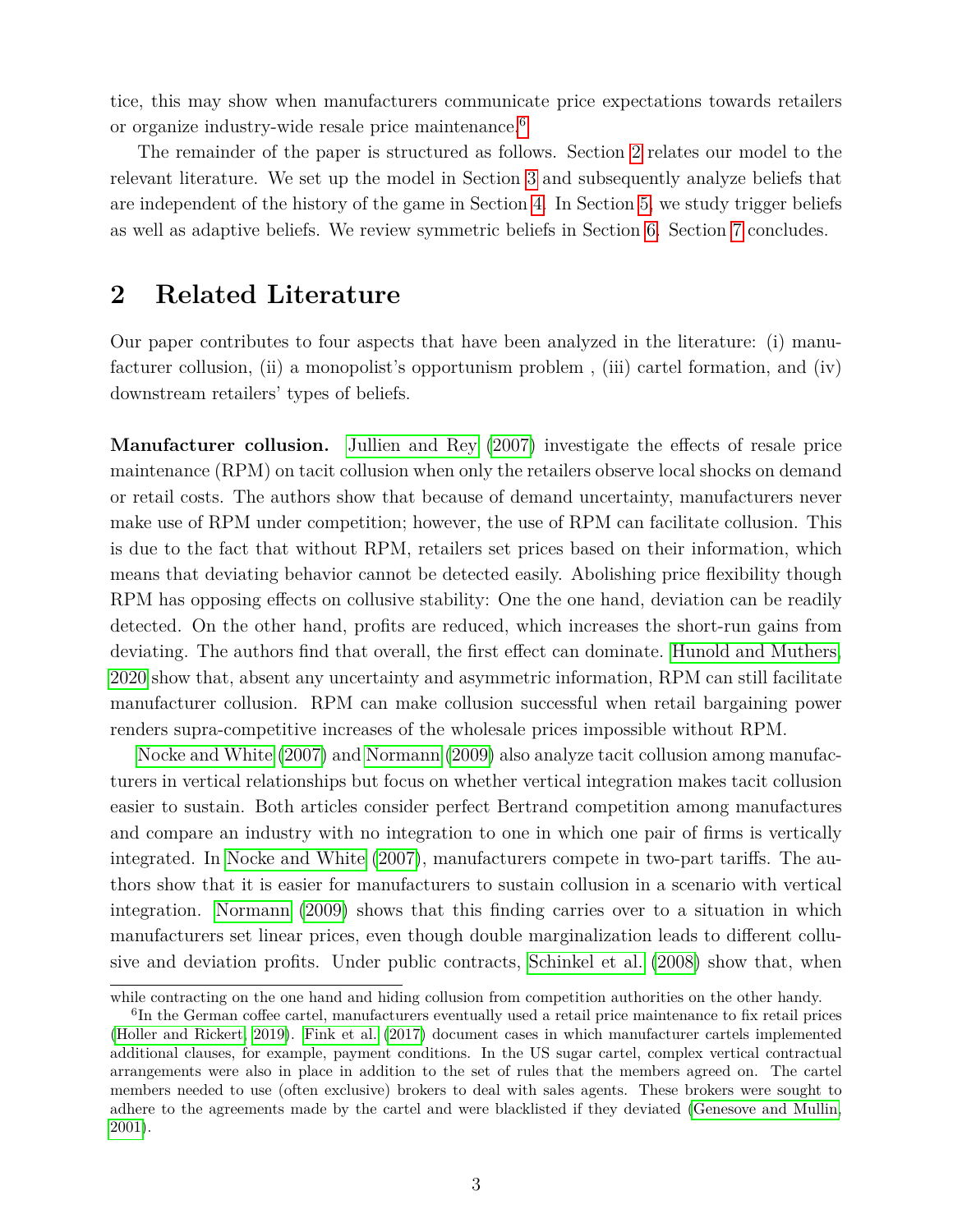manufacturers have full bargaining power, upstream collusion requires low wholesale prices and possibly negative franchise fees. [Piccolo and Miklós-Thal](#page-28-7) [\(2012\)](#page-28-7) finds similar results for the case in which retailers have full bargaining power. [Piccolo and Reisinger](#page-28-8) [\(2011\)](#page-28-8) analyze the impact of exclusive territories on manufacturers' possibility to collude. Under observable contracts, establishing exclusive territories has two opposing effects on collusive stability. Exclusive territories soften punishment, but they also reduce deviation profits. The second effect is due to the fact that when a manufacturer deviates, retailers of competing products adjust their prices, whereas retailers of the same product do not do so. As the effect on deviation tends to dominate, exclusive territories tend to facilitate tacit collusion.

Our contribution to this literature is twofold: First, we study the opportunism problems that colluding manufacturers face with secret contracting. Second, we demonstrate the relevance of retailers' beliefs about wholesale prices for the success of collusion.

**Opportunism problem.** We relate to the classic opportunism problem of a monopolist in a vertical structure with secret contracting [\(Hart et al., 1990;](#page-27-0) [O'Brien and Shaffer, 1992;](#page-28-9) [McAfee and Schwartz, 1994\)](#page-28-0). In such a scenario, the upstream firm that deals with multiple competing downstream firms through bilateral contracts may encounter the following problem: The upstream firm is interested in maintaining high prices and profits, but it cannot commit to refraining from opportunistic moves. Indeed, the upstream firm has an incentive to increase bilateral surplus with one downstream firm, which is anticipated by the other downstream firm(s). The existence of this opportunism problem has been evoked as an explanation for vertical mergers and various vertical restraints as measures aimed at restoring the upstream firm's market power [\(O'Brien and Shaffer, 1992;](#page-28-9) [McAfee and Schwartz, 1994;](#page-28-0) [Rey and Vergé, 2004\)](#page-29-0). The restraints include exclusive dealing, non-discrimination clauses, and industrywide RPM. [Do and Miklos-Thal](#page-27-6) [\(2021\)](#page-27-6) explore short-comings of the seminal papers by considering a version of sequential (re-)contracting between upstream and downstream firms. The opportunism problem has been neglected in the collusion literature so far. This is important because manufacturers, when colluding efficiently, should behave like a monopolist.

**Beliefs.** The literature on secret contracting between manufacturers and retailers, which dates back to [Hart et al.](#page-27-0) [\(1990\)](#page-27-0); [McAfee and Schwartz](#page-28-0) [\(1994\)](#page-28-0); [Segal](#page-29-2) [\(1999\)](#page-29-2), emphasizes the relevance of the retailers' beliefs. Passive, symmetric, and wary beliefs are the typical variants. Whereas passive beliefs reflect that the agents treat unexpected offers as mistakes, symmetric beliefs could correspond to a rule of thumb, where agents conjecture that identical principals make identical offers [\(Pagnozzi and Piccolo, 2011\)](#page-28-10). Wary beliefs are often used when passive beliefs implausible or induce non-existence of equilibria [\(Rey and Vergé, 2004;](#page-29-0) [Rey and Tirole, 2007;](#page-28-11) [Miklós-Thal and Shaffer, 2016\)](#page-28-12). Empirical evidence on passive and symmetric beliefs was tested by [Zhang](#page-29-3) [\(2021\)](#page-29-3) and by [Martin et al.](#page-28-13) [\(2001\)](#page-28-13) in an experiment. We contribute to this literature by providing an in-depth analysis of how retailers' beliefs affect manufacturer collusion in a setting of secret contracting. In our analysis, we use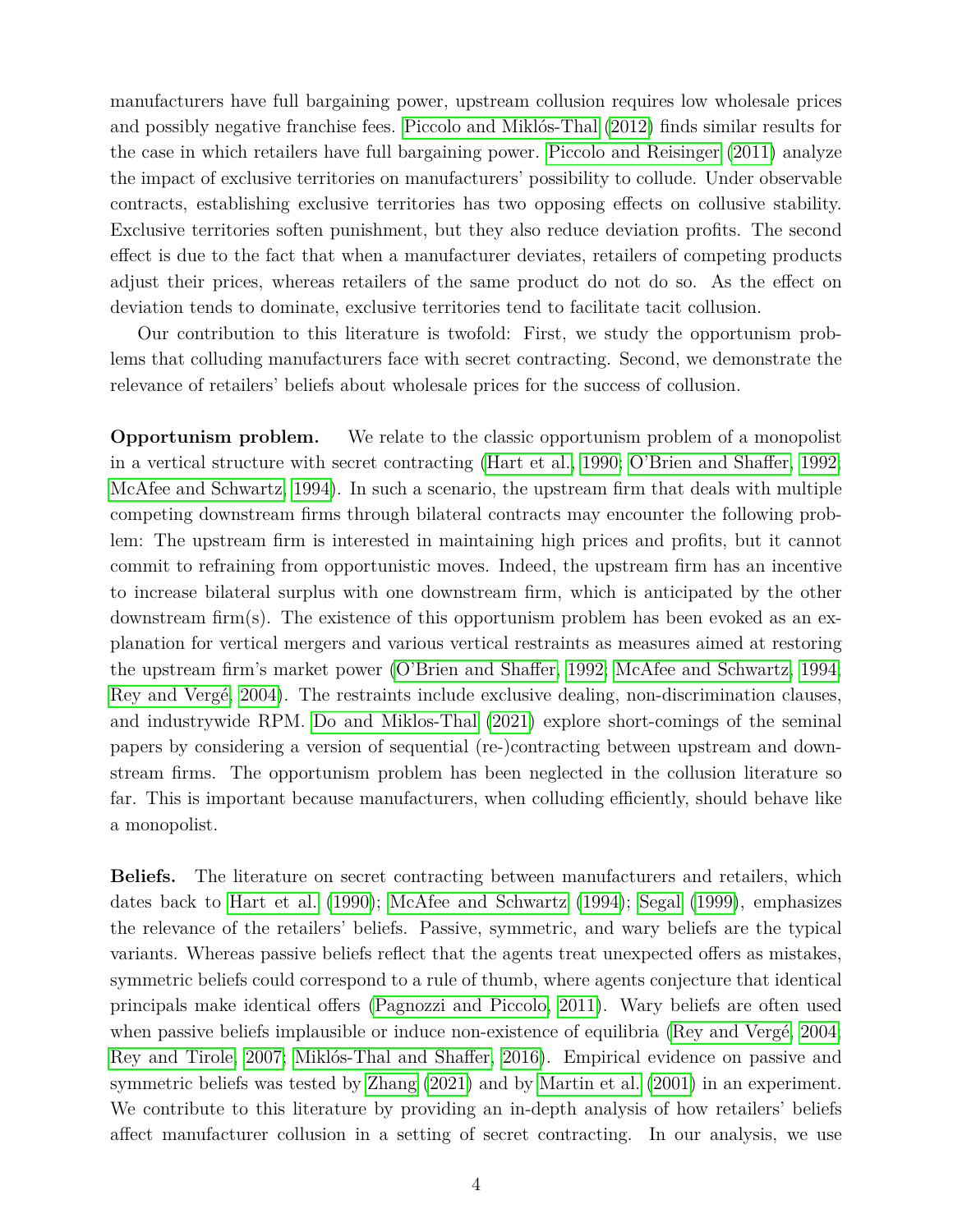different beliefs, including history-dependent passive beliefs that reflect trigger-strategies as well as beliefs that adapt to changing manufacturer strategies.

**Cartel formation.** The literature on cartel membership formation has focused on a variety of different aspects. In this literature, the question of how to initiate cartels typically focuses, among other things, on contracts [\(Selten, 1973;](#page-29-4) [d'Aspremont et al., 1983\)](#page-27-7), on stochastic opportunities to form a cartel [\(Harrington and Chang, 2009\)](#page-27-8), on the heterogeneity with regard to capacities and umbrella pricing [\(Bos and Harrington, 2010\)](#page-27-9), on signals and beliefs of producers [\(Harrington Jr and Zhao, 2012;](#page-27-10) [Harrington, 2017\)](#page-27-11), and on quality differentiation [\(Bos et al., 2020\)](#page-27-12). [Selten](#page-29-4) [\(1973\)](#page-29-4)) analyzes the case of quantity competition and assumes that cartels can be enforced via contracts and that a cartel acts as a Stackelberg leader. He shows that a cartel is stable in the sense that outsiders do not want to be part of the cartel, and insiders cannot profitably leave the cartel as long as the number of cartel members is relatively small. [d'Aspremont et al.](#page-27-7) [\(1983\)](#page-27-7) obtain a similar result for the case with price leadership.

[Harrington and Chang](#page-27-8) [\(2009\)](#page-27-8) consider a set of heterogeneous industries in which stochastic opportunities to form a cartel arise to explain the birth and death of cartels and to inform antitrust authorities about the extent of cartels that have not been discovered. [Bos and Har](#page-27-9)[rington](#page-27-9) [\(2010\)](#page-27-9) endogenize the composition of a cartel in an industry in which heterogeneous firms differ in their capacities. They show that non-all-inclusive cartels set umbrella prices, and that mergers involving moderate-sized firms may result in the most severe coordinated effects. [Harrington Jr and Zhao](#page-27-10) [\(2012\)](#page-27-10) analyze whether different types of players (patient and impatient) manage to cooperate via grim-trigger strategies when players signal and coordinate through their actions. The authors show that there is always a positive chance of cooperation, but cooperation may fail altogether. Moreover, the longer cooperation does not occur, the less likely it is to occur in the next period. [Harrington](#page-27-11) [\(2017\)](#page-27-11) focuses on a mutual beliefs to coordinate prices. In the context of price leadership, firms are assumed to commonly believe that price increases will be at least matched. However, the firms lack any shared understanding about who will lead, when they will, and at what prices. Sufficient conditions are derived which ensure that supra-competitive prices emerge. However, price is bounded below the maximal equilibrium price.

In contrast to the literature on cartel membership formation, we address the question whether firms can transit to a collusive equilibrium once they have reached – implicitly or explicitly – a common understanding to collude in a currently non-collusive industry. We thereby focus on the process of collusion that firms need to go through until they may reach a stable collusive equilibrium. At the core of this analysis is the adaption of the retailers' beliefs in the transition process.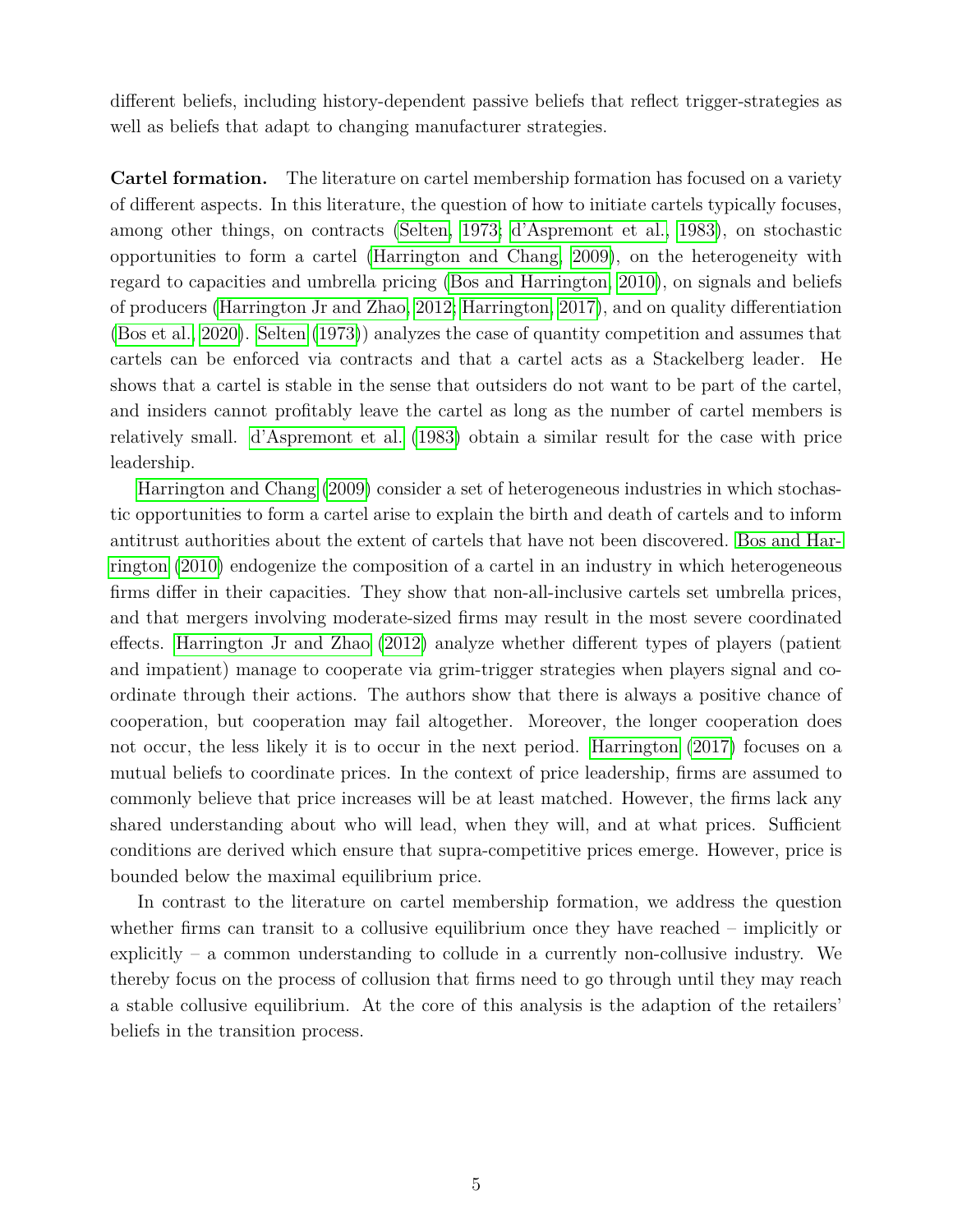# <span id="page-7-0"></span>**3 Model**

We study manufacturer collusion in an infinitely repeated stage game with time  $t = 0, \ldots, \infty$ .

There are two symmetric manufacturers,  $M_A$  and  $M_B$  that compete by selling imperfect substitutes to their exclusive retailers  $R_A$  and  $R_B$ . Each manufacturer makes an exclusive and secret two-part tariff offer with a unit wholesale price  $w_i$  and a franchise fee  $F_i$  to its retailer. The retailers compete in retail prices. There is horizontal differentiation between the two retailer-product combinations.

**Timing and information.** In each period, the following stage game unfolds:

- 1. Each manufacturer makes a private contract offer to its retailer.
- 2. Retailers decide whether to accept offers. Post contract acceptance, the fixed fees are sunk.
- 3. The retailers simultaneously and non-cooperatively set their retail prices  $p_i$ .

The manufacturers' contract offers are secret. This means that when retailers receive a contract offer, they cannot observe the contract offered to their rival. When competing in the downstream market, the retailers are unable to observe each others' input prices.

At the end of each period, all actions are revealed to all players. All players thus know the complete history of the game at this point.

Manufacturers are long-lived and discount next period profits with the common discount factor  $\delta > 0$ . The retailers are short-lived and have a discount factor of zero, such that they do not take future profits into account.

**Assumptions on costs, demand, and profits.** All (fundamental) costs are zero. We normalize the outside option (opportunity costs) of each retailer to zero. We consider general demand functions that fulfill standard properties in the relevant range which we summarize in

### <span id="page-7-1"></span>**Assumption 1.** *Demand*  $D_i(p_i, p_{-i})$

- *decreases in the own price*  $(\partial D_i(p_i, p_{-i})/\partial p_i < 0)$ *,*
- *increases in the other product's price*  $(\partial D_i(p_i, p_{-i})/\partial p_{-i} > 0)$ *, and*
- decreases when all prices increase  $(\partial D_i(p_i, p_{-i})/\partial p_i + \partial D_i(p_i, p_{-i})/\partial p_{-i} < 0)$ .

We focus on well-behaved profits that are twice differentiable and concave. Note that this implies that the retailers' reactions behave normally, such that  $\frac{\partial p_i(w_{it}, p_{-i}^e)}{\partial w_i}$  $\frac{\partial w_{it}, \mu_{-i}}{\partial w_{it}} > 0$  and, consequently,  $\frac{\partial D_i(p_i(w_{it}, p_{-i}^e), p_{-i}^e)}{\partial p_i}$  $\frac{\partial p_i}{\partial p_i}$  < 0 hold.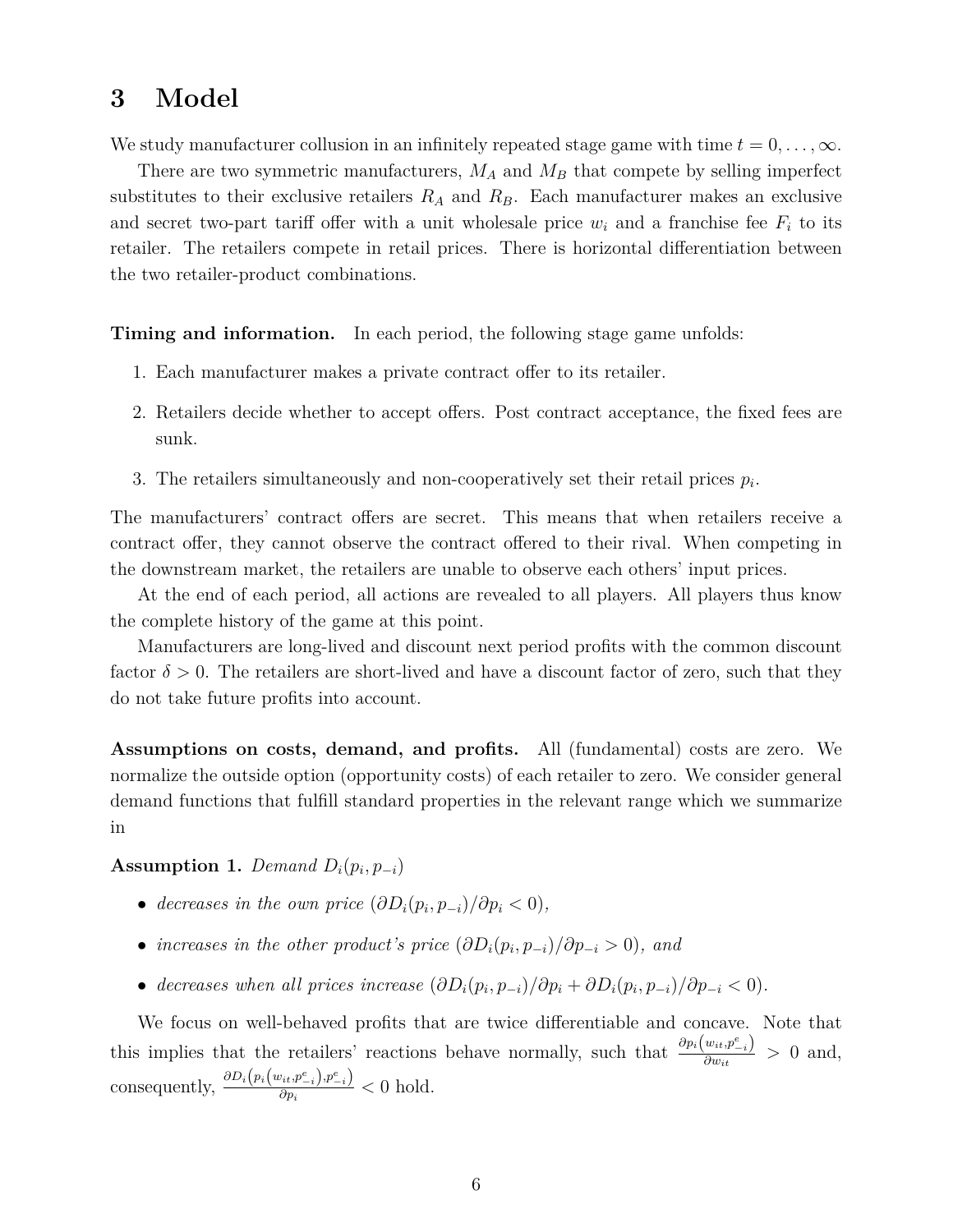**Equilibrium concept.** We consider (pure-strategy) perfect Bayesian equilibria and focus on symmetric equilibria. Retailers need to form beliefs about the contract offer made to the rival when accepting their own contract in the second stage. Without loss of generality, we focus on retailers having a belief about the retail price of the rival.<sup>[7](#page-8-1)</sup> That is, the potential cost of the rival is not known to a retailer, because this cost depends on the contract offered by the other manufacturer. The super game is a game of complete information but unobservable actions. All contracts of the form  $(w, F)$  become observable after the stage game to exclude the possibility that imperfect information carries over from period to period.

**Outlook.** In the following sections, we consider Perfect Bayesian Equilibria (PBE) of the game and focus on symmetric equilibria with constant equilibrium paths. On the collusive equilibrium path, beliefs are correct and thus pinned down by the equilibrium strategy profile. However, off the equilibrium path, the equilibrium concept of PBE has no bite. We restrict off-equilibrium beliefs in different forms (for example, passive) and develop novel criteria like opportunism-proofness to assess the plausibility of a given PBE.

### <span id="page-8-0"></span>**4 History-independent Passive Beliefs**

In this section, we focus on short-lived retailers whose beliefs are passive and independent of the history of actions in the game. With these history-independent, passive beliefs, we will show that an opportunism problem arises if manufacturers try to collude.

**Definition 1.** (History-Independent, Passive Beliefs) The price expectation  $p_{-it}^e$  of retailer *i* in period *t* about the price of retailer −*i* is independent of the history of the actions in the game and independent of the offer  $(w_{it}, F_{it})$  made by its supplier in period t.

First, we solve for the competitive equilibrium of the game that results when both manufacturers maximize stage-game profits and the retailers hold passive beliefs. In the last stage, on the equilibrium path, each retailer has accepted the contract, but the rival's wholesale price remains secret. Each retailer  $i \in \{1,2\}$  faces the own wholesale price  $w_{it}$  and holds a belief  $p_{-it}^e$  about the retail price of the rival. The retailers set the retail prices  $p_{it}$ simultaneously. Thus, the profit of retailer *i* is

$$
\pi_{it}\left(p_{it}, p_{-it}^e\right) = \left(p_{it} - w_{it}\right)D_i\left(p_{it}, p_{-it}^e\right) - F_{it}.
$$

Retailer *i* maximizes its profit with respect to  $p_{it}$ . The first-order condition is

$$
D_i\left(p_{it}, p_{-it}^e\right) + \left(p_{it} - w_{it}\right) \frac{\partial D_i\left(p_{it}, p_{-it}^e\right)}{\partial p_{it}} = 0
$$

<span id="page-8-1"></span><sup>&</sup>lt;sup>7</sup>The retail price of the rival is the pay-off relevant information that retailers are lacking. Alternatively they could have beliefs about the wholesale price that the retailer faces and about the belief that the other retailer has about their wholesale price.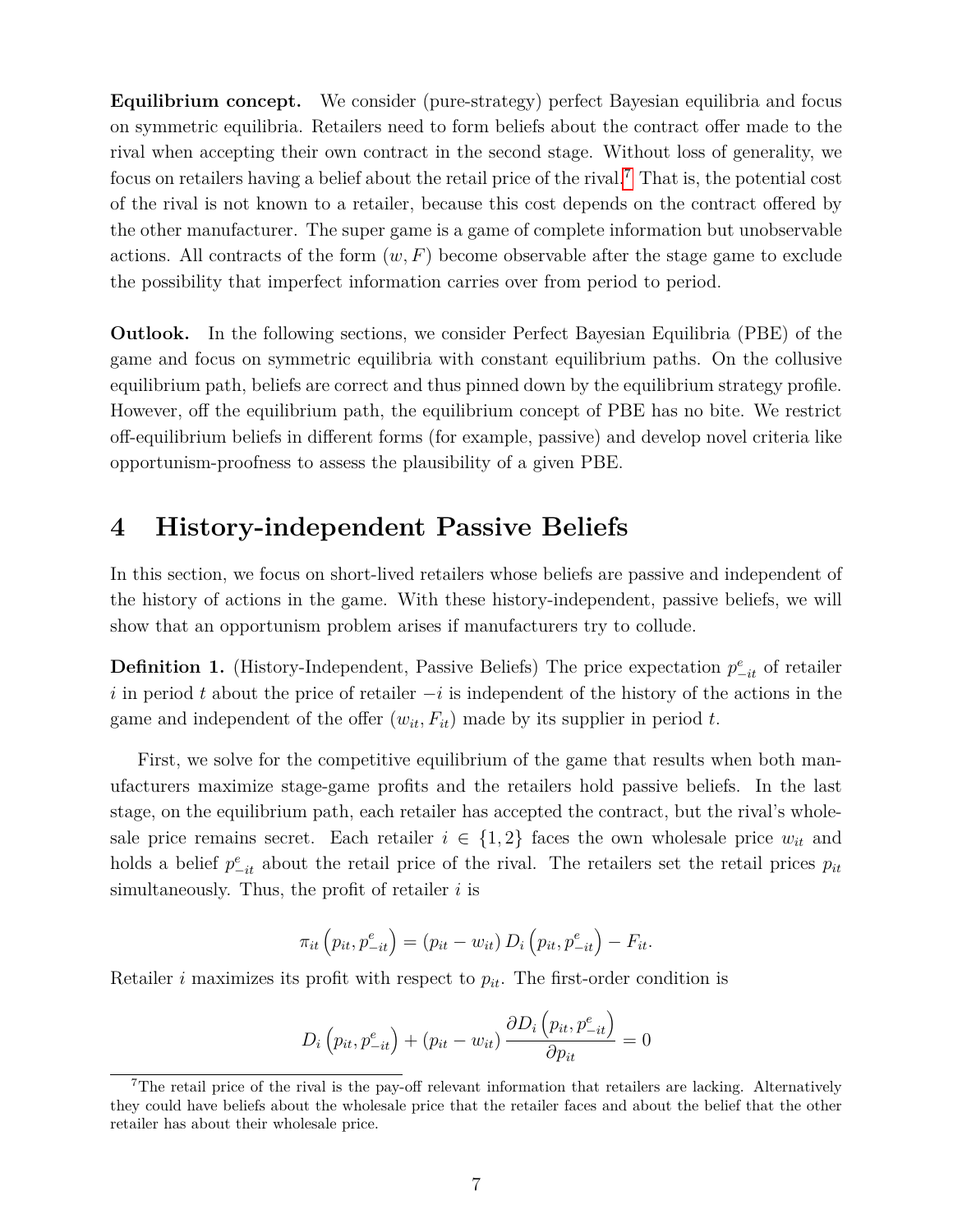and defines retailer *i*'s reaction function  $p_i(w_{it}, p_{-it}^e)$ . Anticipating the pricing outcome, in the second stage, each retailer decides whether to accept the wholesale tariff offered by its manufacturer.

In the first stage, the manufacturers offer their wholesale tariffs. Under manufacturer competition, each manufacturer *i* maximizes its profit, anticipating that its retailer sets a price of  $p_i(w_{it}, p_{-i}^e)$ :

$$
\max_{w_{it}, F_{it}} \Pi_{it} = w_{it} \cdot D_i \left( p_i \left( w_{it}, p_{-it}^e \right), p_{-i}(w_{-it}, p_{it}^e) \right) + F_{it},
$$

subject to the retailer's participation constraint

$$
\left(p_i\left(w_{it}, p_{-it}^e\right) - w_{it}\right) \cdot D_i\left(p_i\left(w_{it}, p_{-it}^e\right), p_{-it}^e\right) - F_{it} \ge 0.
$$

The profit is determined by two parts. The variable part consists of the units sold times the unit wholesale price, and the fixed part consists of an up-front payment from the retailer to the manufacturer. The fixed payment is restricted to the revenue that the retailer earns. This participation constraint binds in equilibrium.

Beliefs have to be correct on the equilibrium path in any perfect Bayesian equilibrium and we focus on time history independent beliefs in this section. Whenever the manufacturers' strategies yield a time-constant equilibrium path, beliefs consistent with that have to be time constant. The only alternative would be that beliefs change over time independent of past actions, but this would not support a constant equilibrium path. Thus, in a competitive equilibrium, retailer *i* has a belief  $p_{-it}^e = p_{-i}^e$  that is time constant.

Let us first characterize the competitive equilibrium. This corresponds to the equilibrium of the one-shot game. In equilibrium, the belief of the retailer about the retail price of the rival coincides with the expectation of the manufacturer about the retail prices. This implies  $p_{-i}(w_{-it}, p_{it}^e) = p_{-i}^e$ . Inserting the price and simplifying yields

$$
\Pi_{it}\left(w_{it}, p_{-i}^e\right) = p_i\left(w_{it}, p_{-i}^e\right) \cdot D_i\left(p_{it}\left(w_{it}, p_{-i}^e\right), p_{-i}^e\right).
$$

Maximizing with respect to *w<sup>i</sup>* gives the first-order condition

$$
\frac{\partial p_i (w_{it}, p_{-i}^e)}{\partial w_{it}} D_i \left( p_i \left( w_{it}, p_{-i}^e \right), p_{-i}^e \right) + \frac{\partial D_i \left( p_i \left( w_{it}, p_{-i}^e \right), p_{-i}^e \right)}{\partial p_i} \frac{\partial p_i \left( w_{it}, p_{-i}^e \right)}{\partial w_{it}} = 0
$$
\n
$$
\iff \frac{\partial p_i (w_{it}, p_{-i}^e)}{\partial w_{it}} \frac{\partial D_i \left( p_i \left( w_{it}, p_{-i}^e \right), p_{-i}^e \right)}{\partial p_i} w_{it} = 0.
$$

Because the first term on the left-hand side in the previous line is assumed to be strictly positive and the second term is assumed to be strictly negative (Assumption [1\)](#page-7-1), the only solution to the first-order condition is  $w_i = 0$ . This yields

<span id="page-9-0"></span>**Lemma 1.** *With history-independent and passive beliefs, the wholesale prices in the equilibrium with manufacturer competition are equal to zero.*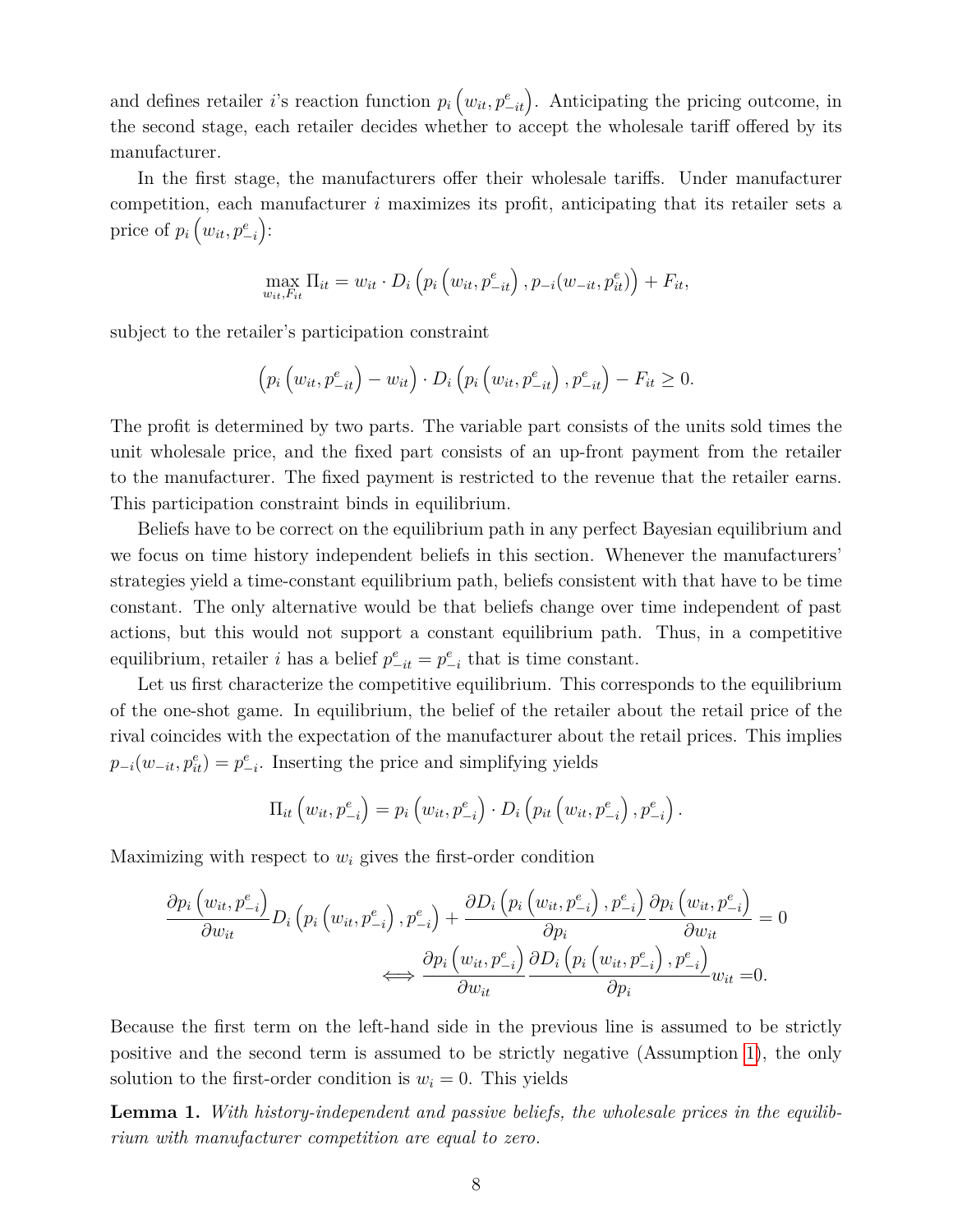To show that firms are unable to collude on a price different than the competitive wholesale price of zero, we take the whole dynamic game into account. Manufacturers collude using grim-trigger strategies:

- In the first period, manufacturers set the collusive wholesale price  $w^C$ ;
- in the  $t^{th}$  period,
	- **–** if both manufacturers have set the collusive price in each of the *t* − 1 previous periods, they set the collusive wholesale price  $w^C$ ,
	- **–** otherwise manufacturers set the price of the weak Bayesian Nash equilibrium with passive beliefs  $(w^P = 0)$  of the stage game.

With grim-trigger strategies, any deviation results in a constant punitive action that the manufacturers play forever. This action corresponds to the action of the competitive equilibrium. Like in the competitive equilibrium, the grim-trigger strategies imply a time-constant equilibrium path for the wholesale prices. Thus, again, in a perfect Bayesian Equilibrium of the game, any history independent beliefs has to be time constant. Note that the only alternative would be belief that changes with *t* but independent of the actions of the players. As we focus on symmetric equilibria, the beliefs are also identical for both retailers in any equilibrium.

<span id="page-10-2"></span>**Proposition 1.** *There exists a unique symmetric grim-trigger equilibrium with a constant equilibrium path: the competitive equilibrium. Collusion cannot effectively increase prices, that is, manufacturers face an opportunism problem.*

 $\Box$ 

*Proof.* See Appendix A.

Due to the nature of the history-independent passive beliefs, manufacturers face an opportunism problem.[8](#page-10-1) Surprisingly, the opportunism problem arises even for colluding manufacturers that use grim-trigger strategies that usually can support a larger set of equilibria. However, in this case, the punishment is limited by the assumption that retailers do not update their beliefs after a deviation. This allows deviating manufacturers to maintain a high profit level and destroys the commitment power of the grim-trigger strategies. In contrast, if retailers' beliefs react to deviations, punishment might become more effective. We consider this case in the next sections where we introduce history-dependent beliefs.

### <span id="page-10-0"></span>**5 History-Dependent Passive Beliefs**

Second, consider a dynamic version of passive beliefs that depend on the history of the game. We focus on the history of wholesale prices and disregard the history of retail prices, such

<span id="page-10-1"></span><sup>&</sup>lt;sup>8</sup>Note that this result is more general, it also extends to general trigger strategies, which we define in Subsection [5.3.](#page-17-0)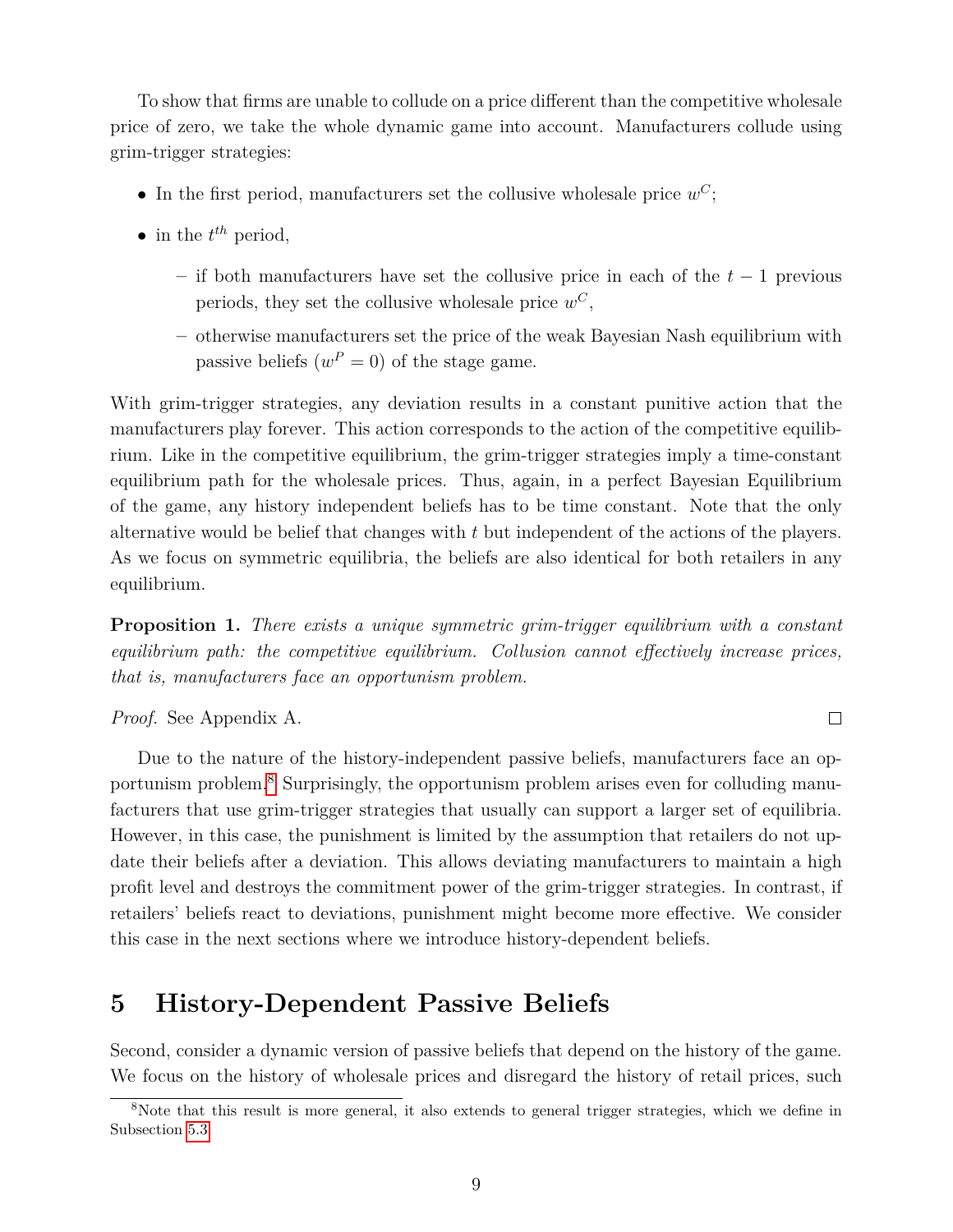that the retailers' beliefs cannot directly depend on the competing retailers' past actions. Otherwise, such beliefs could support retail collusion, which we want to abstract from.[9](#page-11-0) Thus, the relevant history of the game in period *t* is  $\mathcal{H}_t \equiv [(w_{A0}, w_{B0}); \dots; (w_{At-1}, w_{Bt-1})]$ , that is, the set of the pairs of wholesale prices that the manufacturers have set in all periods up to period  $t-1$ .

In contrast to constant passive beliefs, the question is whether it is possible for the manufacturers to support the optimal collusive price in equilibrium. We define historydependent passive beliefs as follows:

<span id="page-11-1"></span>**Definition 2.** (History-Dependent Passive Beliefs) The beliefs are passive within each period *t*, that is, the offer about  $w_{it}$  does not affect the belief  $p_{-it}^e$  about the competitor's retail price. The beliefs are dynamic: For each retailer *i*, the belief is a function  $p_{-it}^e(\mathcal{H}_t)$  that depends on the history of past wholesale prices.

There exist multiple variants of history-dependent passive beliefs. We derive beliefs that are in line with the strategies of the manufacturers (for example, grim-trigger strategies).

<span id="page-11-2"></span>**Definition 3.** (Opportunism-Proofness) An equilibrium collusive strategy for given beliefs (a Perfect Bayesian Equilibrium) is said to be opportunism-proof if the manufacturers, on the equilibrium path, do not benefit if they jointly reduce their wholesale prices.

Opportunism-proofness is not a necessary condition for a PBE to exist. It is an additional condition that, in our opinion, increases the plausibility that an equilibrium can be sustained in a collusive environment. Without opportunism-proofness, the implicit "collusive agreement" between the manufacturers is not renegotiation-proof.

**Definition 4.** (Credible Punishment) A collusive strategy for given beliefs has the property of credible punishment if there is no punishment period in which the manufacturers would benefit if they jointly change their wholesale prices.

Whereas opportunism-proofness considers renegotiation proofness of a the collusive strategy on the collusive path, the criterion of credible punishment does so for the punishment phase. Together, opportunism-proofness and credible punishment ensure weak renegotiationproofness as defined in [Farrell and Maskin](#page-27-3) [\(1989\)](#page-27-3).

For reference, consider a standard model of horizontal collusion absent a vertical dimension, such as our model when each manufacturer-retailer pair is vertically integrated. In this industry structure, punishment is typically not credible because the firms would prefer to renegotiate to return to the collusive pricing scheme. This property can prevent the existence of renegotiation-proof equilibria in the case of standard horizontal collusion. Instead, as we will prove later, manufacturer collusion with trigger strategies in a setting with retailers and secret contracting can have the property of credible punishment, depending on the retailers' beliefs.

<span id="page-11-0"></span><sup>&</sup>lt;sup>9</sup>Suppose that each retailer believes that the price of the competitor is the monopoly price unless they have observed a different price in the past, in which case they would believe that the price is the competitive price. Such beliefs could support a collusive action profile even with otherwise history-independent strategies.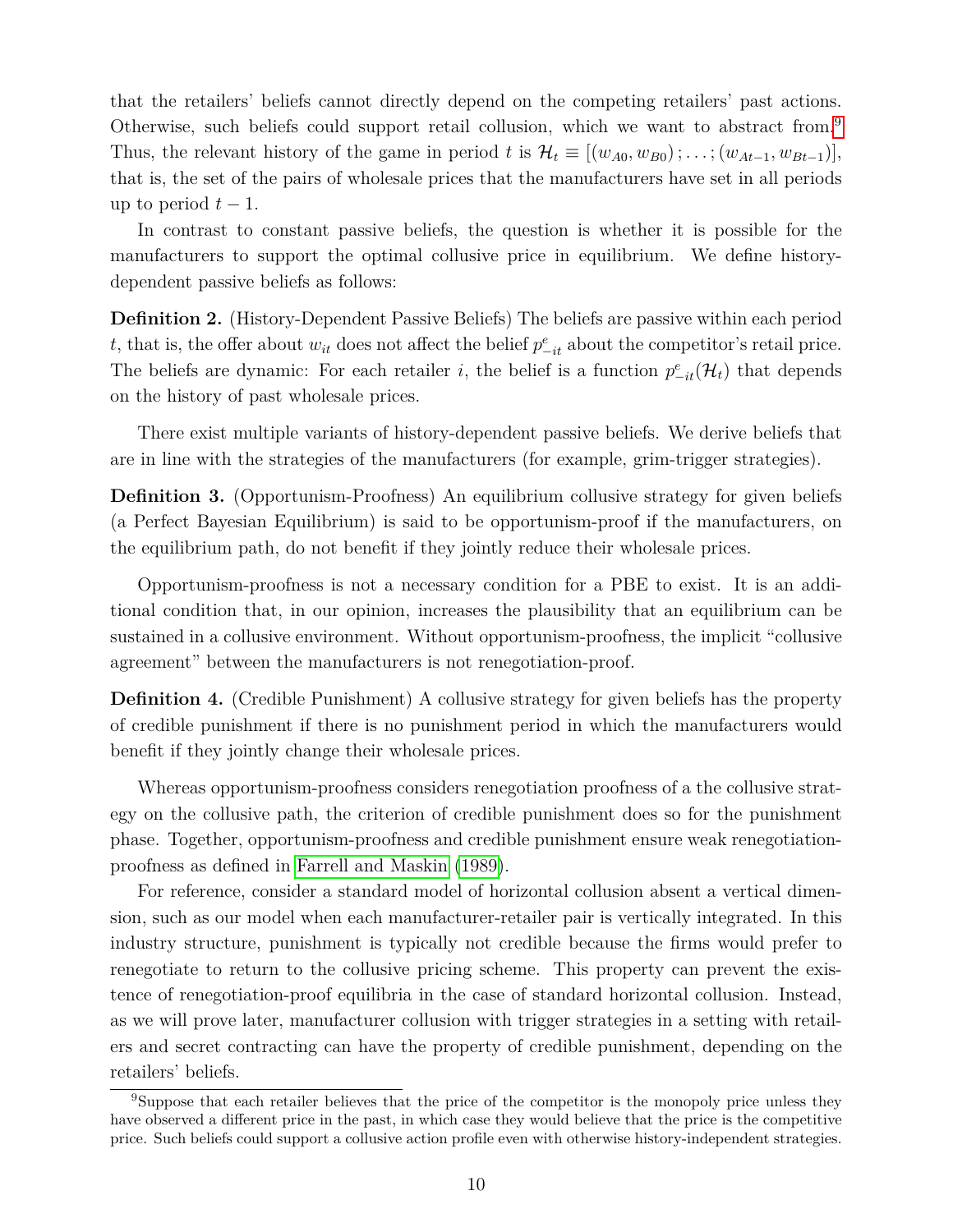We also define when collusion is formable in the sense that collusion can be arrived at.

**Definition 5.** (Formable) Consider a PBE with a collusive strategy profile and given beliefs resulting in discounted collusive payoffs on the equilibrium path denoted by *V <sup>C</sup>*. Collusion is formable if there exists a strategy profile, such that for given beliefs:

- 1. Starting in some period *s* with an arbitrary history  $\mathcal{H}_s$ , the action profile consists of mutually best responses in  $t \geq s$ ,
- 2. the continuation game starting in period  $s + x$ , with  $x < \infty$  constitutes a PBE with payoff  $V^C$ .

This definition is stronger than the condition for sustainability of collusion, because the latter is necessary but not sufficient for formation. The definition implies a property that beliefs 'forgive' any non-collusive behavior after some periods; this includes that beliefs do not react to opportunistic behavior. The number of transition periods *x* can be very long, such that our definition is not restrictive with regard to the speed of formation.

With formability we address the question whether firms can transit to a collusive equilibrium once they have reached a common understanding to collude in a currently non-collusive industry. This reflects the process of collusion that firms need to go through until they may reach a stable collusive equilibrium. We take a "meeting of the minds", that is how firms reach a common understanding to collude among themselves, as the starting point. Formability requires that there is feasible path towards collusion which is incentive compatible (self-enforcing). The underlying complication for this is that the environment may first need to adapt over time to make collusion profitable. Within our model, this is reflected in the retailers' beliefs which may need time to adapt to collusion among manufacturers out of a situation of manufacturer competition.

In a sense the property of formability is similar to the property of stability of static Nash equilibria as both properties consider weather there exist a path of mutual best responses that lead to the proposed equilibrium.

For example, consider a standard model of horizontal collusion with grim-trigger strategies and without private information. Suppose firms collude at the industry-profit-maximizing level and the usual stability condition is met. Such a collusion is formable , because switching to grim-trigger strategies is an equilibrium of the continuation game independent of the history of actions in the game. Collusion is then also opportunism-proof, because joint profits are maximized. However, punishment is not credible, because jointly reverting to collusion yields larger profits than continuing punishment.

### <span id="page-12-0"></span>**5.1 Collusive Strategy**

In the following, we will consider collusion at industry-profit-maximizing prices. Thus, let us derive the conditions for the industry profit maximum. First, we define the optimal collusive price provided that the retailers understand the grim-trigger strategy. The optimal collusive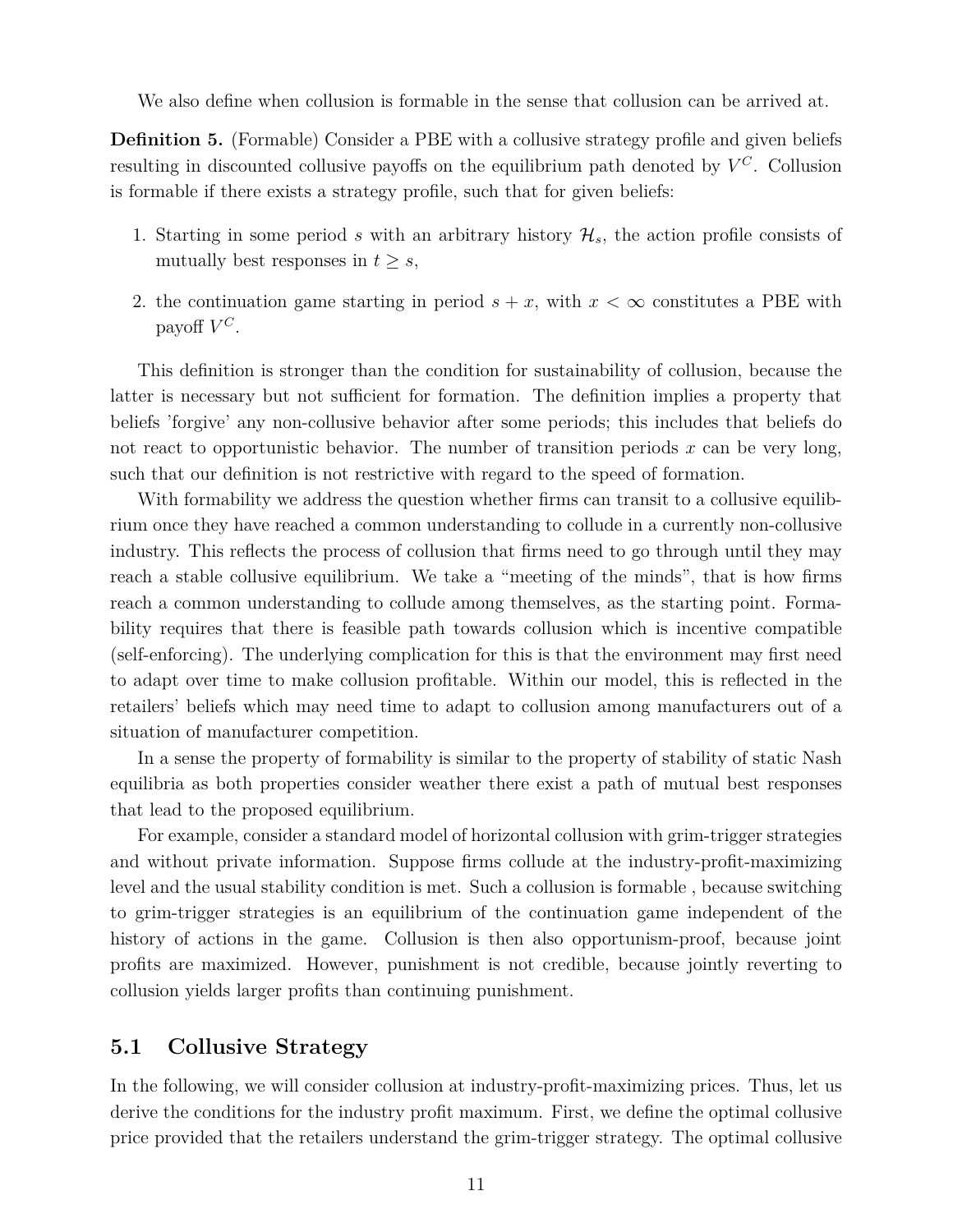wholesale price is determined by the price that maximizes the joint profit of the manufacturers given that the retailers' belief is identical to that price. As we focus on manufacturers colluding on the industry profit maximum, collusive profits are Pareto-optimal if there is no joint deviation that is more profitable. If weak renegotiation-proofness is fulfilled, then the equilibrium is also strong renegotiation-proof, as the profit on the equilibrium path would be Pareto-efficient for the colluding manufacturers.

#### **Optimal Collusive Price: Integrated Industry Solution**

We consider collusion at the prices that maximize the integrated industry profit:

<span id="page-13-0"></span>
$$
p^{M} = \max_{p_{i}} p_{i} \cdot D_{i} (p_{i}, p_{-i}) + p_{-i} \cdot D_{-i} (p_{-i}, p_{i}), \qquad (1)
$$

where  $w^M$  is defined by  $p^M = p_i(w^M, w^M)$ . Denote the maximal industry profit by

<span id="page-13-2"></span>
$$
\Pi^M := p^M \cdot D_i \left( p^M, p^M \right) + p^M \cdot D_{-i} \left( p^M, p^M \right). \tag{2}
$$

The optimal collusive wholesale price  $w^M$  and the respective belief about the retail price,  $p^M$ , are then determined by equation [\(1\)](#page-13-0) as well. Thus, whenever the manufacturers collude at the industry-profit-maximizing wholesale prices of  $w^M$ , each manufacturer earns a profit of

$$
\Pi^C := \Pi^M/2.
$$

### <span id="page-13-1"></span>**5.2 Grim-Trigger Beliefs**

We construct history-dependent passive beliefs (Definition [2\)](#page-11-1) that have a grim-trigger property. For this, consider that manufacturers play grim-trigger strategies as described above.

We focus on industry-profit-maximizing collusion, such that  $w^C = w^M$ . Any deviation by one manufacturer causes the other manufacturer to set the punitive price  $w^P$  forever. Because we are solving for perfect Bayesian Nash equilibria, the punishment with  $w^P$  must be individually rational. This implies that  $w^P = 0$  must hold in equilibrium. This follows from the logic presented in the proof of Proposition [1:](#page-10-2) Otherwise, each manufacturer would have an incentive deviate from a  $w^P \neq 0$  in a punishment period, in which future beliefs and action are fixed and unaffected by current actions. In punishment periods, manufacturers thus behave as if they maximize short-term profits.

**Histories and beliefs.** If manufacturers play grim-trigger strategies, actions are only conditional on two kinds of histories: the collusive history  $\mathcal{H}^{\mathcal{C}}$ , in which both manufacturers have only played  $w^C$ , and the deviation histories  $\mathcal{H}^D$  (any history other than  $\mathcal{H}^C$ ). Grim-trigger beliefs match these strategies by assigning two different beliefs to these histories. Grimtrigger beliefs  $p_i^e(\mathcal{H})$  are thus history-dependent (Definition [2\)](#page-11-1) and differentiate between the two histories  $\mathcal{H}^{\mathcal{C}}$  and  $\mathcal{H}^{\mathcal{D}}$ .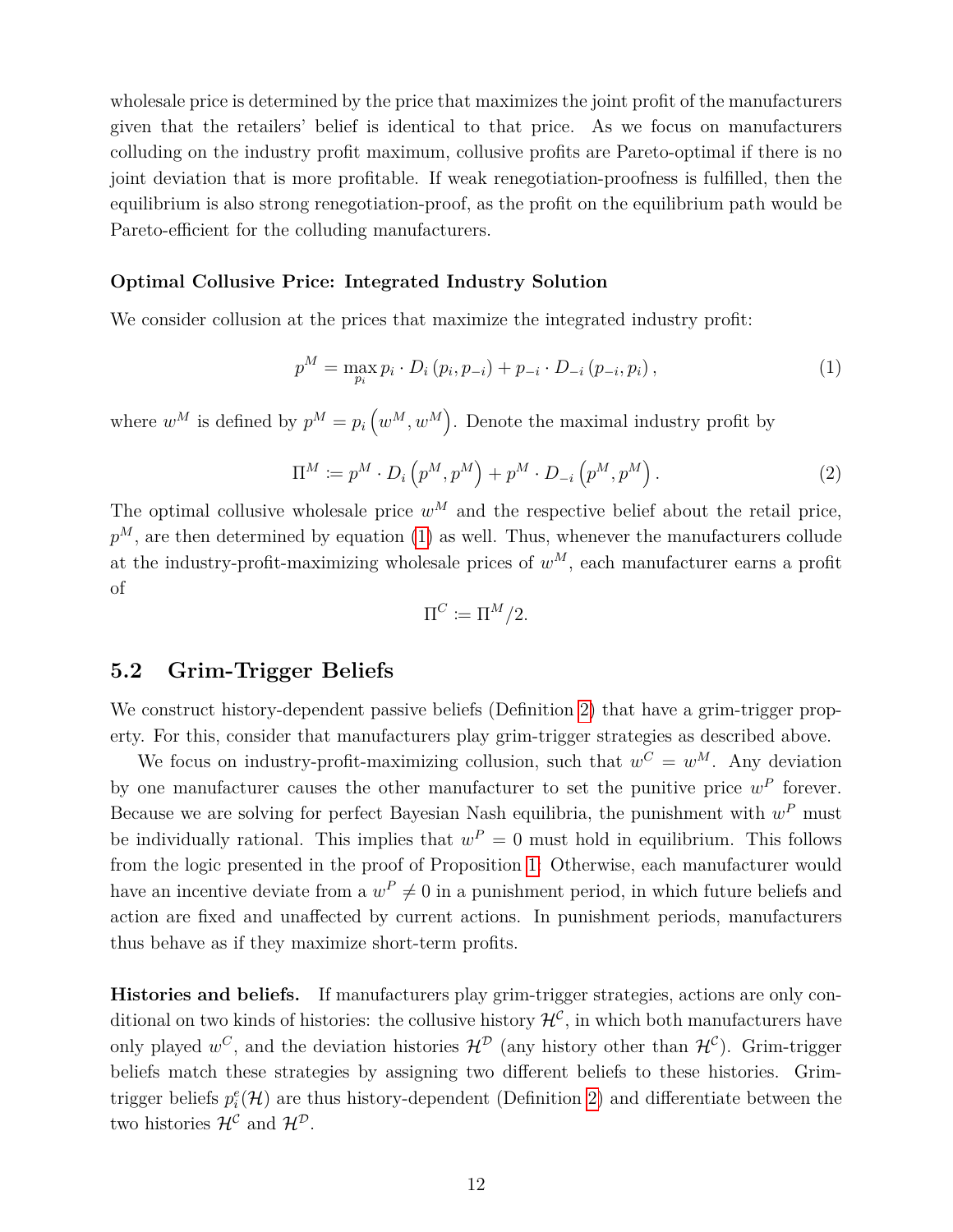**Definition 6.** (Grim-trigger beliefs)

In the first period, retailers believe in a rival's retail price of *p C*.

As long as both manufacturers play  $w^C$ , that is, the collusive history  $\mathcal{H}^C$  prevails, each retailer believes that the other retailer sets  $p^C$  in the current period.

Once one manufacturer has deviated, the history is  $\mathcal{H}^{\mathcal{D}}$ , and both retailers believe that the other retailer sets the competitive price  $p^P$ . This corresponds to a situation in which both retailers have common knowledge that the wholesale prices are  $w^P = 0$  in the current period.

Given the passive nature of beliefs in a period (Definition [2\)](#page-11-1), the beliefs are not correct in deviation periods. Neither a retailer that is offered the equilibrium contract updates its belief nor does the retailer that receives a deviating offer.

Because a deviation does not occur on the equilibrium path, the beliefs are nevertheless correct on the equilibrium path. Off the equilibrium path, the retailers' beliefs anticipate that manufacturers play grim-trigger strategies in that they also punish a deviation of one manufacturer in period *t* in all future periods.

**Equilibrium.** To determine an equilibrium of the dynamic game, we need to consider deviations from the collusive strategy. In equilibrium, each manufacturer realizes profits of  $\Pi^C = \Pi^M/2$ . In a deviation period, both retailers believe that the wholesale price is  $w^C$  and anticipate that the other retailer sets  $p^C$ . This results in a belief  $p_{it}^e := p_i(w_{it}, p^C)$ . Suppose that manufacturer *i* maximizes its deviating profit in period *t* in view of history  $\mathcal{H}^{\mathcal{C}}$ . When there is a deviation, that is  $w_{it} \neq w^C$  holds, grim-trigger beliefs imply that the level of  $w_{it}$ has no impact on future beliefs. The deviation profit is given by

$$
w_{it} \cdot D_i \left( p_i \left( w_{it}, p^C \right), p^C \right) + \left[ p_i \left( w_{it}, p^C \right) - w_{it} \right] \cdot D_i \left( p_i \left( w_{it}, p^C \right), p^C \right) = p_i \left( w_{it}, p^C \right) \cdot D_i \left( p_i \left( w_{it}, p^C \right), p^C \right).
$$
\n(3)

Maximizing with respect to  $w_{it}$  yields the first-order condition

$$
\frac{\partial p_i (w_{it}, p^C)}{\partial w_{it}} D_i \left( p_i \left( w_{it}, p^C \right), p^C \right) + \frac{\partial D_i \left( p_i \left( w_{it}, p^C \right), p^C \right)}{\partial p_i} \frac{\partial p_i \left( w_{it}, p^C \right)}{\partial w_{it}} = 0
$$
\n
$$
\iff \frac{\partial p_{it} (w_{it}, p_{-i}^e)}{\partial w_{it}} \frac{\partial D_{it} \left( p_{it} \left( w_{it}, p_{-i}^e \right), p_{-i}^e \right)}{\partial p_{it}} w_{it} = 0. \tag{4}
$$

The last step follows from the first-order condition of the retailers and applying the envelope theorem (see [Pagnozzi and Piccolo, 2011,](#page-28-10) p. 180). Note that the first two factors in equation [\(4\)](#page-14-0) are non-zero. Therefore, the manufacturer optimally deviates to  $w<sup>D</sup> = 0$ . This results in

<span id="page-14-1"></span><span id="page-14-0"></span>
$$
\Pi^D \coloneqq p_i(0, p^C) \cdot D_i\left(p_i(0, p^C), p^C\right).
$$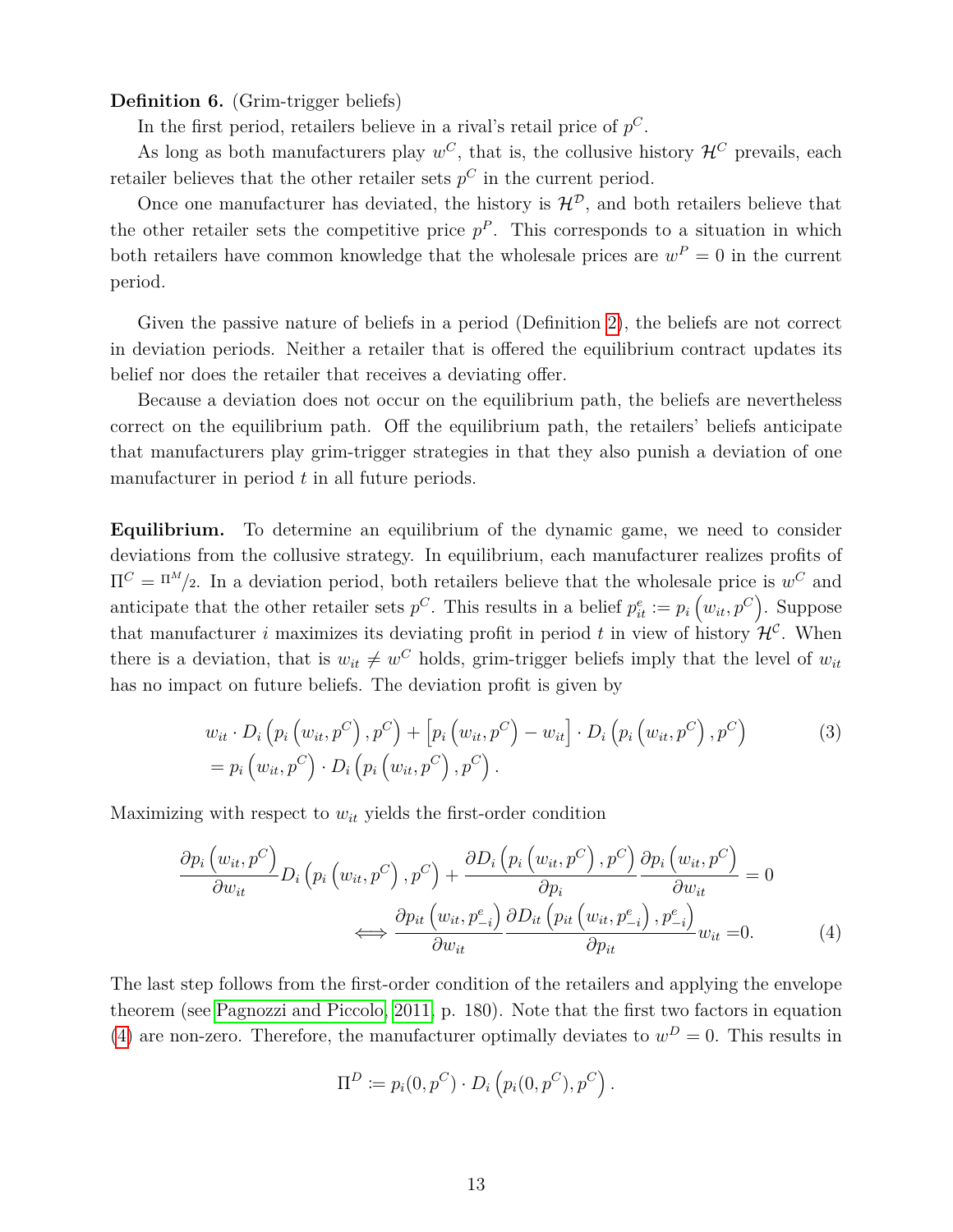After any deviation by a manufacturers, the beliefs revert to  $p_{-i}^e = p^P$ , that is, the belief in the punishment period, forever. This results in profits of

<span id="page-15-3"></span>
$$
\Pi^P \coloneqq p^P \cdot D_i(p^P, p^P). \tag{5}
$$

Recall that  $p^P = p_{it}(0, p^P)$  is the competitive price.

Collusion is sustainable when no manufacturer wants to deviate from the grim-trigger strategy. Using the one-shot deviation principle, the relevant incentive constraint for stability is

<span id="page-15-1"></span>
$$
\frac{\Pi^C}{1-\delta} \ge \Pi^D + \frac{\delta \Pi^P}{1-\delta}.\tag{6}
$$

The left-hand side contains the present value on the equilibrium path and the the right-hand side the present value of a deviation. We can rewrite the incentive constraint for manufacturer *i* as follows:

<span id="page-15-2"></span>
$$
\frac{p^C \cdot D_i(p^C, p^C)}{(1-\delta)} \ge p_i(0, p^C) \cdot D_i\left(p_i(0, p^C), p^C\right) + \frac{\delta}{1-\delta}\left(p^P \cdot D_i(p^P, p^P)\right). \tag{7}
$$

This is equivalent to the incentive constraint for standard horizontal collusion (when manufacturers and retailers are pairwise integrated), where the following order holds:  $\Pi^D > \Pi^C =$  $\Pi^M/2 > \Pi^P$ .

Let us check whether the equilibrium is opportunism-proof (see Definition [3\)](#page-11-2). Jointly, the manufacturers may have an incentive to reduce their wholesale prices for given beliefs. Suppose  $\mathcal{H}_C$  is the history of the game, such that each retailer believes that its competitor sets  $p^C$  and anticipates to set  $p_i(w_{it}, p^C)$ . First, we show that jointly deviating manufacturers set a wholesale price of  $w_{it} = w_{-it} < 0$  in order to maximize spot profits. To see this, let us inspect the profit per manufacturer in the case of a joint deviation:

$$
\Pi^{JD} := \frac{1}{2} \max_{w_{it}, w_{-it}} w_{it} \cdot D_i \left( p_i(w_{it}, p^C), p_{-i}(w_{-it}, p^C) \right) + \left[ p_i(w_{it}, p^C) - w_{it} \right] \cdot D_i \left( p_i(w_{it}, p^C), p^C \right) + w_{-it} \cdot D_{-i} \left( p_{-i}(w_{-it}, p^C), p_i(w_{it}, p^C) \right) + \left[ p_{-i}(w_{-it}, p^C) - w_{-it} \right] \cdot D_{-i} \left( p_{-i}(w_{-it}, p^C), p^C \right).
$$

Applying the envelope theorem and symmetry, the first-order conditions can be rewritten as

<span id="page-15-0"></span>
$$
\left[\underline{D_i\left(p_i(w, p^C), p_{-i}(w, p^C)\right) - D_i\left(p_i(w, p^C), p^C\right)}\right] + w \underbrace{\frac{\partial p_i}{\partial w_{it}}\left[\frac{\partial D_i}{\partial p_i} + \frac{\partial D_{-i}}{\partial p_i}\right]}_{\leq 0} = 0, \forall i. \quad (8)
$$

Equation [\(8\)](#page-15-0) only holds for  $w < 0$ . Hence, manufacturers optimally deviate to  $w < 0$  jointly. A manufacturer makes a higher profit in the case of a joint deviation than when deviating unilaterally:  $\Pi^{JD} > \Pi^{D}$ . To explain the last inequality, note that the manufacturers could replicate the profit of  $\Pi^D$  for each of them by setting  $w = 0$ . The manufacturers, however, optimally set a price *w* below zero as this yields strictly larger profits. Following a deviation, the manufacturers make profits  $\Pi^P$  in future periods due to the grim-trigger beliefs. This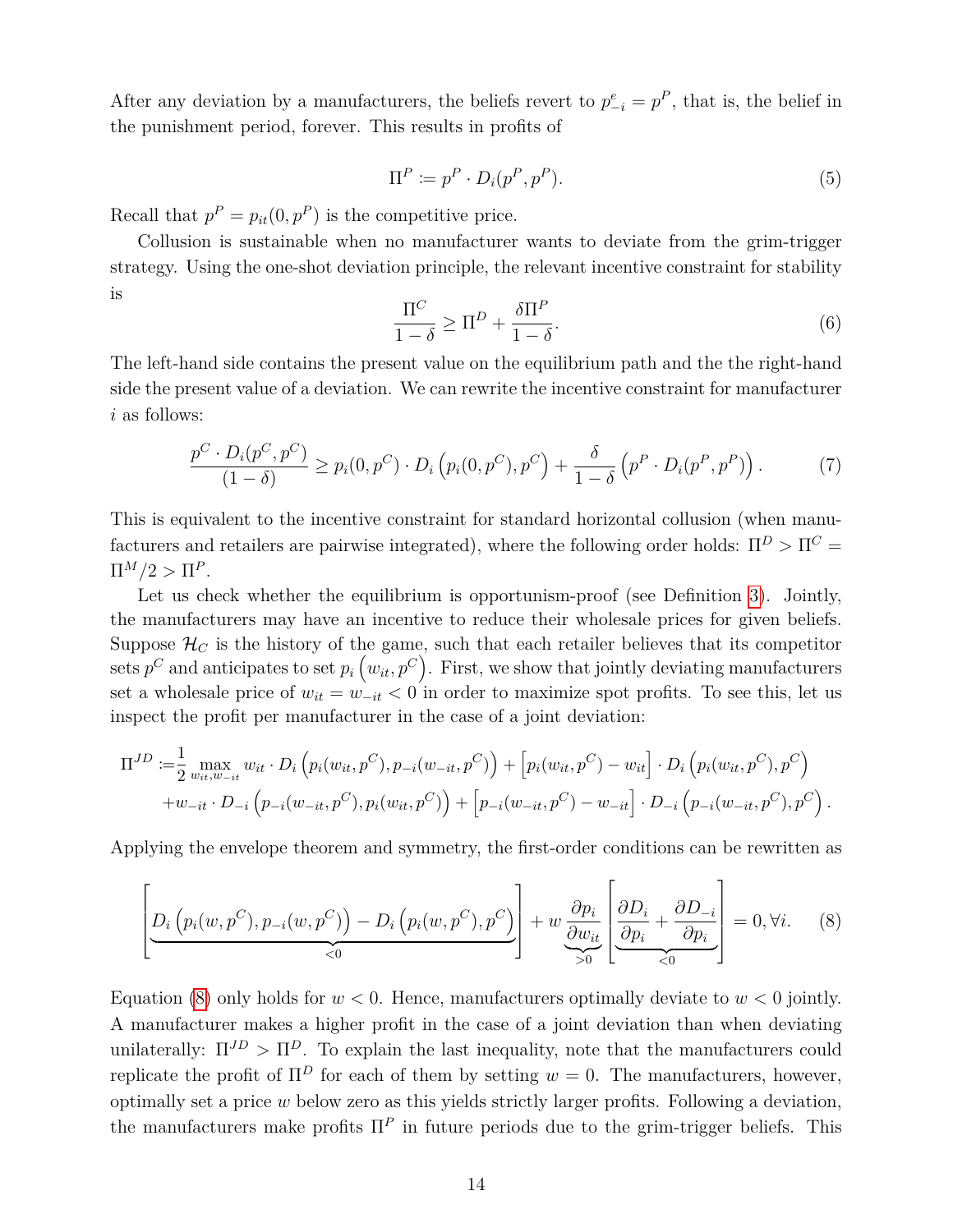results in the opportunism-proofness condition

<span id="page-16-0"></span>
$$
\frac{\Pi^C}{1-\delta} \ge \Pi^{JD} + \frac{\delta \Pi^P}{1-\delta}.\tag{9}
$$

Comparing equation [\(9\)](#page-16-0) with equation [\(6\)](#page-15-1), the only difference is the deviation profit on the right-hand side. As  $\Pi^{JD} > \Pi^D$ , the condition for opportunism proofness is harder to satisfy than the the stability condition above.

<span id="page-16-1"></span>**Proposition 2.** *With grim-trigger beliefs, there exists an equilibrium in which manufacturers are able to sustain collusion on the industry-profit-maximizing collusive wholesale price using grim trigger-strategies if the discount factor is high enough to satisfy equation* [\(7\)](#page-15-2)*. This condition is equivalent to the incentive constraint when manufacturers and retailers are pairwise integrated, that is, horizontal collusion. Under the stronger condition* [\(9\)](#page-16-0)*, collusion is also opportunism-proof. The punishment is credible, but collusion is not formable.*

*Proof.* See Appendix A.

 $\Box$ 

As derived above, the opportunism problem gives rise to incentive condition [\(9\)](#page-16-0) which is harder to satisfy, that is, only for more patient firms, than the condition [\(6\)](#page-15-1) for stable collusion. Hence, opportunism can make cartels less sustainable. Similar to the literature on the opportunism problem in single-shot games, this result depends on the beliefs. Due to their passive beliefs, the retailers do not react immediately to opportunism, which allows the manufacturers to 'trick' the retailers, because the price that retailers expect will turn out to be incorrect if manufacturers jointly deviate. This joint deviation differs from a unilateral deviation of one manufacturer-retailer pair from a candidate equilibrium in which instead the belief of the deviating retailer is correct. In the latter case, it is optimal for the deviating manufacturer to set the wholesale price equal to the true costs. In the former case of a joint deviation, each retailer wrongly believes that the other retailer will buy at a high wholesale price and thus sell at a high price, such that demand is high. It is thus profitable for the manufacturer to demand a high fixed fee in return for a marginal wholesale price below costs, because the retailer believes that it can sell a large quantity. However, a marginal wholesale price below costs only becomes profitable for a manufacturer when the retailer has a wrong belief. It could thus signal the retailer that its belief is wrong, because, if it were correct, the manufacturer's offer would be dominated by an offer with a wholesale price of  $w = 0$ . The stricter condition for opportunism-proofness is thus an implication of the passive nature of the beliefs. We later consider symmetric beliefs, where retailers' beliefs instantly react to any change in wholesale prices.

If marginal wholesale prices below marginal costs are impossible (for instance, due to competition law), the incentive constraint for opportunism and for stability are identical, implying that any stable cartel is also opportunism-proof.

In any case, the opportunism problem is mitigated under grim-trigger beliefs compared to the one-shot game, or history-independent beliefs, because retailers with grim-trigger beliefs react to the deviation from the expected cartel wholesale prices by adapting their beliefs from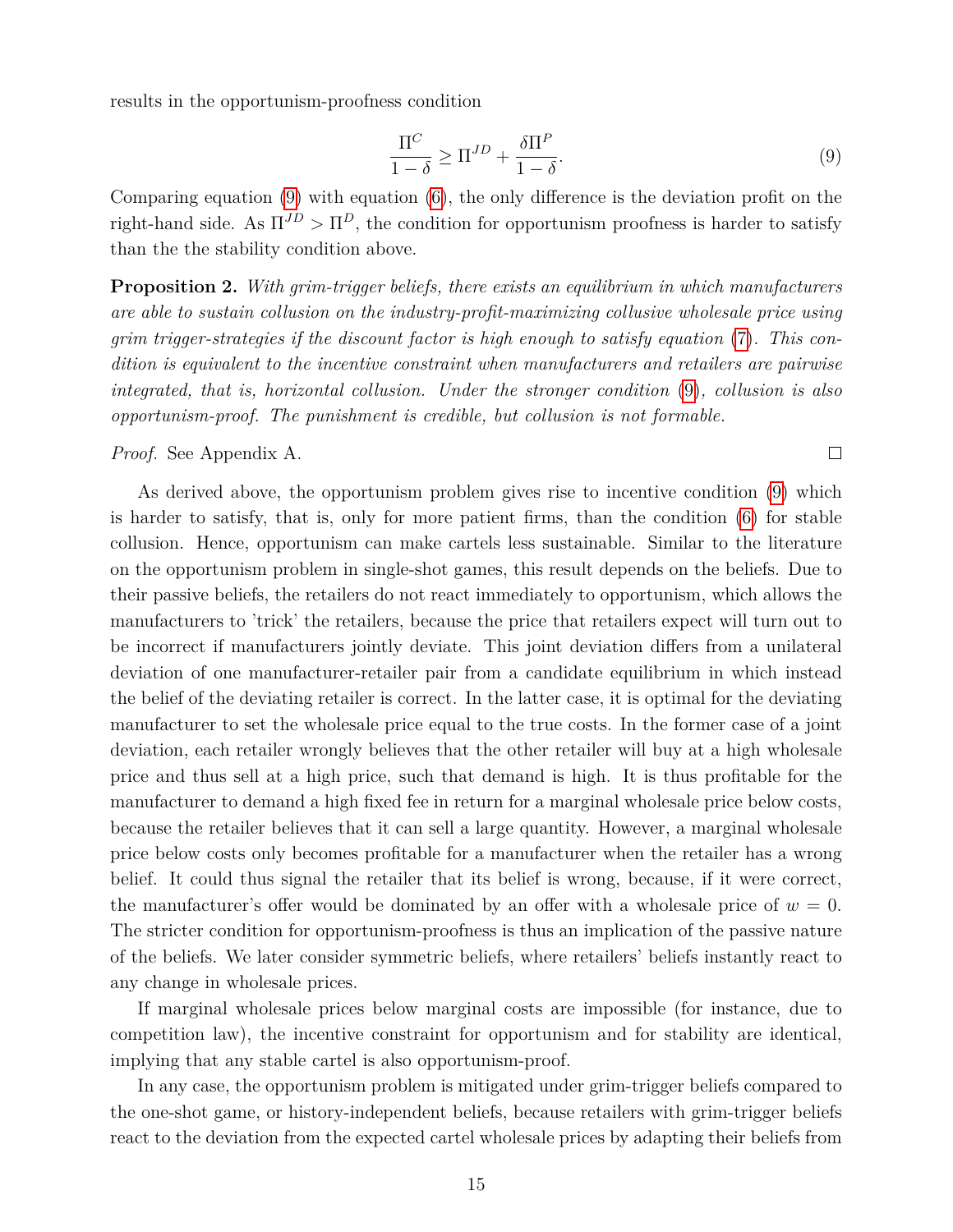the next period on to the level of competitive prices. This effectively punishes manufacturer opportunism, such that joint deviations are not profitable when manufacturers are sufficiently patient.

Interestingly, we find that under grim-trigger beliefs, collusion is *not* formable. Because these beliefs are unforgiving, they are beneficial in supporting the collusive equilibrium, but do not allow for new cycles of collusion, even after a long time.

The characterized equilibrium is also renegotiation-proof in the sense of [\(Farrell and](#page-27-3) [Maskin, 1989\)](#page-27-3). As the opportunism-proofness condition [\(9\)](#page-16-0) ensures that manufacturers have no incentives to deviate jointly from the collusive agreement and credible punishment is fulfilled as well, the equilibrium is *weakly* renegotiation-proof. Strong renegotiation-proofness requires that not only all the continuation game equilibria do not invite joint deviation but also that there is no other renegotiation-proof strategy profile that Pareto dominates the candidate equilibrium of the whole game. As the equilibrium features collusion on the industryprofit maximizing prices, which are Pareto-optimal for the manufacturers, the equilibrium is also *strongly* renegotiation-proof.

**Corollary 1.** *The equilibrium with grim-tigger beliefs described in Proposition [2](#page-16-1) is strongly renegotiation-proof if the opportunism-proofness condition* [\(9\)](#page-16-0) *is satisfied.*

Note that this corollary extends naturally to general trigger-strategies and more general beliefs as employed in the next section.

### <span id="page-17-0"></span>**5.3 Trigger beliefs**

In this section, we define trigger beliefs and derive the conditions for the sustainability and other properties of collusion. First, consider that the manufacturers play trigger-strategies similar to the grim-trigger strategy above, but a deviation is forgiven after  $\kappa$  periods.

We define trigger-strategies as in [Green and Porter](#page-27-13) [\(1984\)](#page-27-13):

Formally, let  $y = (w^C, w^C)$  be a profile of collusive wholesale prices and let  $z = (w^P, w^P)$ be a punishment wholesale price profile. Let  $\kappa$  denote a time length measured in periods. Define period *t* to be collusive if

(a) 
$$
t = 0, \text{ or}
$$

(b) 
$$
t-1
$$
 was collusive and  $w_{it-1} = w^C$  for all *i*, or

(c) 
$$
t - \kappa
$$
 was collusive and  $w_{it-\kappa} \neq w^C$  for some *i*.

Define *t* to be reversionary otherwise. Manufacturer *i* sets

$$
w_{it} = \begin{cases} y_i & \text{if } t \text{ is collusive,} \\ z_i & \text{if } t \text{ is reversionary.} \end{cases}
$$

Assume that the collusive price equals the monopoly price  $(w^C = w^M)$ , as defined in Subsection [5.1.](#page-12-0) Any deviation by one manufacturer causes the other manufacturer to carry out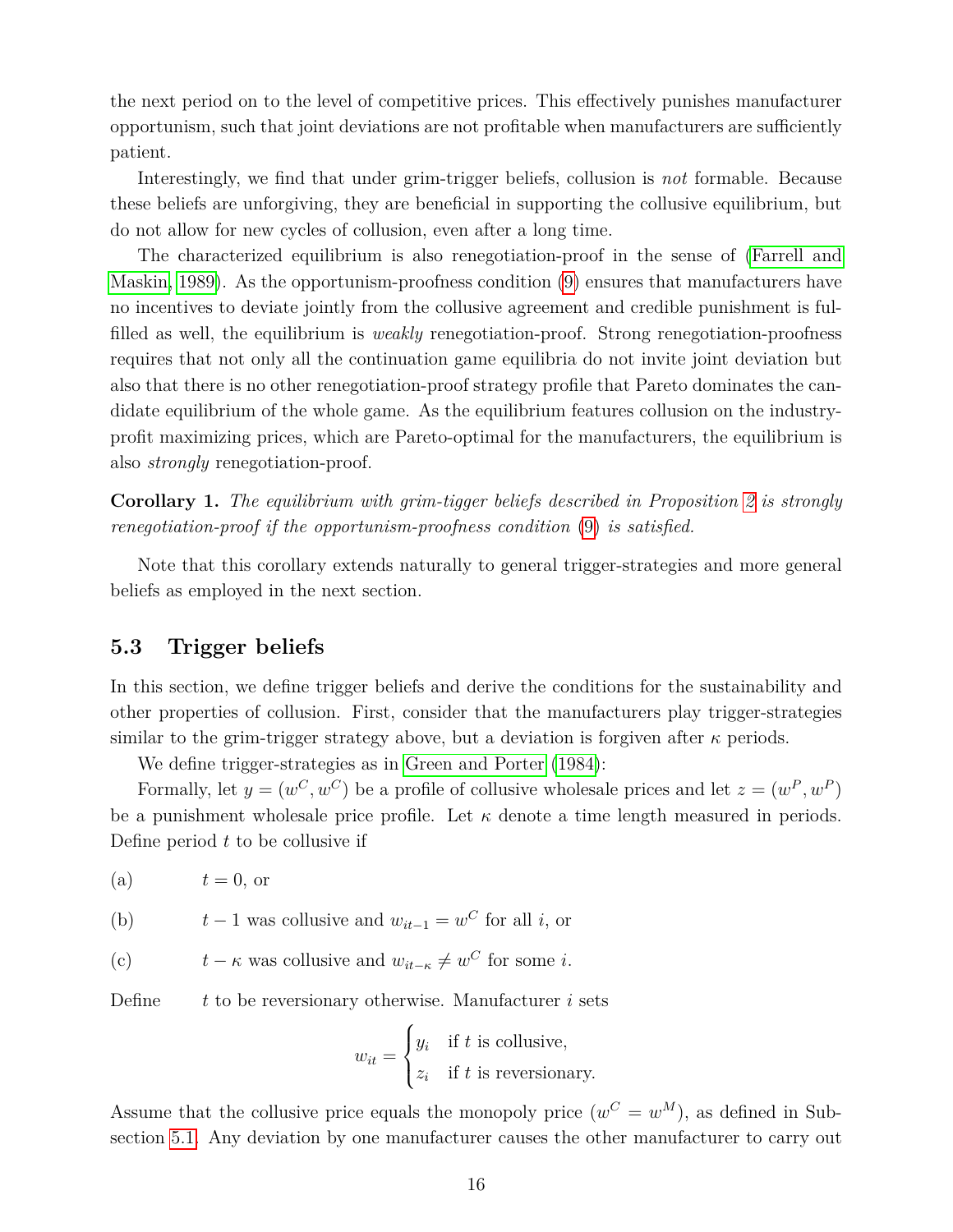a punitive action of  $w^P = 0$ . Again,  $w^P = 0$  must hold because a deviation during the reversionary periods is not punished because the future actions and beliefs are fixed. Hence, the punishment action must be the same as the short-term optimal action, which is  $w^P = 0$ as we demonstrated before. This maximizes the manufacturer profits because it aligns the incentives of retailer and manufacturer.

#### **Definition 7.** (Trigger beliefs)

Choose a collusive price level  $p^C$  and punishment price level  $p^P$ . Formally, the retailers' beliefs correspond to the manufacturer strategies for collusive and reversionary periods as defined above:

$$
p_{-it}^e = \begin{cases} p^C & \text{if } t \text{ is collusive} \\ p^P & \text{if } t \text{ is reversionary} \end{cases}
$$

When both manufacturers play trigger-strategies with actions  $w^C$  and  $w^P$ , the retailers' corresponding trigger-beliefs are correct on the collusive equilibrium path. They are also correct in the punishment phase as well.

To analyze the equilibrium of the dynamic game with trigger beliefs, it is necessary to consider the conditions that are needed to sustain collusion. After any deviation by a manufacturers, the beliefs revert to  $p_{-i}^e = p^P$  for  $\kappa$  periods, which results in profits of  $\Pi^P = p^P \cdot D_i(p^P, p^P)$ . After *κ* periods, however, the retailers believe in collusion  $p^C$  again. Collusion is sustainable when no manufacturer wants to deviate from the trigger strategy given by the incentive condition:

<span id="page-18-0"></span>
$$
\frac{\Pi^C}{1-\delta} \ge \Pi^D + \delta \left( \frac{1-\delta^{\kappa}}{1-\delta} \Pi^P + \frac{\delta^{\kappa}}{1-\delta} \Pi^C \right). \tag{10}
$$

This condition is harder to fulfill than the incentive condition [\(7\)](#page-15-2) for grim-trigger strate-gies and beliefs. The punishment in condition [\(10\)](#page-18-0) is less harsh and ends after  $\kappa$  periods, such that the expression on the right-hand side is larger than in the condition with grimtrigger strategies. Recall that manufacturers make the same profits as pairwise integrated manufacturer-retailer pairs (Proposition [2\)](#page-16-1). Note that the individual profits,  $\Pi^C$ ,  $\Pi^D$ , and Π*<sup>P</sup>* are still identical to an integrated firm's profits. This implies that the stability condition [\(10\)](#page-18-0) is the same for vertically separated and integrated manufacturer-retailer pairs whenever they play trigger strategies of length *κ*.

To check whether the equilibrium is opportunism-proof, we must consider a revised version of condition [\(9\)](#page-16-0) that applies to trigger beliefs. Because trigger beliefs are forgiving after *κ* periods, a joint deviation of both manufacturers is not "punished by the beliefs" forever.[10](#page-18-1) Hence, the conditions can be written as

<span id="page-18-2"></span>
$$
\frac{\Pi^C}{1-\delta} \ge \Pi^{JD} + \delta \left( \frac{1-\delta^{\kappa}}{1-\delta} \Pi^P + \frac{\delta^{\kappa}}{1-\delta} \Pi^C \right). \tag{11}
$$

<span id="page-18-1"></span> $10By$  contrast, the grim-trigger beliefs switch forever to the competitive price level in response to a deviation. This effectively punishes the manufacturers who from then on face pessimistic retailers.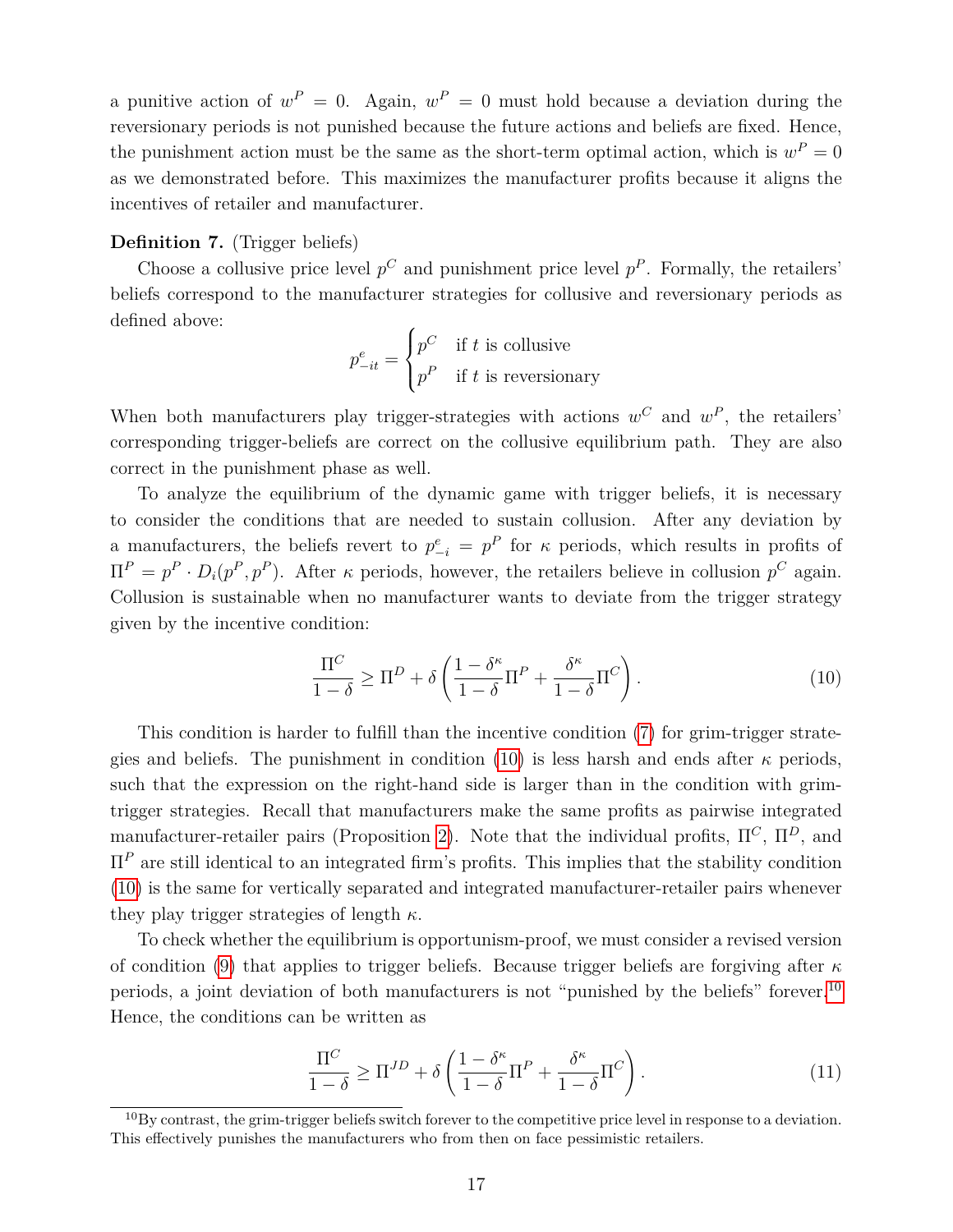Again, the opportunism-proofness condition [\(11\)](#page-18-2) resembles the stability condition [\(10\)](#page-18-0), except that  $\Pi^{JD} > \Pi^D$ , which makes the condition harder to meet. If condition [\(11\)](#page-18-2) holds, collusion is robust against joint deviations by the manufacturers, that is, opportunistic behavior.

The punishment is credible, because in a punishment phase, both retailers believe  $w^P = 0$ to which the in period joint best response is  $w = 0$  as well. Beliefs are constant in the wholesale price played in the punishment phase. Thus, the argument in Subsection [5.2](#page-13-1) applies, such that focusing on short-term best responses is valid.

To see that collusion is not formable with trigger beliefs, consider an argument by contradiction. Assume that in period  $t = 0$ , no collusion is played. It follows that it is impossible for retailers to hold collusive beliefs at any future point of the game. We summarize the above results in

<span id="page-19-0"></span>**Proposition 3.** *With trigger beliefs, there exists an equilibrium in which manufacturers are able to sustain collusion on the industry-profit-maximizing collusive wholesale price (with trigger strategies) if the discount factor is high enough to satisfy condition* [\(10\)](#page-18-0)*. This condition is equivalent to the incentive constraint when manufacturers and retailers are pairwise integrated. Furthermore, the condition requires more patience than under grim-trigger beliefs and strategies. Only under the stricter condition* [\(11\)](#page-18-2)*, collusion is also opportunism-proof. Punishment is credible and collusion is not formable.*

Qualitatively, our insights for grim-trigger strategies carry over to the more general trigger strategies. Trigger strategies with limited punishment imply stricter conditions for stability and opportunism-proofness compared to grim-trigger strategies. However, they may be attractive for potentially highly relevant reasons that we do not model, including cost and demand shocks as well as other uncertainty that could result in unwarranted punishment, which in case of grim-trigger strategies would be very costly. The derived equilibrium with trigger beliefs is Pareto-efficient and has credible punishment. It, in addition, the manufacturers are patient enough for the if the condition of opportunism-proofness to hold, the equilibrium is strongly renegotiation-proof .

**Corollary 2.** *The equilibrium with trigger beliefs described in Proposition [3](#page-19-0) is strongly renegotiation-proof if the opportunism-proofness condition* [\(11\)](#page-18-2) *is satisfied.*

### <span id="page-19-1"></span>**5.4 Adaptive beliefs**

After analyzing beliefs that follow (grim-)trigger strategies, next we provide a simple example of history-dependent passive beliefs that allow for collusion that is stable, formable, and opportunism-proof. Formability intuitively requires that beliefs can switch between competitive and collusive phases. The following beliefs allow this by adapting to the behavior of manufacturers. These adaptive beliefs also can be used to analyze equilibria with (grim- )trigger strategies. We define the beliefs in a way that they only depend on the actions of the manufacturers in the last *T* periods and not on the full history of the game.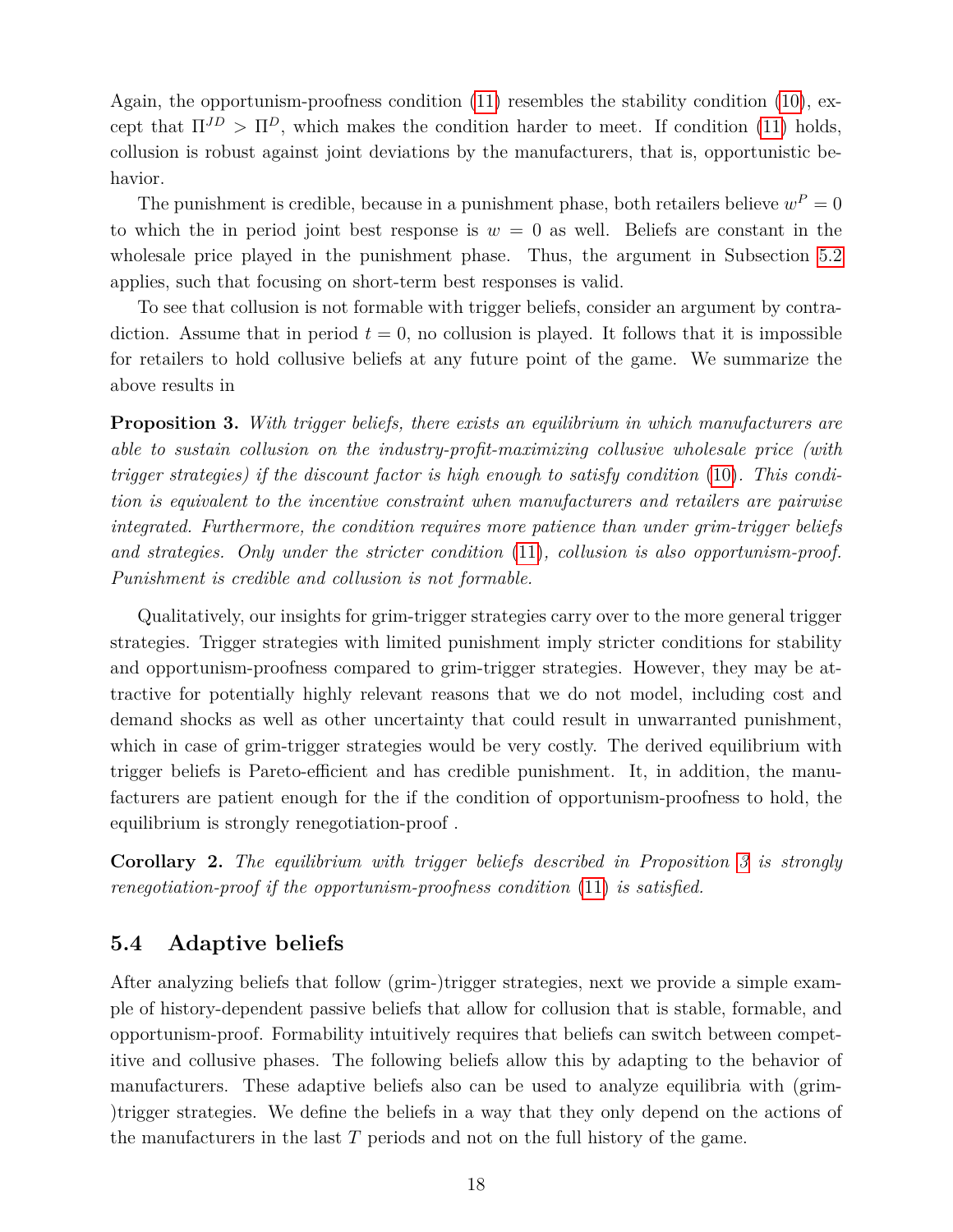#### **Definition 8.** (Adaptive Beliefs)

Beliefs are passive within each period *t*, that is,  $w_{it}$  does not affect the belief  $p_{-it}^e$ . Beliefs are dynamic:  $p_{-it}^e$  can depend on the history of past wholesale prices. There are three relevant histories:

- 1. In period *t*, the manufacturers offer contracts which are identical to the ex-ante beliefs in period *t*. Then, both retailers retain the same belief in period  $t + 1$ .
- 2. In period *t*, both manufacturers play the same  $w \in W^*$ , which differs from the ex-ante beliefs of the retailers in period *t*. The same holds for all previous periods up to *t*−(*T* − 1), with  $T \in \{1, 2, \ldots\}$  being a parameter measuring the adaptation length in periods. In  $t + 1$ , both retailers hold the new (passive) belief  $p^*$ . The set  $W^*$  contains wholesale prices that the retailers accept as possible equilibria (e.g., the collusive wholesale price  $w^C$ ).
- 3. In period *t*, at least one of the manufacturers does not play a price consistent with a retailer's ex ante belief and it is not the case that both manufacturers play a price  $w \in W^*$ . In  $t+1$ , both retailers hold the new belief  $p^P$ , where  $p^P$  is the wholesale price of the perfect Bayesian Nash equilibrium of the stage game (Nash reversal).

An important feature of these beliefs is that they allow for the formation of collusion. Keeping in mind our definition of formability, suppose that, starting from any history in period *s*, the manufacturers start to play the collusive wholesale price *w <sup>C</sup>*. If the manufacturers want to form collusion, the worst history in terms of our beliefs is that there was no collusion in  $s-1$ . This implies that, for the next *T* periods, the retailers' beliefs are fixed at  $p^P$ , such that the manufacturers can extract lower transfers. Denote the resulting manufacturer profit by  $\Pi^F$ . In each of these formation periods the retailers' beliefs remain at  $p^P$  but the manufacturers have to play  $w^C$  to establish collusion and to change the retailers' beliefs in the future. In such a period, each manufacturer could deviate to a lower wholesale price and realize a profit of Π*F,D*.

To analyze the equilibria with adaptive beliefs, consider the constraints implied by opportunism proofness, credible punishment, and formability of collusion. In general, collusion can be sustainable if manufacturers are sufficiently patient.

In the following, we use the example of grim-trigger strategies to describe the necessary incentive constraints that arise from considering adaptive beliefs. We also solve for trigger strategies and present the results in the proposition, relegating the exposition to the proof.

**Stability.** The stability condition for collusion, once established, is

<span id="page-20-0"></span>
$$
\frac{\Pi^C}{1-\delta} \ge \Pi^D + \frac{\delta \Pi^P}{1-\delta}.\tag{12}
$$

In this case retailers with adaptive beliefs already have the belief  $p^C$  and revert to the belief *p <sup>P</sup>* after a deviation. Hence, with grim-trigger strategies the condition is the same as the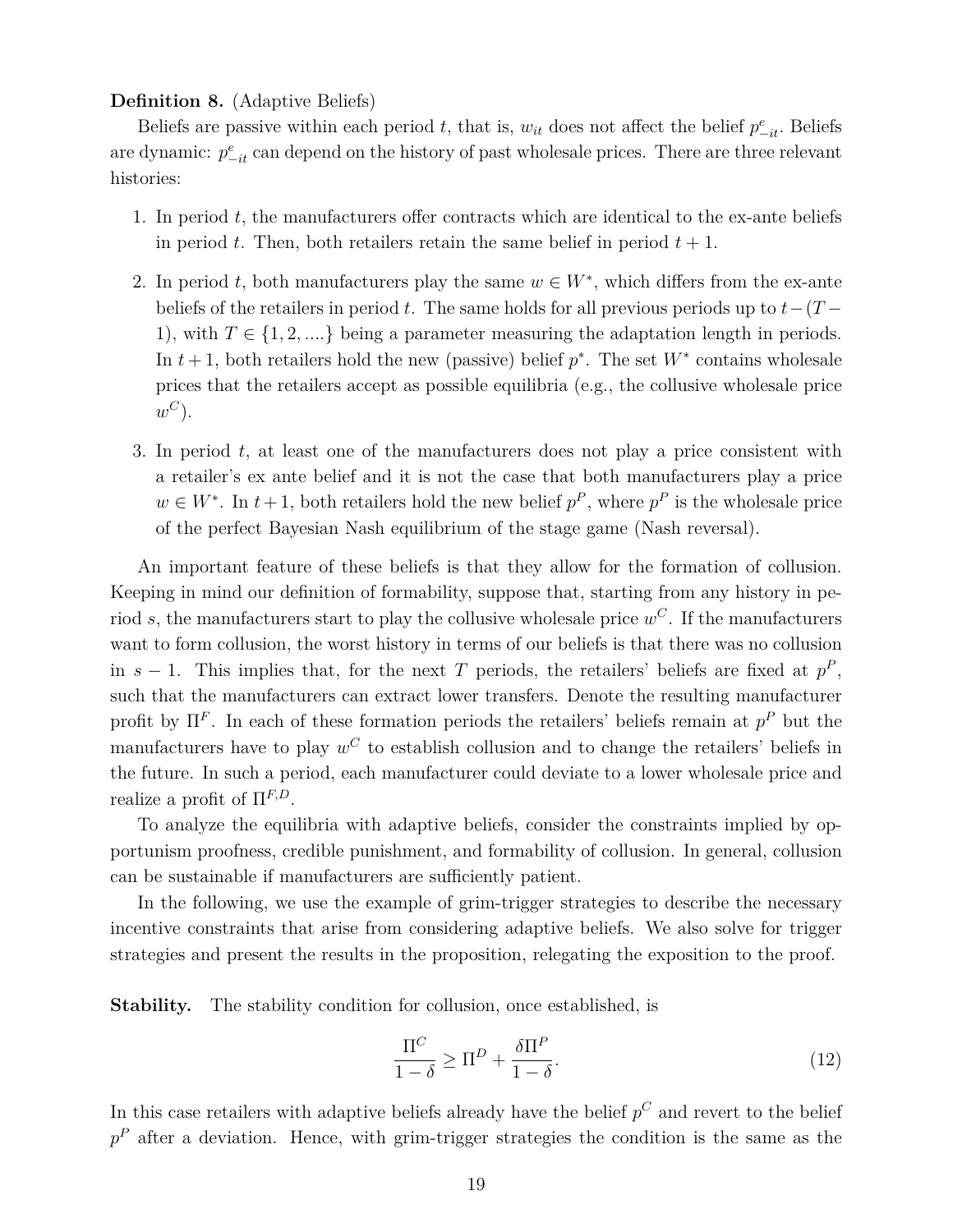incentive condition [\(6\)](#page-15-1). Hence, collusion is stable if manufacturers are sufficiently patient ( $\delta$ is large enough). Again, the condition is identical to the stability condition for a horizontal cartel.

**Formability.** Suppose the retailers' belief is  $p^P$ , that is the belief prevailing in periods of punishment and manufacturer competition. Hence, in the following inequalities , Π*<sup>P</sup>* denotes the profit that manufacturers earn when they compete and play the perfect Bayesian equilibrium of the stage game. Formability is given if there is a transition path from competition to collusion where –on the path– the manufacturers' actions are mutually best responses.

Suppose the manufacturers decide to start colluding while the retailers believe  $p^P$ . Both manufacturers start to play  $w^C$  with the usual grim-trigger strategies that punish any deviation. During formation, the retailers believe in competition but the manufacturers set collusive prices. The retailers' beliefs are incorrect in transition periods (they adjust only after *T* periods). In the transition periods, the manufacturer profits are lower than under competition,  $\Pi^F < \Pi^P$ . The reason is that the beliefs are identical in both cases and whereas the manufacturers play their unique best response to the belief in periods of competition, which results in  $\Pi^P$ , in transition periods they play a worse action with respect to stage game profits as response to the same belief, resulting in a profit of  $\Pi^F$ .

With grim-trigger strategies, the the following condition implies that manufacturers have an incentive to jointly start to collude in a competitive period, such that they eventually arrive at the collusive equilibrium path:

<span id="page-21-0"></span>
$$
\frac{\Pi^P}{1-\delta} \le \frac{1-\delta^T}{1-\delta} \Pi^F + \frac{\delta^T}{1-\delta} \Pi^C.
$$
\n(13)

The left-hand-side contains the present value of perpetual competition. The first term on the right-hand-side is the discounted profit of the  $T$  periods in which retailers belief is  $p<sup>F</sup>$ while manufacturers actually set  $w^C$ ; the second term is the discounted profit of perpetual collusion starting after *T* formation periods.

Note that during the formation the manufacturer profits are lower than under competition:  $\Pi^F < \Pi^P$ . Thus each manufacturer may have an incentive to deviate during formation. Deviating during the formation phase yields a period prof if  $\Pi^{F,D}$  but triggers a punitive action forever. Consider the incentives to stick to  $w^C$  in the formation phase. Under the following condition no manufacturer wants to deviate unilaterally in the formation phase, which implies that actions in the transition are mutual best-responses:

<span id="page-21-1"></span>
$$
\frac{1 - \delta^T}{1 - \delta} \Pi^F + \frac{\delta^T}{1 - \delta} \Pi^C \ge \Pi^{F,D} + \frac{\delta \Pi^P}{1 - \delta}.
$$
\n(14)

Comparing the inequalities [\(13\)](#page-21-0) and [\(14\)](#page-21-1) shows that the latter is stricter if and only if  $\Pi^{F,D} \geq \Pi^P$ . This is always the case as we demonstrate in the proof of Proposition [4.](#page-22-0) Hence, the deviation condition [\(14\)](#page-21-1) not only necessary but also sufficient for formability. Note that formability decreases in *T*, that is, holds for a smaller set of discount factors, as the left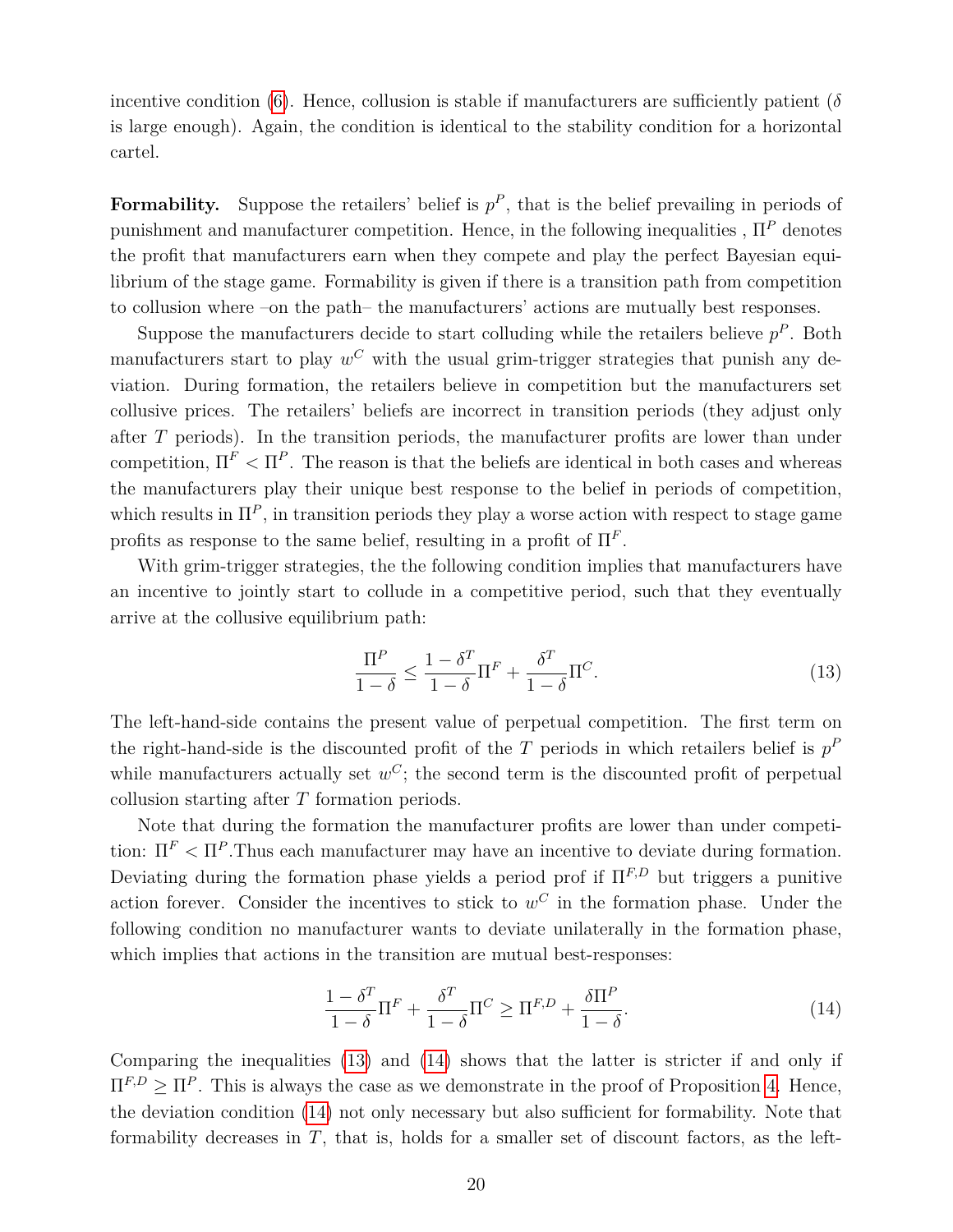hand-side decreases in *T*. This holds as an increase in *T*, which only affects the left-hand side of condition [\(14\)](#page-21-1), shifts the weight  $\Pi^C$  to the smaller term  $\Pi^F$ .

**Opportunism proofness.** Collusion is opportunism-proof if the manufacturers have no incentive to deviate jointly from the collusive price. Suppose the manufacturers jointly behave opportunistically in the present period. They can earn an opportunism profits of  $\Pi^{JD}$  by lowering  $w_i$  and increasing  $F_i$  for each retailer. As a result, in the next period the retailers believe in competition. Confronted with competitive beliefs, the reformation phase starts so that the manufacturers need to play  $w^C$  for  $T$  periods to re-convince retailers of collusive prices. This yields the condition of opportunism-proofness

<span id="page-22-1"></span>
$$
\frac{\Pi^C}{1-\delta} \ge \Pi^{JD} + \delta \left( \frac{\left(1-\delta^T\right)}{1-\delta} \Pi^F + \frac{\delta^T}{1-\delta} \Pi^C \right). \tag{15}
$$

For grim-trigger strategies, the stability condition is the same as for vertically integrated collusion. Collusion is formable and opportunism-proof if manufacturers are sufficiently patient, that is if the condition  $(14)$  for formability and the condition  $(15)$  for opportunism-proofness hold. Increasing the adaptation length *T* of the beliefs makes collusion less formable but more opportunism-proof, i.e., relaxes condition [\(15\)](#page-22-1) but tightens condition [\(14\)](#page-21-1). Opportunsimproofness is harder to satisfy than stability whenever collusion is formable. To see this, com-pare the right-hand side of [\(15\)](#page-22-1) with the stability condition [\(12\)](#page-20-0) and note that  $\Pi^{JD} > \Pi^{D}$ .

Punishment is not credible whenever collusion is formable. To see this, note that whenever the formability condition holds and the manufacturers are supposed to punish, they are better off forming collusion again. This implies that formation dominates competitive pricing in the punishment phase.

Note that grim-trigger is a special case of trigger strategies with  $\kappa \to \infty$ . For trigger strategies we can generalize the result to

<span id="page-22-0"></span>**Proposition 4.** *With adaptive beliefs and trigger strategies, the stability condition is the same as for vertically integrated collusion with the equivalent trigger strategies. Stability increases in the number of punishment periods κ. Collusion is formable and opportunismproof if δ is sufficiently large. Increasing the adaptation periods T of the retailer beliefs makes collusion less formable but more opportunism-proof. Punishment is not credible for any*  $\kappa > 0$ *whenever collusion is formable, but collusion may be sustained even without punishment, that is, for*  $\kappa = 0$ *.* 

#### *Proof.* See Appendix A.

The take-away from our analysis of adaptive beliefs is that beliefs exist which make collusion formable, sustainable and opportunism-proof. Formability intuitively requires that beliefs can adapt to collusion after a 'history' of competition or punishment. The adaptability can have a cost, the adaptable beliefs do make punishment non-credible as the credibility of punishment with trigger beliefs was supported by the belief alone. An interesting observation

 $\Box$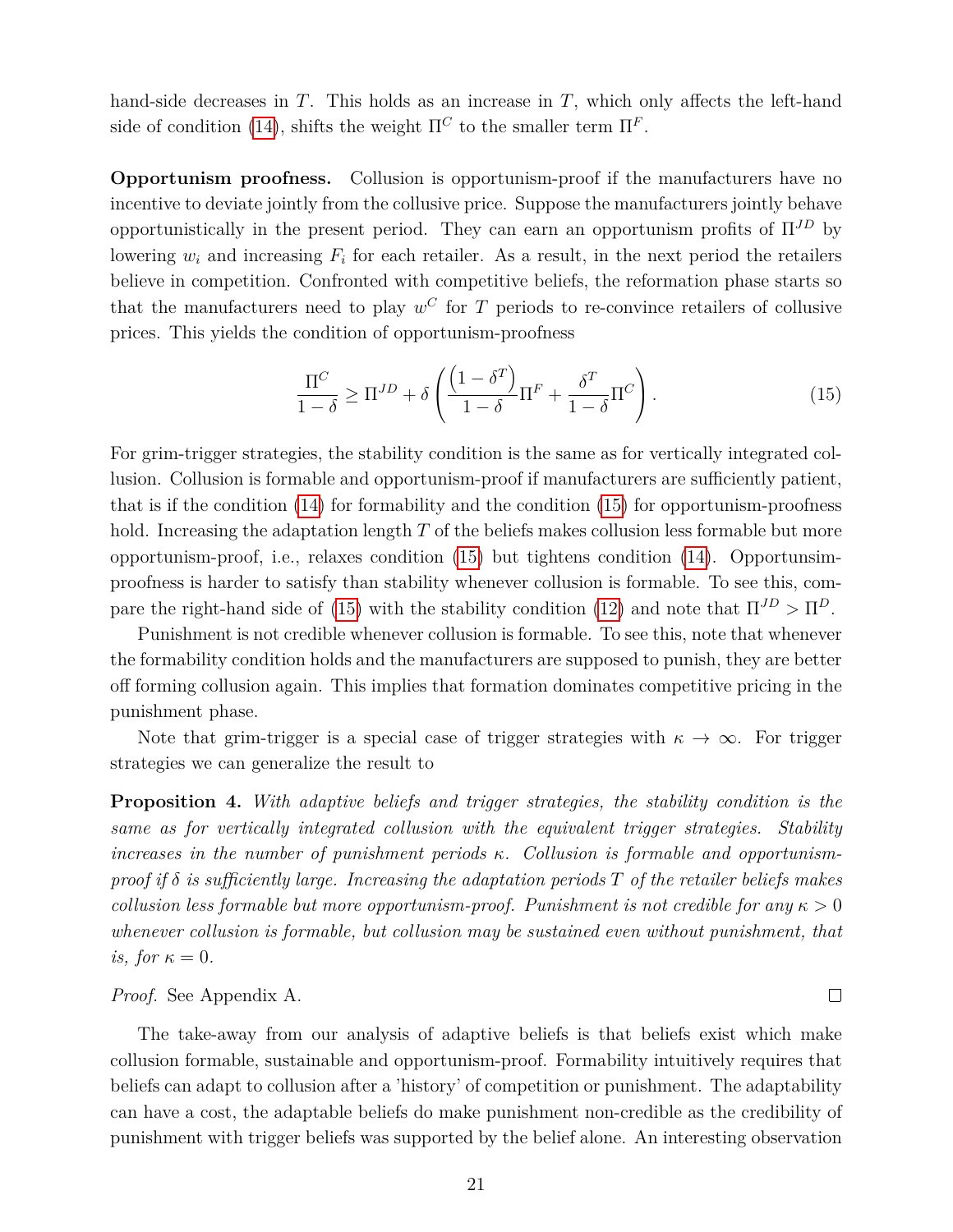is that for adaptive beliefs there is a trade-off between opportunism-proofness and formability the longer beliefs take to adapt the harder it is to start collusion while opportunistic behavior that counts on restarting collusion becomes less of a problem.

As a polar case we find that the strategy to always collude, the degenerate trigger strategy with a punishment length of zero, can support a collusive equilibrium. If manufacturers play "always collusion", the incentive constraint for stability is

$$
\frac{\Pi^C}{1-\delta} \ge \Pi^D + \delta \left( \frac{1-\delta^T}{1-\delta} \Pi^F + \frac{\delta^T}{1-\delta} \Pi^C \right). \tag{16}
$$

Note that the stability is supported by the beliefs as deviation requires a new formation of collusion of length *T*. While this strategy is the least stable strategy, it is the only strategy that features formability and, in addition, features credible punishment.

**Corollary 3.** *For κ >* 0*. there exists a strongly renegotiation-proof equilibrium that is not formable if T* and *δ* are sufficiently large. For  $\kappa > 0$  and if formability is given, there is *no renegotiation-proof equilibrium with trigger strategies. For κ* = 0*, a strongly renegotiation proof equilibrium exists if the opportunism-proofness condition* [\(15\)](#page-22-1) *holds (implying also stability).*

*Proof.* The equilibrium path is always Pareto-efficient by assumption, such that any weakly renegotiation-proof equilibrium is also strongly renegotiation-proof.

To find the critical value of *T* such that collusion is not formable, but opportunism-proof for  $\kappa > 0$ , we must compare the relevant conditions. If collusion is not formable, punishment will be credible. The equilibrium is thus weakly renegotiation-proof for certain values of *T*. As shown in the proof of Proposition [4,](#page-22-0) the relevant condition for formation is the condition whereby a deviation from formation is unprofitable:

$$
\delta^T \left( \Pi^C - \Pi^F \right) \ge \left( \frac{1 - \delta}{1 - \delta^{\kappa + 1}} \right) \Pi^{F,D} - \Pi^F + \delta \left( \frac{1 - \delta^{\kappa}}{1 - \delta^{\kappa + 1}} \right) \Pi^P > 0.
$$

As  $\delta$  < 1, this condition is violated for sufficiently large *T* such that  $\delta^T$  and thus the left-hand side of the formation condition becomes arbitrarily small.

The conditionfor opportunism-proofness [15c](#page-22-1)an be written as

$$
\delta^T \left( \Pi^C - \Pi^F \right) \leq \frac{1}{\delta} \left[ \Pi^C - \left( 1 - \delta \right) \Pi^{JD} - \delta \Pi^F \right].
$$

As for  $\delta$  < 1 the left-hand side of the opportunism-proofness condition also becomes arbitrarily small as *T* increases, there exists a *T* such that the opportunism condition holds, whenever the right-hand side is non-negative (which holds for sufficiently large  $\delta$ ), while the formation condition is violated.

 $\Box$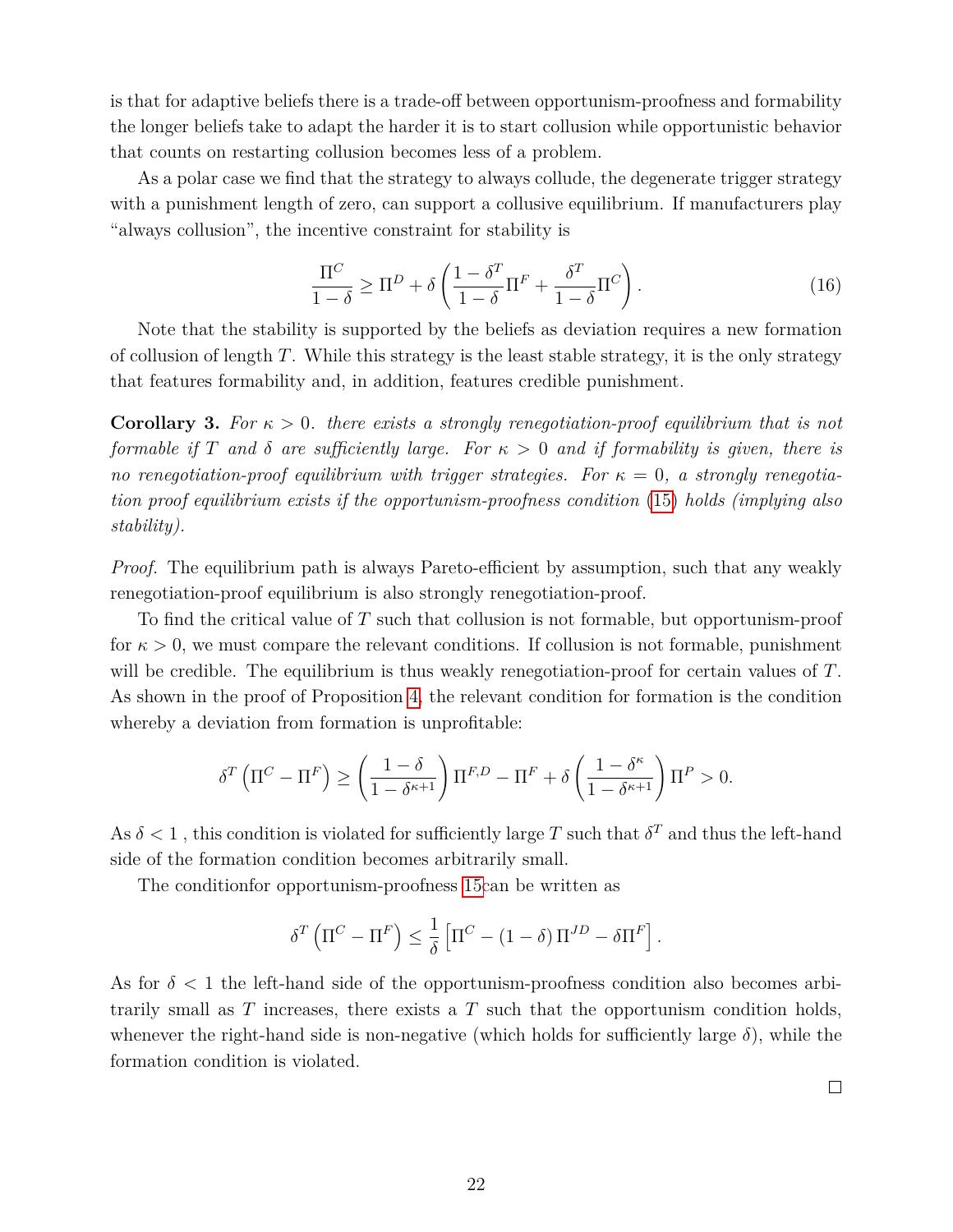### <span id="page-24-0"></span>**6 Symmetric Beliefs**

After considering passive beliefs, we turn to the analysis of the case that retailers have symmetric beliefs which we define as follows:

**Definition 9.** (Symmetric Beliefs) The price expectation  $p_{-it}^e$  of retailer *i* in period *t* about the price of retailer  $-i$  is  $p_i(w_{it}, p(w_{it}))$ .

In other words, when a retailer receives an unexpected offer deviating from the candidate equilibrium, the retailer revises its belief and believes that its rival has received the same offer by its manufacturer. Symmetric beliefs are history-independent, because they only rely on the information contained in the current wholesale price offer. We assume that manufacturers play (grim-)trigger as in the previous sections. The case of symmetric beliefs as also analyzed in [Liu and Thomes](#page-28-14) [\(2020\)](#page-28-14)who consider the linear demand case and thus offer closed form solutions for the critical discount factor.

We focus again on industry-profit-maximizing collusion, which naturally arises when manufacturers jointly maximize their profits given symmetric beliefs. Denote the price expectation of retailer *i* with symmetric beliefs by  $p_{it}^e := p_i(w_{it}, p(w_{it}))$ . This allows the manufacturer to essentially choose the symmetric price level such that the joint maximization problem of the manufacturerscan be rewritten as

$$
\Pi^{C} \coloneqq \frac{1}{2} \max_{p} p \cdot D_{i} (p, p) + p \cdot D_{-i} (p, p) = \Pi^{M}.
$$

Hence, the joint-profit-maximizing wholesale price of the manufacturers is equal to the industry-maximizing price. Moreover, this implies that any joint deviation of the manufacturers will always be the industry-profit-maximizing price if retailers hold symmetric beliefs. In contrast to (grim-)trigger beliefs, where manufacturers could jointly optimally deviate to a wholesale price below zero, such a deviation is not optimal, because only the collusive price maximizes the manufacturers' profits. As the manufacturers collude at the Pareto-efficient level, collusion is opportunism-proof. Additionally, punishment is not credible either because the manufacturers would prefer to revert back to collusion in every punishment period.

Collusion is formable because symmetric beliefs instantly adapt to the new wholesale price in every period. Manufacturers only need to agree on the collusive price and set it in any period. In a period where the manufacturers set wholesale prices of  $w^C$ , the retailers'  $\exp$  expectations are immediately equal to  $p_i(w^C, p(w^C)) = p_i(w^C, p^C) = p^C$ , which corresponds to the expectation of collusion. Forming collusion immediately leads to stable to collusion as long as the stability condition is fulfilled.

From [Pagnozzi and Piccolo](#page-28-10) [\(2011\)](#page-28-10), we know that symmetric beliefs affect competition between vertically separated manufacturers. Competition is less fierce due to a so-called belief effect, which increases the competitive wholesale price above marginal costs. If punishment, however, relies on the competitive wholesale prices and profits, the stability of collusion is affected. Manufacturers must be more patient to satisfy the condition of stable collusion.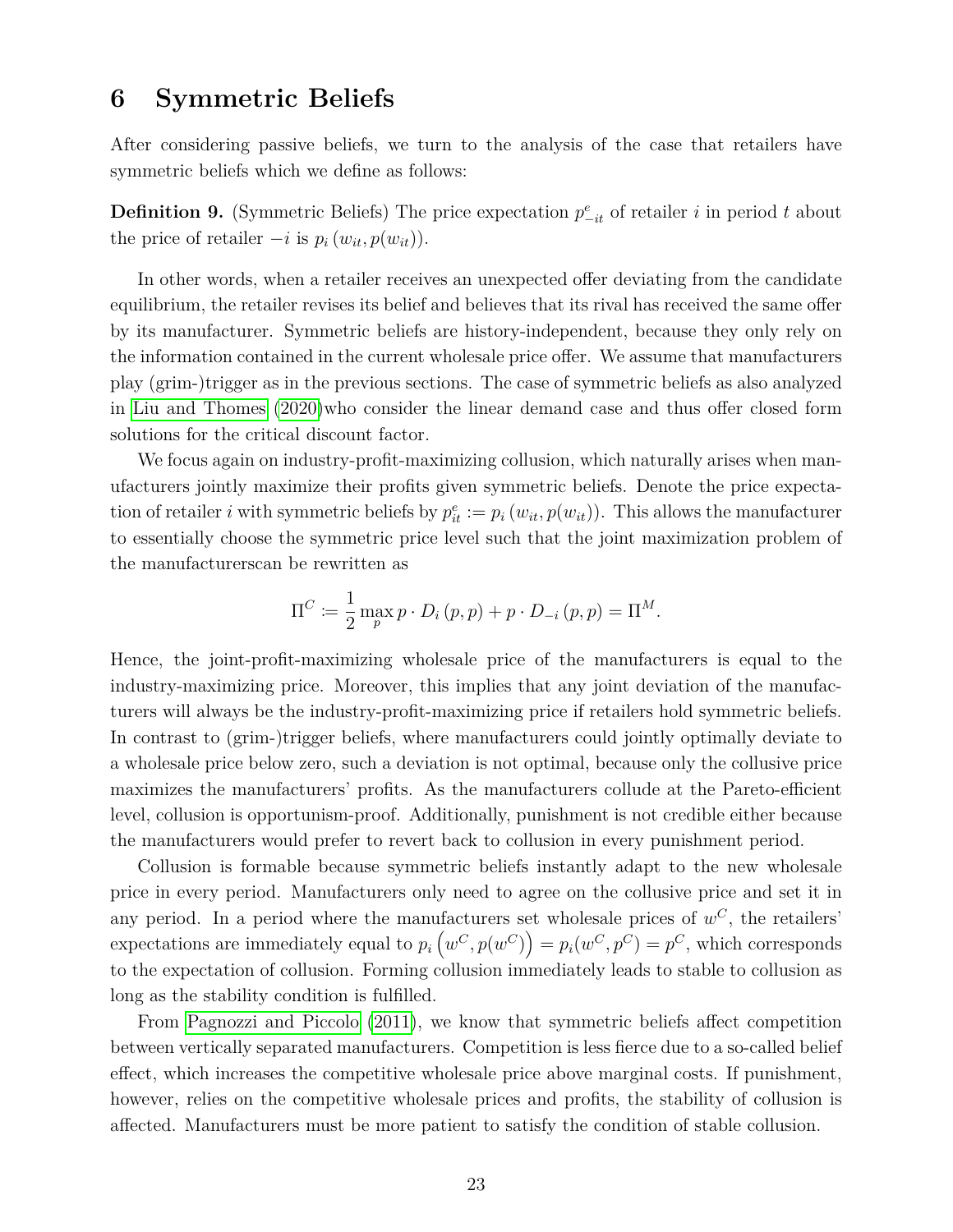Symmetric beliefs violate the 'no signaling what you don't know' restriction imposed by perfect Bayesian equilibria as defined in [Fudenberg and Tirole](#page-27-14)  $(1991).<sup>11</sup>$  $(1991).<sup>11</sup>$  $(1991).<sup>11</sup>$  $(1991).<sup>11</sup>$  We thus look for a weak perfect Bayesian equilibrium in the context of symmetric beliefs.

<span id="page-25-2"></span>**Proposition 5.** *With symmetric beliefs, collusion with (grim-)trigger strategies is stable if condition [24](#page-34-0) holds. Collusion is also formable if the stability condition holds. Collusion is always opportunism-proof but punishment is never credible.*

*Proof.* See Appendix A.

 $\Box$ 

Symmetric beliefs solve the opportunism problem by making it impossible to lower the wholesale prices without negatively affecting the price belief. As the symmetric belief follows the manufacturers' actions, it does not restrict and commit the manufacturers, as, for example, the trigger-beliefs do. This implies that formation, in the sense of needing to convince retailers, is not an issue with symmetric beliefs. However, as a downside for collusion, symmetric beliefs do not support the credibility of punishment as they make the punishment phase prone to renegotiation incentives. This yields

**Corollary 4.** *The equilibrium with symmetric beliefs described in Proposition [5](#page-25-2) is not renegotiationproof.*

# <span id="page-25-0"></span>**7 Conclusion**

We first analyze beliefs that do not react to present and past behavior of the manufacturers. We find that the classic opportunism problem found in one-shot games with secret vertical contracts carries over to an infinitely repeated game. For example, such beliefs would correspond to a situation with short-lived retailers that do not observe past wholesale prices. These simple beliefs may also arise in industries that have long-standing competitive conduct. Thus, an implication could be that belief differences over industries may explain why some industries give birth to collusion over and over again, while other industries stay competitive. Because these beliefs give rise to a perfect Bayesian equilibrium of the infinitely repeated game, and consequently are correct on the equilibrium path, they are self-enforcing and may never be challenged.

We then analyze beliefs that react to observed past actions. These beliefs can support trigger-based collusive equilibria and even make the punishment credible in situations in which this would not be the case in a vertically integrated industry. We show that opportunism can still be the most important challenge for the colluding firms, more so than the usual unilateral deviation incentives.

We find that beliefs that mirror the collusive strategy might not be flexible enough to allow for the creation of collusion. The intuition here is that such beliefs cannot handle

<span id="page-25-1"></span> $11$ [Pagnozzi and Piccolo](#page-28-10) [\(2011\)](#page-28-10) discuss this observation and also show that, with common cost shocks, symmetric beliefs can be consistent with a PBE.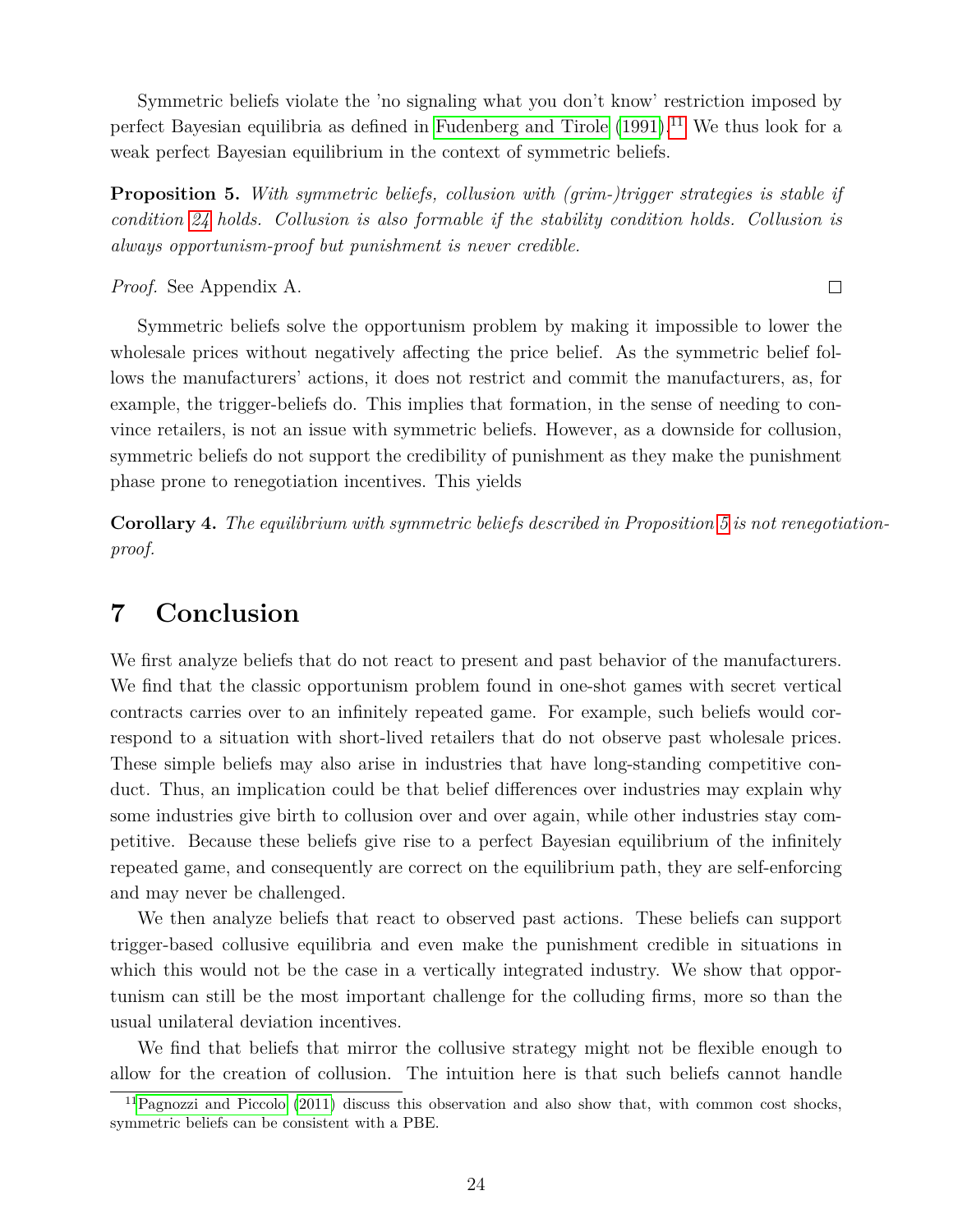the transition from a non-collusive state to working collusion because they would be too "pessimistic" about the future whenever they observe a non-collusive price in the history of the game.

The retailer beliefs studied in this paper have opposing effects on the ability of manufacturers to collude. Trigger beliefs and particularly grim-trigger beliefs feature credible punishment and opportunism-proofness because they make it difficult for manufacturers to again obtain high wholesale price after a breakdown. However, these beliefs do not allow for the formation of collusion.

We introduce a new belief that is adaptive over time to the manufacturers' pricing. From the manufacturers' point of view, the advantage of adaptive retailer beliefs is that they facilitate the formation of collusion. Because this belief does not mirror the collusive strategy, the belief does not support credible punishment; it may still support a credible collusive strategy because it 'punishes' deviation by believing in competitive conduct for a certain number of periods. Albeit adaptive beliefs can also satisfy the conditions for stability and opportunism-proofness.

Our setting would, furthermore, allow for a combination of adaptive beliefs and trigger beliefs that could improve manufacturer collusion. These retailer beliefs, which one could call *adaptive trigger beliefs*, would inherit the credibility of punishment from the trigger beliefs and combine it with formability of the adaptive beliefs. The idea is that the beliefs are adaptive in competitive periods that are not punishment periods, such that the formation of collusion is feasible. Once the formation process is complete, the adaptive beliefs switch to the trigger beliefs. Consequently, in punishment periods that are triggered by a deviation from the collusive prices, the belief is not adaptive. This lasts until the punishment phase is over; at this point, the beliefs switch from trigger beliefs to adaptive beliefs again. Together, these beliefs would be able to meet all the criteria, making collusion both renegotiation-proof and formable.

Because manufacturer cartels are ubiquitous, our results may help competition authorities to screen markets. Whenever supply contracts are not public or easily renegotiable, we find that the ability to form and sustain collusion critically depends on retailers' beliefs about the supply conditions of other retailers. This may make it easier to sustain collusion in markets in which the retailers are used to manufacturer collusion. Our findings suggest that it should be in the interest of colluding manufacturers to manage and influence their retailers' beliefs about the conditions in the wholesale market. One conjecture is thus that the opportunism problem may be one of the causes behind the widespread use of resale price maintenance and hub-and-spoke arrangements when manufacturers collude. Consequently, it might be useful for competition authorities to target retailers and provide incentives for retailers to report manufacturer cartels because they seem to be essential for making these cartels work.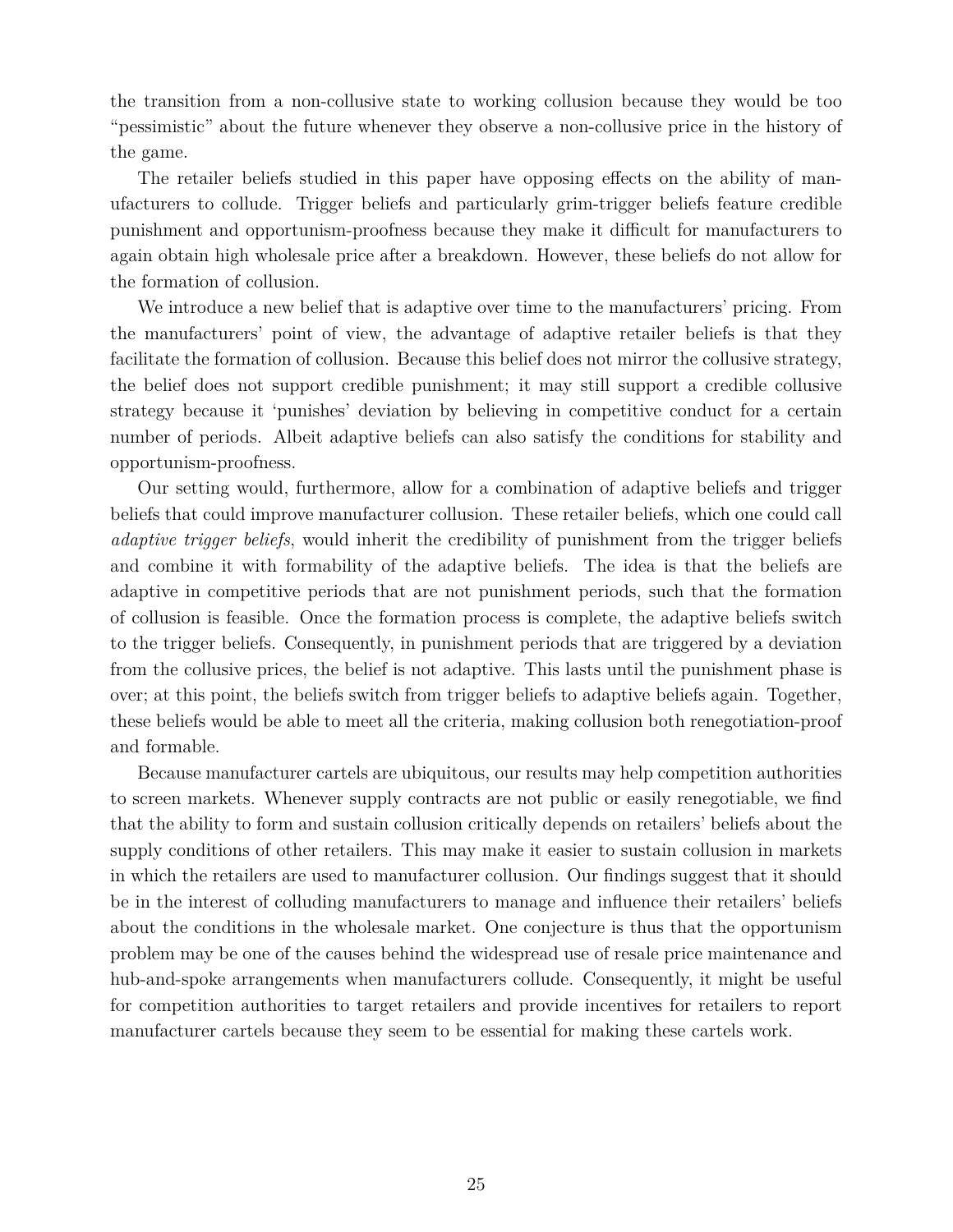# **References**

- <span id="page-27-2"></span>Bernheim, B. D. and Ray, D., "Collective dynamic consistency in repeated games." *Games and Economic Behavior*, Vol. 1 (1989), pp. 295–326.
- <span id="page-27-9"></span>Bos, I. and Harrington, J. E., "Endogenous cartel formation with heterogenous firms." *The RAND Journal of Economics*, Vol. 41 (2010), pp. 92–117.
- <span id="page-27-12"></span>Bos, I., Marini, M. A., and Saulle, R. D., "Cartel formation with quality differentiation." *Mathematical Social Sciences*, Vol. 106 (2020), pp. 36–50.
- <span id="page-27-7"></span>d'Aspremont, C., Jacquemin, A., Gabszewicz, J., and Weymark, J., "On the Stability of Collusive Price Leadership." *Canadian Journal of Economics*, Vol. 16 (1983), pp. 17–25.
- <span id="page-27-6"></span>Do, J. and Miklos-Thal, J., "Opportunism in Vertical Contracting: A Dynamic Perspective." *available at SSRN*, (2021).
- <span id="page-27-3"></span>Farrell, J. and Maskin, E., "Renegotiation in repeated games." *Games and Economic Behavior*, Vol. 1 (1989), pp. 327–360.
- <span id="page-27-4"></span>Fink, N., Schmidt-Dengler, P., Stahl, K., and Zulehner, C., "Registered cartels in Austria: an overview." *European Journal of Law and Economics*, Vol. 44 (2017), pp. 385–422.
- <span id="page-27-14"></span>Fudenberg, D. and Tirole, J., *Game Theory*, Vol. 1 of *MIT Press Books*. The MIT Press (1991).
- <span id="page-27-5"></span>Genesove, D. and Mullin, W. P., "Rules, communication, and collusion: Narrative evidence from the Sugar Institute case." *American Economic Review*, Vol. 91 (2001), pp. 379–398.
- <span id="page-27-13"></span>Green, E. and Porter, R., "Noncooperative Collusion under Imperfect Price Information." *Econometrica*, Vol. 52 (1984), pp. 87–100.
- <span id="page-27-11"></span>Harrington, J. E., "A theory of collusion with partial mutual understanding." *Research in Economics*, Vol. 71 (2017), pp. 140–158.
- <span id="page-27-1"></span>Harrington, J. E., "How Do Hub-and-Spoke Cartels Operate? Lessons from Nine Case Studies." *available at SSRN*, (2018).
- <span id="page-27-8"></span>Harrington, J. E. and Chang, M.-H., "Modeling the Birth and Death of Cartels with an Application to Evaluating Competition Policy." *Journal of the European Economic Association*, Vol. 7 (2009), pp. 1400–1435.
- <span id="page-27-10"></span>Harrington Jr, J. E. and Zhao, W., "Signaling and tacit collusion in an infinitely repeated Prisoners' Dilemma." *Mathematical Social Sciences*, Vol. 64 (2012), pp. 277–289.
- <span id="page-27-0"></span>Hart, O., Tirole, J., Carlton, D. W., and Williamson, O. E., "Vertical integration and market foreclosure." *Brookings papers on economic activity. Microeconomics*, Vol. 1990 (1990), pp. 205–286.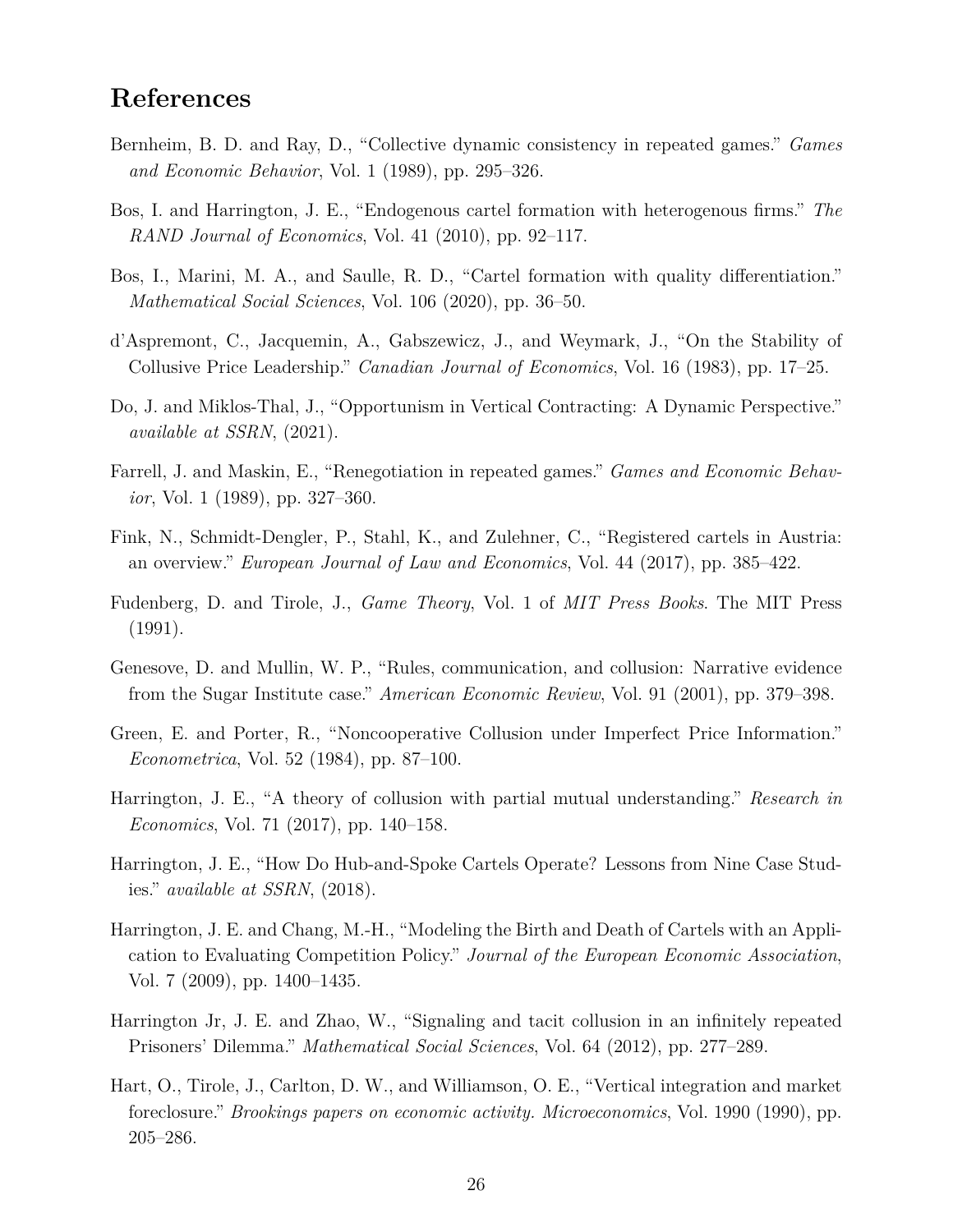- <span id="page-28-6"></span>Holler, E. and Rickert, D., "Upstream Collusion and Resale Price Maintenance: An Anatomy of the German Coffee Cartel." (2019).
- <span id="page-28-3"></span>Hunold, M. and Muthers, J., "Manufacturer Cartels and Resale Price Maintenance." Economics working papers 2020-06, Department of Economics, Johannes Kepler University Linz, Austria (2020).
- <span id="page-28-2"></span>Jullien, B. and Rey, P., "Resale price maintenance and collusion." *The RAND Journal of Economics*, Vol. 38 (2007), pp. 983–1001.
- <span id="page-28-14"></span>Liu, F. and Thomes, T. P., "Manufacturer Collusion-Vertical Integration vs. Delegation with Private Contracts." (2020).
- <span id="page-28-13"></span>Martin, S., Normann, H.-T., and Snyder, C. M., "Vertical foreclosure in experimental markets." *RAND Journal of Economics*, (2001), pp. 466–496.
- <span id="page-28-0"></span>McAfee, R. and Schwartz, M., "Opportunism in Multilateral Vertical Contracting: Nondiscrimination, Exclusivity, and Uniformity." *American Economic Review*, Vol. 84 (1994), pp. 210–30.
- <span id="page-28-1"></span>McCutcheon, B., "Do meetings in smoke-filled rooms facilitate collusion?" *Journal of Political Economy*, Vol. 105 (1997), pp. 330–350.
- <span id="page-28-12"></span>Miklós-Thal, J. and Shaffer, G., "Naked Exclusion with Private Offers." *ERN: Expectations in Economic Theory & Markets (Topic)*, (2016).
- <span id="page-28-4"></span>Nocke, V. and White, L., "Do vertical mergers facilitate upstream collusion?" *American Economic Review*, Vol. 97 (2007), pp. 1321–1339.
- <span id="page-28-5"></span>Normann, H.-T., "Vertical integration, raising rivals' costs and upstream collusion." *European Economic Review*, Vol. 53 (2009), pp. 461–480.
- <span id="page-28-9"></span>O'Brien, D. P. and Shaffer, G., "Vertical control with bilateral contracts." *The RAND Journal of Economics*, (1992), pp. 299–308.
- <span id="page-28-10"></span>Pagnozzi, M. and Piccolo, S., "Vertical separation with private contracts." *The Economic Journal*, Vol. 122 (2011), pp. 173–207.
- <span id="page-28-7"></span>Piccolo, S. and Miklós-Thal, J., "Colluding through suppliers." *The RAND Journal of Economics*, Vol. 43 (2012), pp. 492–513.
- <span id="page-28-8"></span>Piccolo, S. and Reisinger, M., "Exclusive territories and manufacturers' collusion." *Management Science*, Vol. 57 (2011), pp. 1250–1266.
- <span id="page-28-11"></span>Rey, P. and Tirole, J., "A Primer on Foreclosure." Vol. 3, chap. 33, pp. 2145–2220, Elsevier, 1 edn. (2007).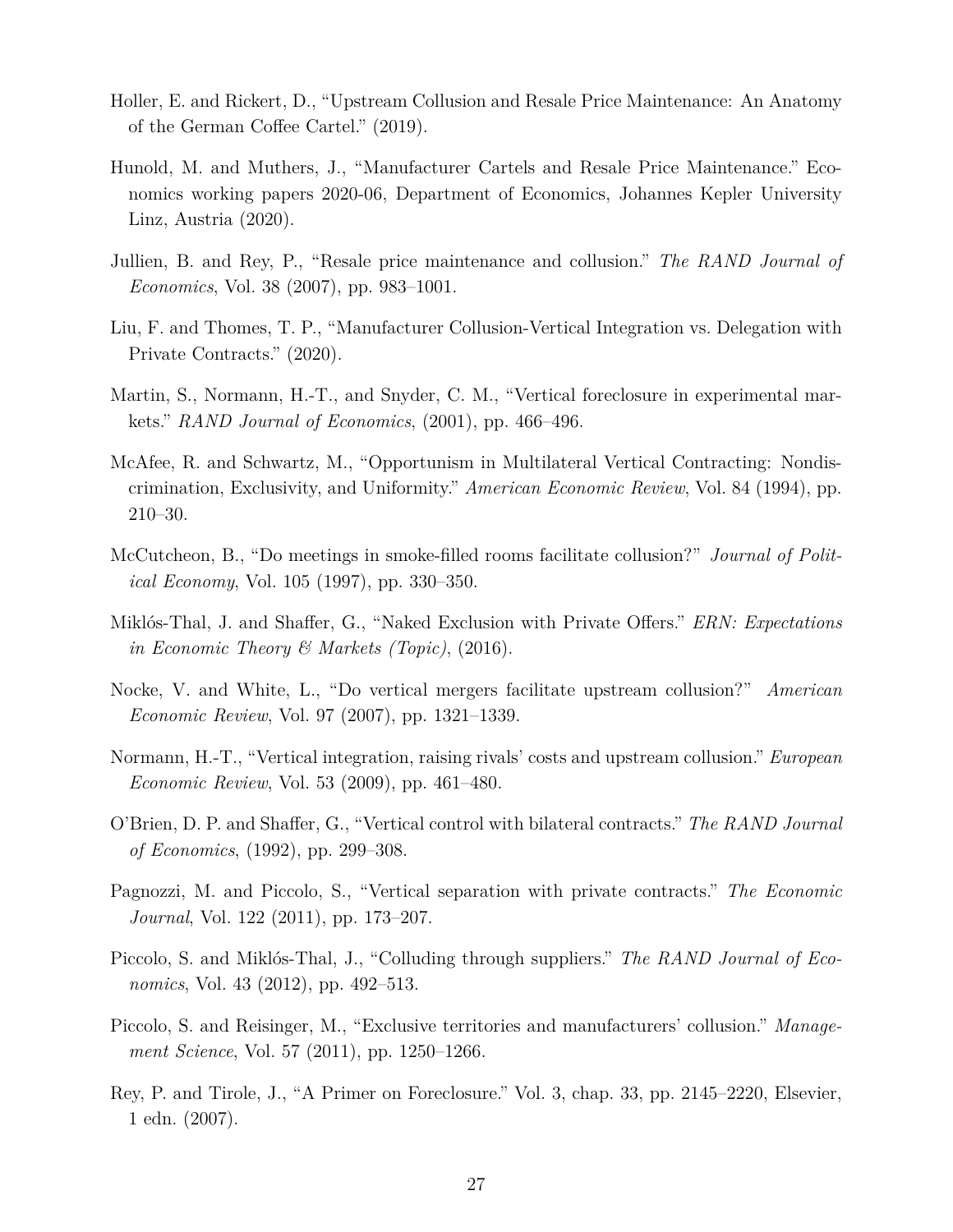- <span id="page-29-0"></span>Rey, P. and Vergé, T., "Bilateral Control with Vertical Contracts." *The RAND Journal of Economics*, Vol. 35 (2004), pp. 728–746.
- <span id="page-29-1"></span>Schinkel, P. M., Tuinstra, J., and Rüggeberg, J., "Illinois Walls: how barring indirect purchaser suits facilitates collusion." *The RAND Journal of Economics*, Vol. 39 (2008), pp. 683–698.
- <span id="page-29-2"></span>Segal, I., "Contracting with externalities." *The Quarterly Journal of Economics*, Vol. 114 (1999), pp. 337–388.
- <span id="page-29-4"></span>Selten, R., "A simple model of imperfect competition, where 4 are few and 6 are many." *International Journal of Game Theory*, Vol. 2 (1973), pp. 141–201.
- <span id="page-29-3"></span>Zhang, D., "Testing Passive versus Symmetric Beliefs in Contracting with Externalities." *International Economic Review*, Vol. 62 (2021), pp. 723–767.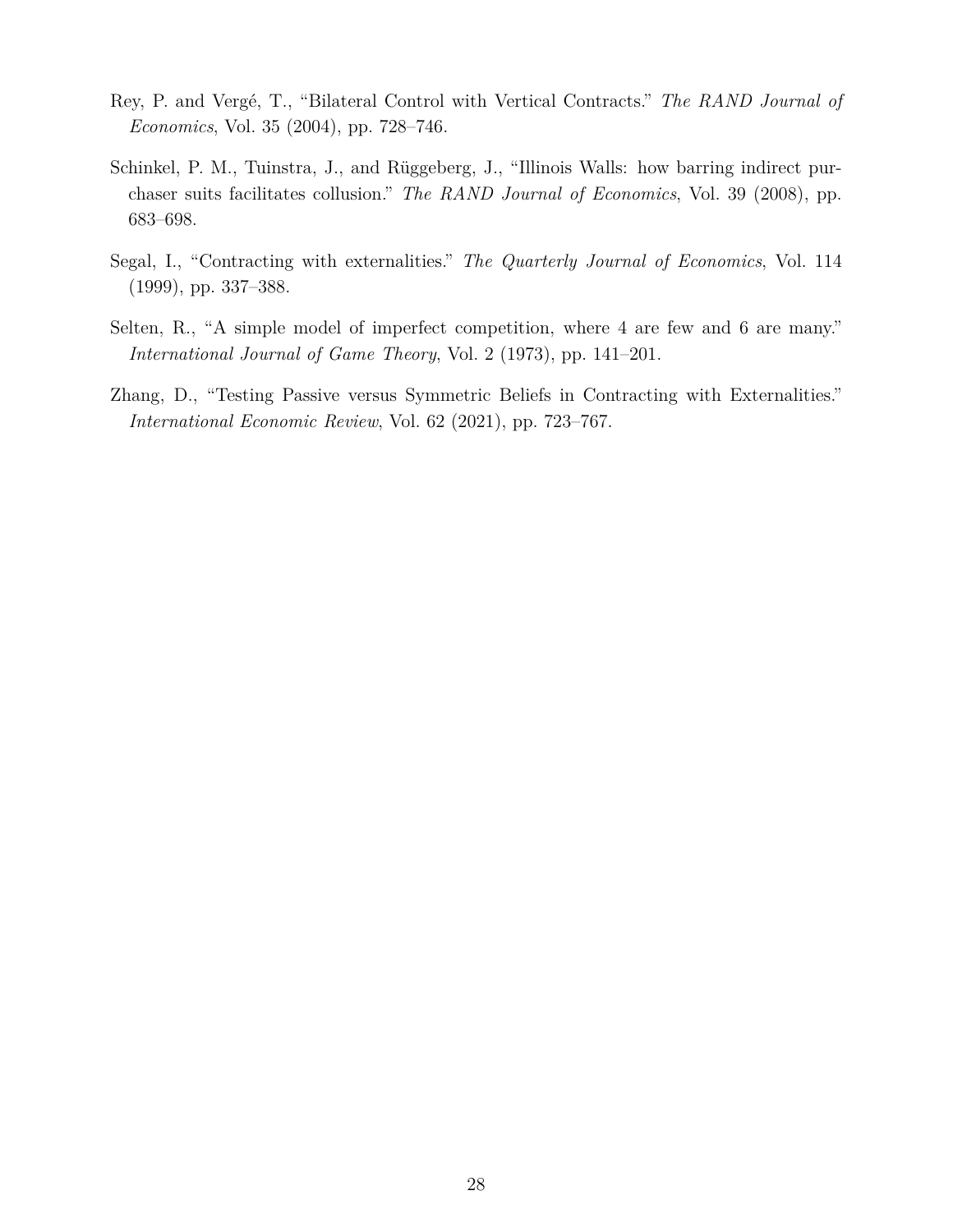# **Appendix A: Proofs**

#### **Proof of Proposition [1.](#page-10-2)**

*Proof.* We will show that any collusive grim-trigger strategy involving  $w^C \neq 0$  cannot be supported by history-independent, passive beliefs. Take one retailer that holds a historyindependent, passive belief about the retail price of the other retailer. Manufacturers play grim-trigger strategies. Suppose there exists a candidate equilibrium with grim-trigger strategies in which manufacturers agreed on some  $w^C \neq w^P$ . In this candidate equilibrium, beliefs must be correct on the equilibrium path (due to perfect Bayesian equilibrium). This belief must also be time constant, because the behavior on the equilibrium path is constant in any equilibrium with grim-trigger strategies. This belief about the rival's retail price is given by the equilibrium price *p <sup>C</sup>* in any period. As usual, a grim-trigger equilibrium only exists if the stability condition holds, i.e.,

<span id="page-30-0"></span>
$$
\frac{\frac{1}{1-\delta} \left[ p^C \cdot D_i \left( p^C, p^C \right) \right] > p_i(0, p^C) D_i \left( p_i(0, p^C), p^C \right) + \\ \frac{1}{1-\delta} \left[ p_i(w^P, p^C) D_i \left( p_i(w^P, p^C), p^C \right) + w^P \left[ D_i \left( p_i(w^P, p^C), p_{-i}(w^P, p^C) \right) - D_i \left( p_i(w^P, p^C), p^C \right) \right] \right].
$$
\n(17)

We use the following short-hand expressions for the different profits to present [\(17\)](#page-30-0) in a reduced form:

$$
\frac{1}{1-\delta}\Pi\left(w^C, p^C\right) > \Pi(0, p^C) + \frac{1}{1-\delta}\Pi^P.
$$

Note that  $w^P$  must be a best response for each retailer to  $w^P$  as otherwise each retailer would have an incentive to deviate in any punishment period where the current action has no effect on future beliefs or actions:

<span id="page-30-1"></span>
$$
w^{P} \equiv \arg \max_{w_{it}} p_{i}(w_{it}, p^{C}) D_{i} (p_{i}(w_{it}, p^{C}), p^{C}) + w_{it} [D_{i} (p_{i}(w_{it}, p^{C}), p_{-i}(w^{P}, p^{C})) - D_{i} (p_{i}(w_{it}, p^{C}), p^{C})]
$$
\n(18)

Because we suppose that  $w^C \neq w^P$ , there are two cases to consider. First,  $w^C > w^P$ , which implies  $p^C > p_{-i}(w^P, p^C)$  and, in turn,  $D_i(p_i(w_{it}, p^C), p_{-i}(w^P, p^C)) < D_i(p_i(w_{it}, p^C), p^C)$ . It follows that  $w^P$  must be smaller than zero as at the locus  $w^P = 0$  the profits, given on the right-hand side of  $(18)$ , decrease in  $w_{it}$ . This also implies that the punishment profits are larger than the profits on the candidate equilibrium path which violates the stability condition for the grim-trigger strategy and thus yields a contradiction. The profits rank  $\Pi^P > \Pi(0, p^C) > \Pi(w^C, p^C)$ , where the first inequality directly follows from the fact that  $w<sup>P</sup> < 0$  is preferred by the retailer over  $w_{it} = 0$ , and the second inequality follows from Lemma [\(1\)](#page-9-0) which shows that the best response of a manufacturer to any constant equilibrium belief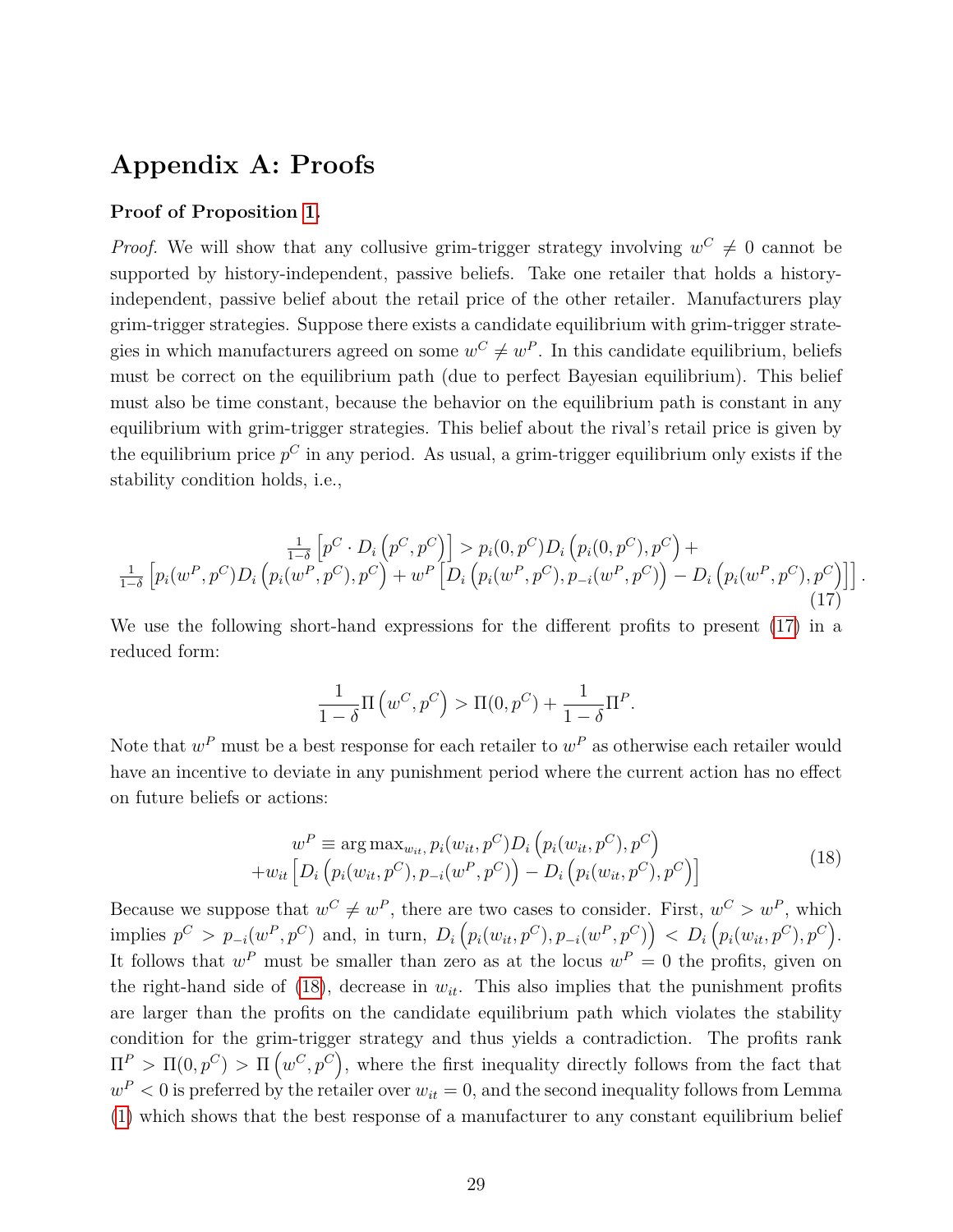is  $w_{it} = 0$ .

The second case,  $w^C < w^P$ , results in a similar contradiction.  $w^C < w^P$  implies  $p^C <$  $p_{-i}(w^P, p^C)$  and, evaluating the first order condition of [\(18\)](#page-30-1) at the locus  $w_{it} = 0$ , implies  $w^P > 0$ . Still  $\Pi^P > \Pi(0, p^C) > \Pi(w^C, p^C)$ , which violates the stability condition [29.](#page-30-0) Hence, only  $w^C = w^P$  is left as a candidate. From Lemma [\(1\)](#page-9-0) and equation [\(18\)](#page-30-1) follows that  $w^C = w^P = 0$  must hold as  $w_{it}$  is the argument that maximizes the manufacturer profit on any equilibrium path.  $\Box$ 

#### **Proof of Proposition [2.](#page-16-1)**

*Proof.* Manufacturers are able to *sustain* collusion as long as equation [\(7\)](#page-15-2) is fulfilled. This condition is derived by inserting the respective profits into equation [\(6\)](#page-15-1). To show that the incentive constraint is the same if manufacturers and retailers are pairwise integrated, it is sufficient to prove that the profits are the same:  $\Pi_V^j = \Pi_I^j$  for  $j = C, D, P$  (*V*: vertical, *I*: integrated). As we define  $\Pi_V^C$  to be half of the integrated industry-maximizing profit [\(2\)](#page-13-2), the profit from collusion in the integrated case  $\Pi_I^C$  is the same.

The deviation profit  $\Pi_V^D$  is given by the first line of equation [\(3\)](#page-14-1) and simplifies further in the second line as manufacturer and retailers' beliefs are aligned. The second line, however, is equal to the maximization problem of an integrated manufacturer, who maximizes the profit with respect to the retail price. Lastly, the punishment profits are aligned as well, following the same argument as before. The punishment profits are given by equation [\(5\)](#page-15-3). Manufacturers set  $w^P = 0$ , which results in the same retail prices and profits as in a vertically integrated industry.

To see that punishment is *credible*, note that with grim-trigger beliefs any deviation leads to the belief  $p^P$  forever to which the best response is, in each period, for each manufacturer, to set  $w = 0$ . Consider the profit each manufacturer earns when jointly deviating in a punishment period:

$$
\Pi = w_{it} \cdot D_i \left( p_i(w_{it}, p^P), p_{-i}(w_{-it}, p^P) \right) + \left[ p_i(w_{it}, p^P) - w_{it} \right] \cdot D_i \left( p_i(w_{it}, p^P), p^P \right) + w_{-it} \cdot D_{-i} \left( p_{-i}(w_{-it}, p^P), p_i(w_{it}, p^P) \right) + \left[ p_{-i}(w_{-it}, p^P) - w_{-it} \right] \cdot D_{-i} \left( p_{-i}(w_{-it}, p^P), p^P \right).
$$

Applying the envelope theorem and symmetry, the first-order conditions can be rewritten as

$$
\left[\underline{D_i\left(p_i(w, p^P), p_{-i}(w, p^P)\right) - D_i\left(p_i(w, p^P), p^P\right)}_{\leq 0}\right] + w \underbrace{\frac{\partial p_i}{\partial w_{it}} \left[\frac{\partial D_i}{\partial p_i} + \frac{\partial D_{-i}}{\partial p_i}\right]}_{\leq 0} = 0 \,\,\forall i. \tag{19}
$$

This holds for or  $w = 0$ .

To see that collusion is not *formable*, consider any history with  $w_i \neq w^C$  in  $t = 0$ . With this history, grim-trigger beliefs imply that the belief is  $p<sup>P</sup>$  forever. Thus violating the condition two of the definition of formability that a collusive PBE can be obtained in some future period for any history.  $\Box$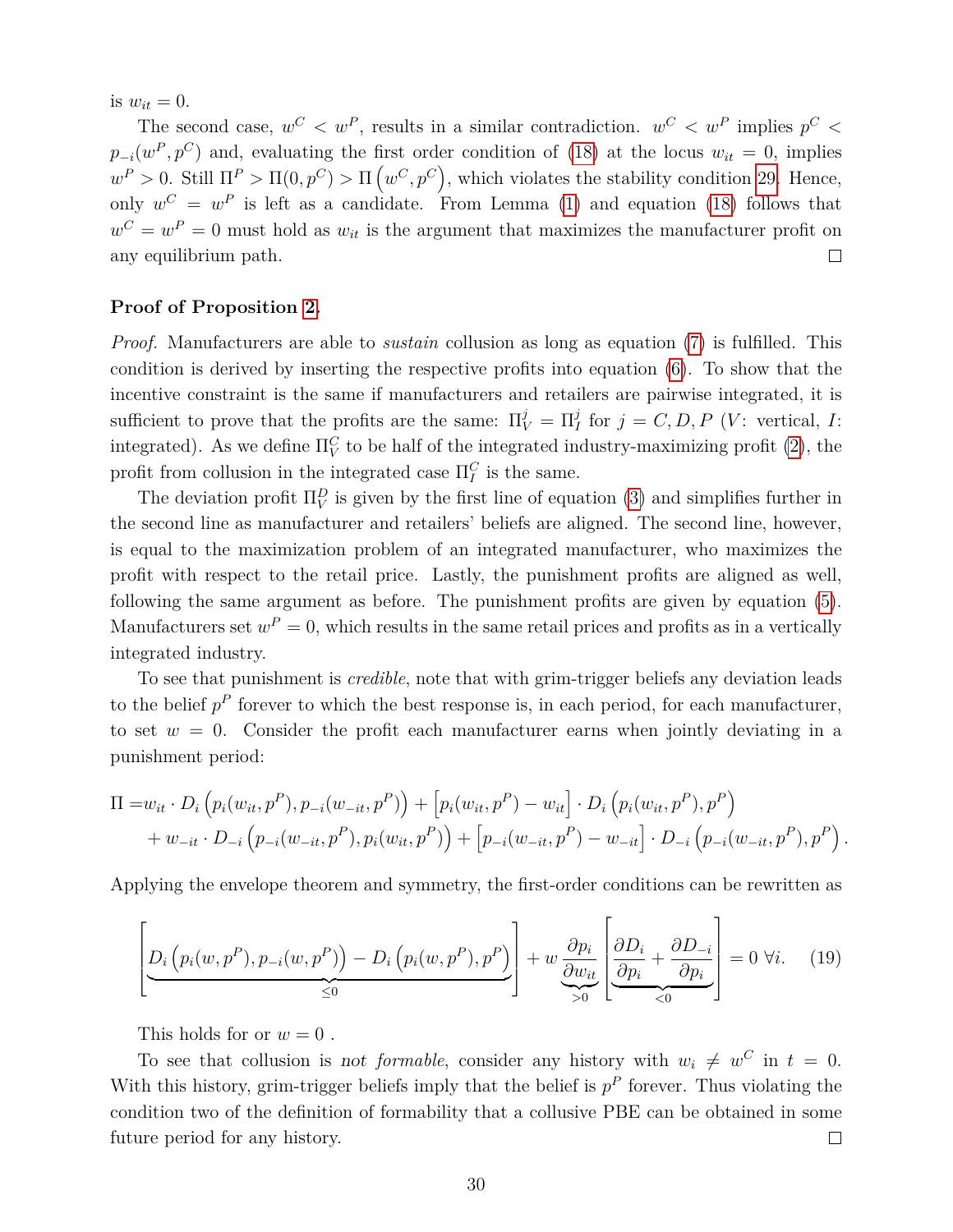#### **Proof of Proposition [4.](#page-22-0)**

*Proof.* Similar to the incentive constraints above the proposition for grim-trigger strategies, we can also describe the incentive constraints when manufacturers play more general trigger strategies. The difference between these strategies is the length of the punishment phase *κ*. Because neither the formation condition [\(13\)](#page-21-0) nor the opportunism-proofness condition [\(15\)](#page-22-1) rely on punishment between the colluding firms, the conditions remain the same.

In the remainder of the proof, we characterize the stability condition and the stability condition of the formation phase for trigger strategies. If firms play trigger strategies with punishment length  $\kappa$ , the incentive constraint for stability is

$$
\frac{\Pi^C}{1-\delta} \ge \Pi^D + \delta \left(\frac{1-\delta^{\kappa}}{1-\delta}\right) \Pi^P + \delta^{\kappa+1} \left(\frac{1-\delta^T}{1-\delta}\right) \Pi^F + \delta^{\kappa+1} \frac{\delta^T}{1-\delta} \Pi^C.
$$

As in all the above cases, the punishment must be  $w^P = 0$  as there is no unilateral action in a punishment phase that has any effect on future beliefs. As the future beliefs and actions of the rival manufacturer are fixed in any punishment period, each manufacturer must play the one-shot best response of  $w^P = 0$ .

The deviation of one manufacturer triggers a punishment of length  $\kappa \in [0,\infty)$ . After the punishment phase, collusion is resumed but the adaptive retailer beliefs require a formation phase of length *T*. A deviation in the formation phase is not profitable if

<span id="page-32-0"></span>
$$
\frac{1-\delta^T}{1-\delta}\Pi^F + \frac{\delta^T}{1-\delta}\Pi^C \ge \Pi^{F,D} + \delta\left(\frac{1-\delta^{\kappa}}{1-\delta}\right)\Pi^P + \delta^{\kappa+1}\left(\frac{1-\delta^T}{1-\delta}\right)\Pi^F + \delta^{\kappa+1}\frac{\delta^T}{1-\delta}\Pi^C,\tag{20}
$$

which simplifies to

<span id="page-32-1"></span>
$$
\delta^T \left( \Pi^C - \Pi^F \right) \ge \left( \frac{(1 - \delta)}{1 - \delta^{\kappa + 1}} \right) \Pi^{F,D} - \Pi^F + \delta \left( \frac{1 - \delta^{\kappa}}{1 - \delta^{\kappa + 1}} \right) \Pi^P. \tag{21}
$$

Next, we show that condition [\(13\)](#page-21-0) is always stricter than condition [\(20\)](#page-32-0). We also demonstrate that this is the relevant condition for formation. To see this, we consider the polar cases, which correspond to a strategy "always collude" for  $\kappa = 0$  and the grim trigger strategy as  $\kappa \to \infty$ . We already know from the analysis before the proposition that the postulated relation of the conditions holds for  $\kappa \to \infty$ .

For  $\kappa = 0$ , the incentive constraint for formation can be written as

$$
\delta^T \left( \Pi^C - \Pi^F \right) \ge \Pi^P - \Pi^F.
$$

A deviation from the collusive price in the formation phase results in a profit of Π*F,D*. However, for  $\kappa = 0$ , no punishment is triggered. The stability condition for formation becomes

$$
\frac{1 - \delta^T}{1 - \delta} \Pi^F + \frac{\delta^T}{1 - \delta} \Pi^C \ge \Pi^{F,D} + \delta \left( \frac{1 - \delta^T}{1 - \delta} \frac{\Pi^F}{1 - \delta} + \frac{\delta^T}{1 - \delta} \Pi^C \right),\,
$$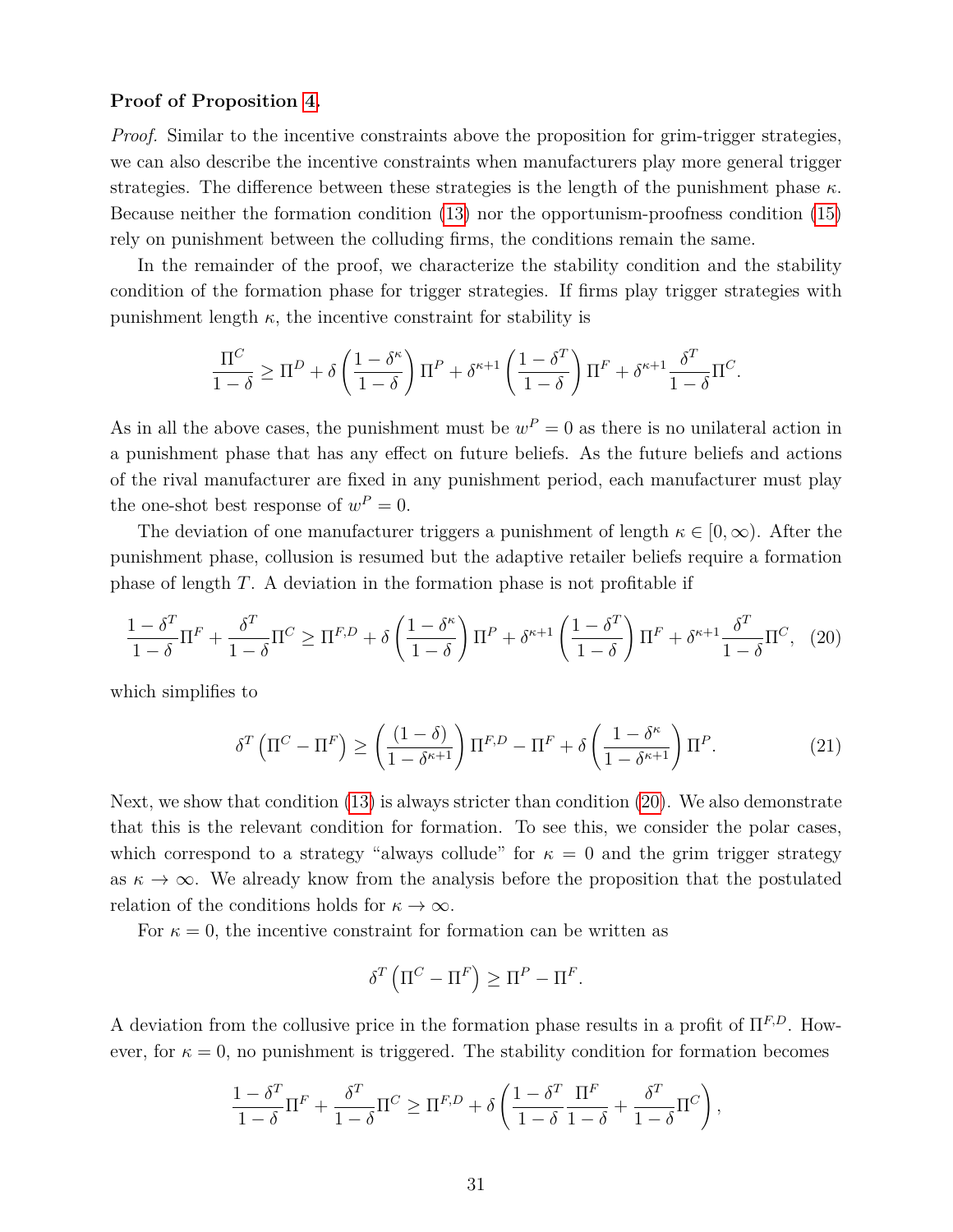which simplifies to

<span id="page-33-0"></span>
$$
\delta^T \left( \Pi^C - \Pi^F \right) \ge \Pi^{F,D} - \Pi^F. \tag{22}
$$

Observe that a deviation in the formation phase is unprofitable under a stricter condition than the incentive condition for formation if  $\Pi^{F,D} \geq \Pi^P$ . Additionally, a necessary condition is  $\Pi^C > \Pi^{F,D}$  as the discount factor  $\delta$  is in the range  $(0,1)$ . As  $\delta < 1$ , the left-hand side of condition [\(22\)](#page-33-0) decreases in *T*, such that formability becomes harder to satisfy the larger *T*.

Thus, for both cases of  $\kappa = 0$  and  $\kappa \to \infty$ , we demonstrated that sticking to the formation phase requires higher values of  $\delta$  (the condition is more strict) if  $\Pi^{F,D} \geq \Pi^P$ . Let us now analyze intermediary values of *κ*.

Inequality [\(21\)](#page-32-1) differs from the formation incentives by term (1) and term (2). Recall that the formation condition [\(13\)](#page-21-0) is

$$
\delta^T \left( \Pi^C - \Pi^F \right) \geq \Pi^P - \Pi^F
$$

and thus independent of  $\kappa$ . For a given value of  $\delta$ , the weight of the term  $\Pi^{F,D}$  is strictly monotonously decreasing in  $\kappa$ , whereas the weight of  $\Pi^P$  is strictly monotonously increasing in *κ*. Hence, the condition  $\Pi^{F,D} \geq \Pi^P$  is sufficient for any  $\kappa \in [0,\infty)$  to guarantee that condition [\(21\)](#page-32-1) is tighter than condition [\(13\)](#page-21-0). This implies that the stability condition for formation is the relevant condition for general trigger strategies.

Next, we show that

$$
\Pi^{F,D}\geq\Pi^F
$$

holds, because the profit of *i* increases in the wholesale price of the competitor for given beliefs, as this increases the price of the competing retailer and increases demand for *i*. The profit under competition is

$$
\Pi^{P} (w_{i} = 0, p_{-i}^{e} = p^{P}) = \underbrace{p_{i} (0, p^{P})}_{p_{i}^{P}} \cdot D_{i} (p^{P}, p^{P}).
$$

A firm that deviates form formation plays  $w_i = 0$  as this maximizes the unilateral spot profit. The deviation profit Π*F,D* is similar to the punishment profit and only consists of the revenue  $p_i(\cdot) \cdot D_i(\cdot)$ . However for  $\Pi^{F,D}$  both the manufacturer and the retailer expect a higher wholesale price of  $w^C$  of the other manufacturer, yielding a higher price at the competing retailer. As profits increase in the rivals price  $\Pi^{F,D} > \Pi^P$  holds.

Finally, observe that punishment is not credible whenever collusion is formable. To see this consider that the formability condition implies that is better to jointly deviate in any period where punishment profits are expected to a new formation of collusion. This also implies that only in the case  $\kappa = 0$  formability and credible punishment are both met, as punishment is not part of the strategy.  $\Box$ 

#### **Proof of Proposition [5.](#page-25-2)**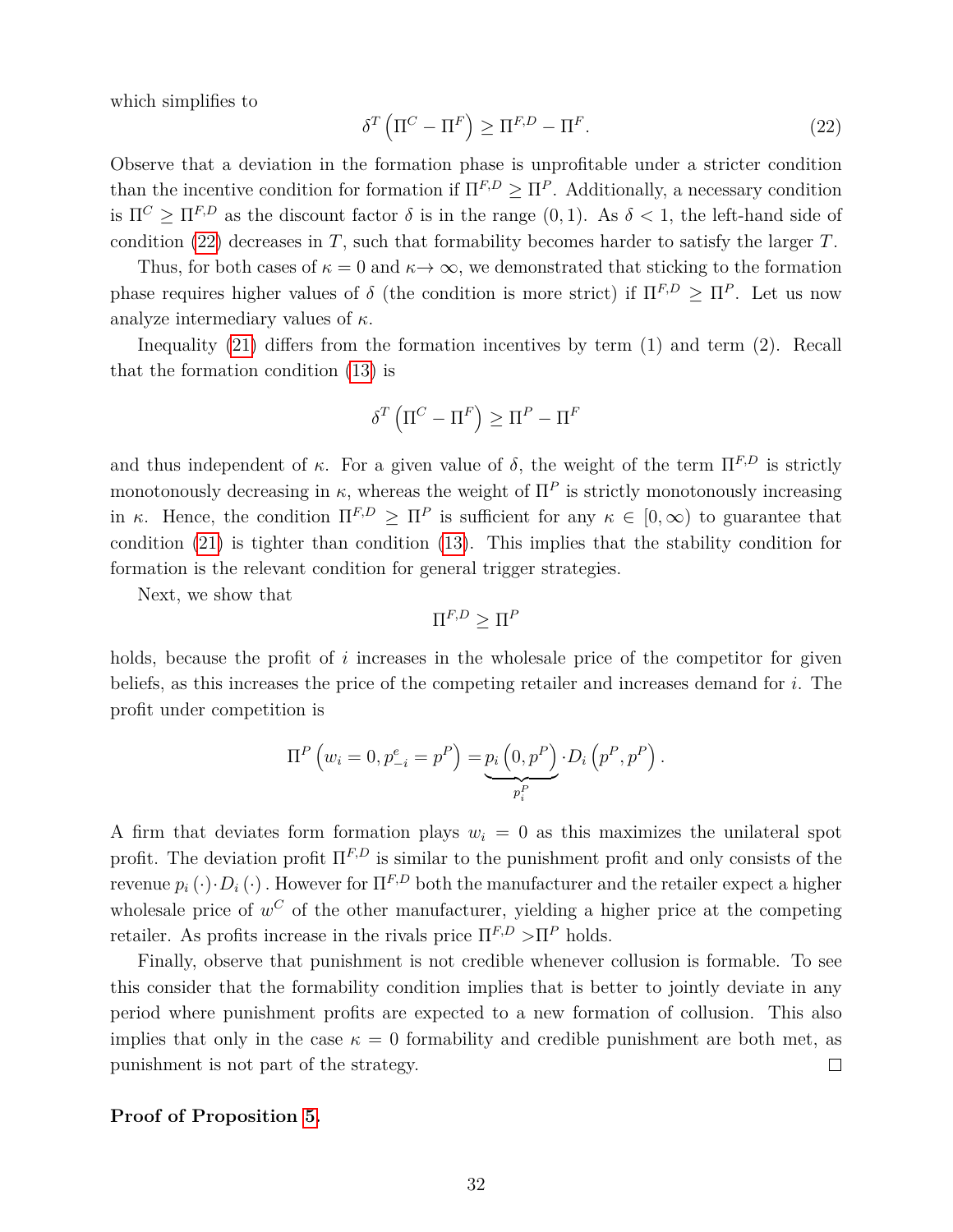*Proof.* We will show all results for general trigger strategies as defined in Subsection [5.3,](#page-17-0) which contain grim-trigger strategies as a subcase for  $\kappa \to \infty$ . Let us first consider the stability condition. As argued in the text before the proposition, manufacturers collude on the industry-maximizing level and earn profits of  $\Pi^C = \Pi^M/2$ . If the manufacturers make a one-sided deviation from the collusive agreement, they must consider that changing their wholesale price also influences the belief of their own retailer. A deviating manufacturer maximizes the following problem

$$
w^{D} = \arg \max_{w_{i}} w_{it} \cdot D_{i} (p_{i}(w_{it}, p(w_{it})), p_{-i}(w^{C}, p(w^{C})) )
$$
  
+  $(p_{i}(w_{it}, p(w_{it})) - w_{it}) \cdot D_{i} (p_{i}(w_{it}, p(w_{it})), p(w_{it})))$ .

This results in a profit  $\Pi^D$  for the deviating manufacturer. Note that  $w^D > 0$ . Punishment is assumed to be carried out on the competitive wholesale price level. The competitive benchmark corresponds to the case analyzed in [Pagnozzi and Piccolo](#page-28-10) [\(2011\)](#page-28-10). Under symmetric beliefs manufactures solve

$$
\max_{w_i} w_{it} \cdot D_i \left( p_i \left( w_{it}, p(w_{it}) \right), p_{-i} \left( w_{-it}, p(w_{-it}) \right) \right) + \left( p_i \left( w_{it}, p(w_{it}) \right) - w_{it} \right) \cdot D_i \left( p_i \left( w_{it}, p(w_{it}) \right), p(w_{it}) \right)
$$

This results in  $\Pi^P$ . By using the envelope theorem, the first-order condition simplifies to

<span id="page-34-1"></span>
$$
w_i \underbrace{\frac{\partial D_i(\cdot)}{\partial p_i}}_{\leq 0} + (p(w_i, p(w_i)) - w_i) \cdot \underbrace{\frac{\partial D_i(\cdot)}{\partial p_{-i}}}_{\geq 0} = 0.
$$
\n(23)

Applying symmetry to  $(??)$  defines the equilibrium wholesale prices  $w^P$ . Note that the right hand side of 33 is positive at  $w = 0$  which implies that  $w^P > 0$ . Under competition, with symmetric beliefs, prices are above the price level than under competition with passive beliefs. The stability condition given by

<span id="page-34-0"></span>
$$
\frac{\Pi^C}{1-\delta} \ge \Pi^D + \delta \left( \frac{1-\delta^{\kappa}}{1-\delta} \Pi^P + \frac{\delta^{\kappa}}{1-\delta} \Pi^C \right). \tag{24}
$$

To see why collusion is formable with symmetric beliefs, recall the definition of formability. Symmetric beliefs allow for forming collusion if there exists a strategy profile, such that for this belief, best responses are played in period  $t \geq s$ , and there exists a weak PBE that results in payoff *V <sup>C</sup>*. Given any history before period *s* - the period in which collusion is about to be formed -, manufacturers play mutual best responses in the following periods when setting wholesale prices that result in the collusive price defined by equation [\(1\)](#page-13-0). The joint profit maximization of both manufacturers and setting  $w^C$  is a weak PBE if the stability condition for collusion - equation [\(24\)](#page-34-0) - is fulfilled. In this equilibrium, both manufacturers earn a payoff of  $V^C = 1/1-\delta\Pi^C$ . Hence, collusion is formable according to our definition.